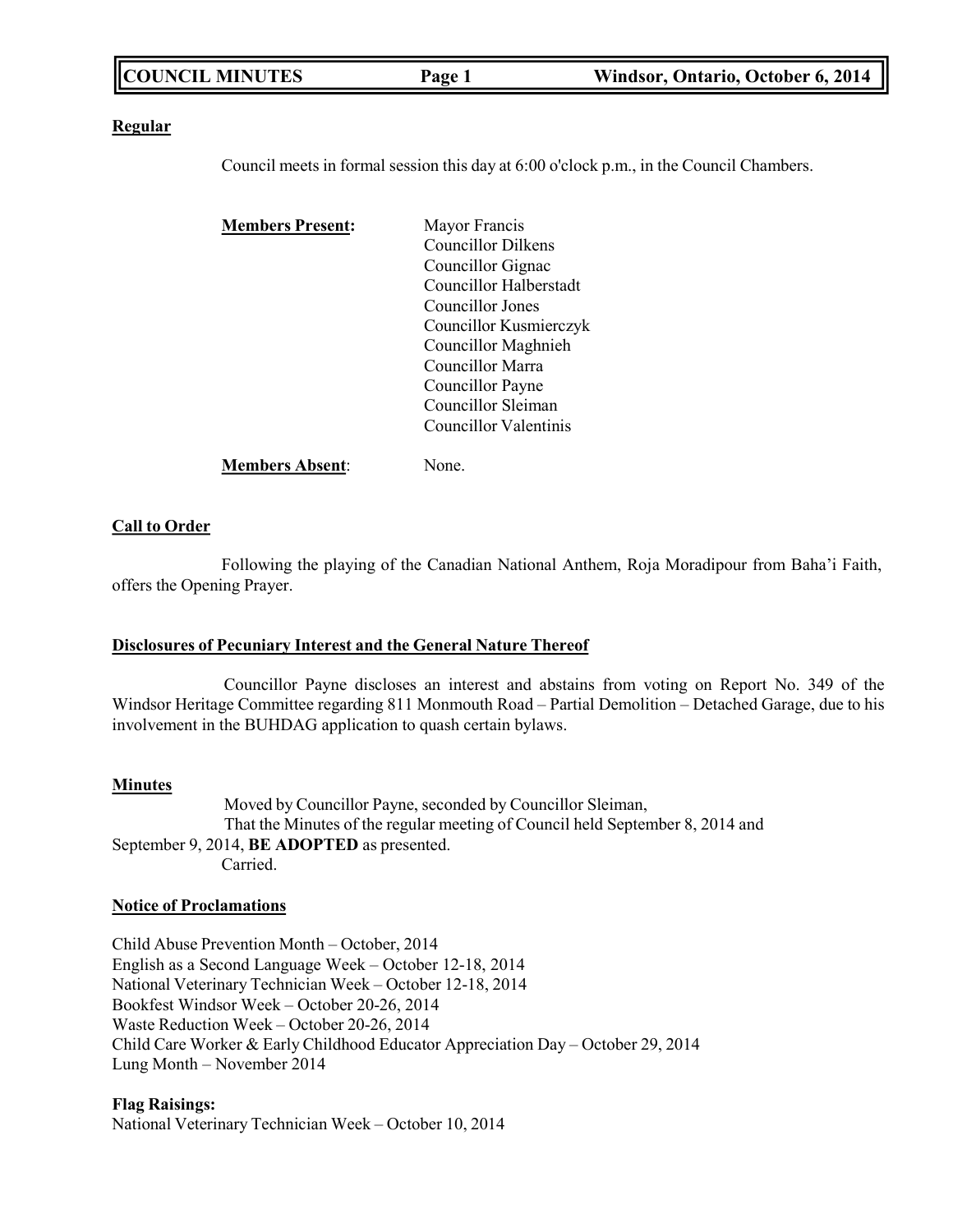# **COUNCIL MINUTES Page 2 October 6, 2014**

### **Committee of the Whole**

Moved by Councillor Valentinis, seconded by Councillor Dilkens,

That Council do now rise and move into Committee of the Whole with the Mayor presiding for the purpose of dealing with:

- (a) communication items;
- (b) consent agenda;
- (c) hearing requests for deferrals or referrals of any items of business;
- (d) hearing presentations and delegations;
- (e) consideration of business items;
- (f) consideration of Committee reports:
	- (i) **Report of Special In-Camera Meeting or other Committee as may be held prior to Council** (if scheduled); and
	- (ii) **Report of the Striking Committee** of its meeting held October 6, 2014;
- (g) consideration of by-laws 169-2014 through 177-2014 (inclusive).

Carried.

## **Communications**

Moved by Councillor Gignac, seconded by Councillor Halberstadt,

**M361–2014** That the following Communication Items 1, 3 to 24 and 26 inclusive, as set forth in the Council Agenda **BE REFERRED** as noted except Communication No. 2 and 25, which are dealt with as follows:

## **Communication No. 2**

Moved by Councillor Gignac, seconded by Councillor Jones,

**M362–2014** That the correspondence from the Ontario Municipal Board (OMB) dated September 12, 2014 regarding "Decision of Board re: Application to amend Zoning By-law 8600 for lands known as 245 Watson Avenue", **BE RECEIVED**; and further, that the City Planner **BE DIRECTED** to undertake a public consultation regarding neighbourhood concerns as part of the site plan process for the subject property. Carried

## **Communication No. 25**

Moved by Councillor Maghnieh, seconded by Councillor Gignac,

**M363–2014** That the report of the City Engineer dated September 18, 2014 entitled "CQ22-2014 – Multiple Complaints" **BE DEFERRED;** and further,

That enforcement of encroachments in the right of way **BE SUSPENDED** pending a further report to City Council on November 17, 2014 regarding a review of the process and details on the restrictions contained in By-law Number 25-2010, and that delegations **BE PERMITTED** at that time.

| <b>Item</b> | From                                                                | <b>Description</b>                                                                                                                   |
|-------------|---------------------------------------------------------------------|--------------------------------------------------------------------------------------------------------------------------------------|
|             | Ministry of Community<br>Safety and Correctional<br><b>Services</b> | Notice that the operations of the Windsor Jail are now transferred to the<br>South West Detention Centre.<br>Note & File<br>SP/10230 |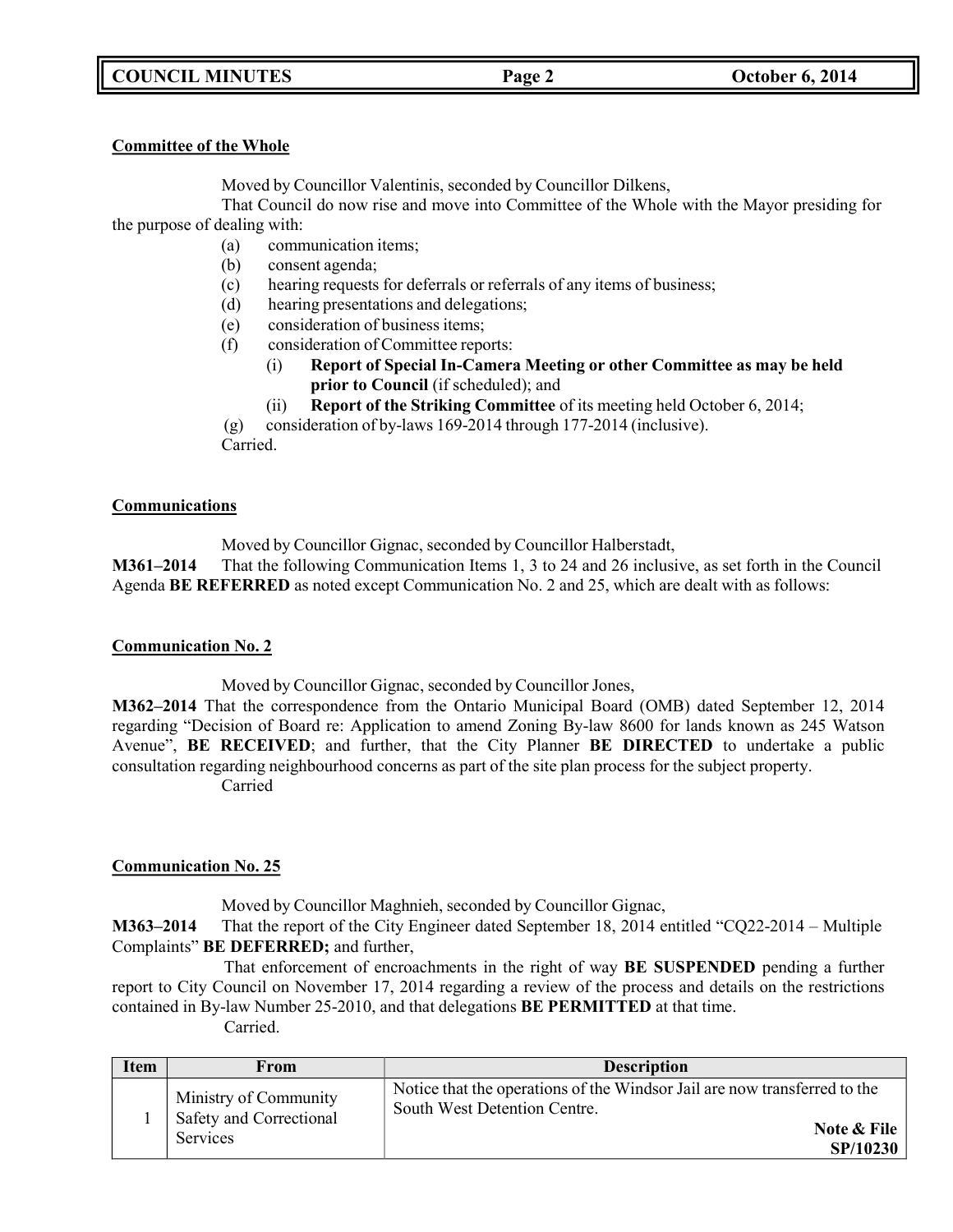# **COUNCIL MINUTES Page 3 October 6, 2014**

|                |                                                                 | Decision of Board re: Application to amend Zoning By-Law 8600 for<br>lands known as 254 Watson Avenue.                                                            |
|----------------|-----------------------------------------------------------------|-------------------------------------------------------------------------------------------------------------------------------------------------------------------|
| $\overline{2}$ | Ontario Municipal Board<br>(OMB)                                | <b>City Planner</b>                                                                                                                                               |
|                |                                                                 | <b>City Solicitor</b><br>Note & File                                                                                                                              |
|                |                                                                 | ZB/11778                                                                                                                                                          |
|                |                                                                 | Notice that the hearing regarding property located at 3030, 3050, 3052 &<br>3072 Walker Road has been moved to Council Chambers, 3rd Floor,<br>Windsor City Hall. |
| $\overline{3}$ | Environment & Land                                              | <b>City Planner</b>                                                                                                                                               |
|                | Tribunals Ontario                                               | <b>City Solicitor</b>                                                                                                                                             |
|                |                                                                 | Note & File<br>ZO/11613                                                                                                                                           |
|                |                                                                 | ZB/11612                                                                                                                                                          |
|                |                                                                 | Memorandum of Oral Decision regarding appeals, under the                                                                                                          |
|                |                                                                 | Expropriations Act, R.S.O. 1990 for lands known as 2525 Howard                                                                                                    |
| $\overline{4}$ | Ontario Municipal Board                                         | Avenue                                                                                                                                                            |
|                | (OMB)                                                           | <b>City Planner</b><br><b>City Solicitor</b>                                                                                                                      |
|                |                                                                 | Note & File                                                                                                                                                       |
|                |                                                                 | ZC2014                                                                                                                                                            |
|                |                                                                 | Notice of Project Completion - Municipal Class Environmental                                                                                                      |
| 5              | <b>Windsor Utilities</b>                                        | Assessment.<br><b>City Engineer</b>                                                                                                                               |
|                | Commission (WUC)                                                | Note & File                                                                                                                                                       |
|                |                                                                 | <b>MU2014</b>                                                                                                                                                     |
|                | Chief Administrative Officer                                    | Declaration of the Vacant Parcel of Land Municipally Known as 0                                                                                                   |
| 6              |                                                                 | Wyandotte Street East (Next west of 8549 Wyandotte Street East) Surplus<br>and Authority to Offer the Land for Sale.                                              |
|                |                                                                 | <b>City Solicitor</b>                                                                                                                                             |
|                |                                                                 | Note & File<br><b>APM2014</b>                                                                                                                                     |
|                |                                                                 | Thank you to Mr. Cal Little for his contributions to the Ontario 55+                                                                                              |
| 7              | Chief Administrative Officer                                    | Summer Games.                                                                                                                                                     |
|                |                                                                 | Note & File                                                                                                                                                       |
|                |                                                                 | AS2014<br>Thank you to Mr. Tim Beaulieu for his contributions to the Ontario 55+                                                                                  |
|                |                                                                 | Summer Games.                                                                                                                                                     |
| 8              | Chief Administrative Officer                                    | Note & File                                                                                                                                                       |
|                |                                                                 | AS2014                                                                                                                                                            |
|                |                                                                 | Nominate an Accessibility Champion for the David C. Onley Award for<br>Leadership in Accessibility.                                                               |
| 9              | Chief Administrative Officer                                    | Diversity & Accessibility Officer                                                                                                                                 |
|                |                                                                 | Note & File                                                                                                                                                       |
|                |                                                                 | <b>GP2014</b>                                                                                                                                                     |
|                |                                                                 | Suggestion that the new Mega Hospital be located at the former GM                                                                                                 |
| 10             | <b>Ottawa Street Business</b><br><b>Improvement Association</b> | Transmission plant property.<br>Note & File                                                                                                                       |
|                |                                                                 | <b>MH2014</b>                                                                                                                                                     |
|                | Windsor-Essex Children's                                        | Notice of events for "October is Child Abuse Prevention Month".                                                                                                   |
| 11             | Aid Society                                                     | Note & File                                                                                                                                                       |
|                |                                                                 | <b>APR2014</b>                                                                                                                                                    |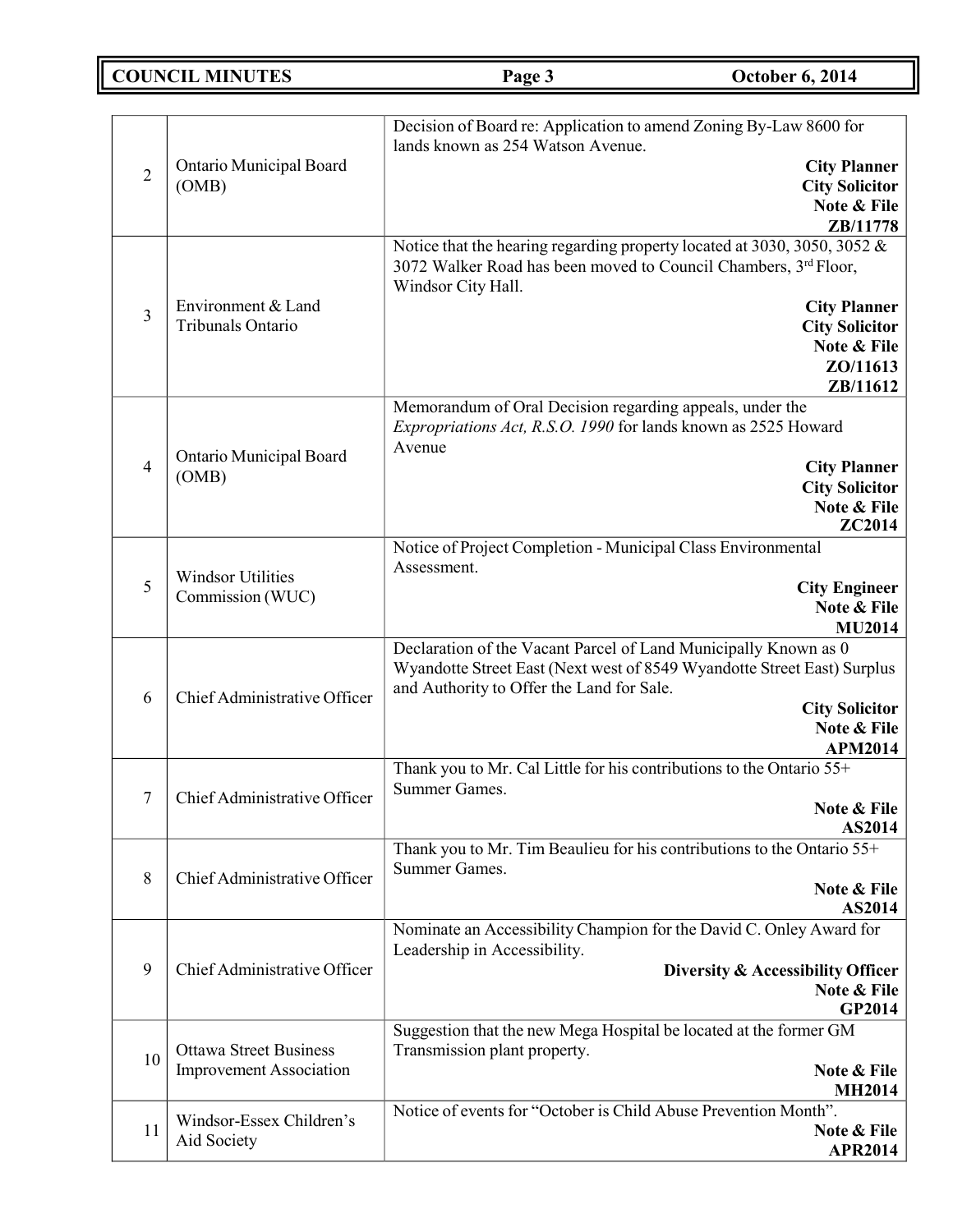# **COUNCIL MINUTES Page 4 October 6, 2014**

| 12 | Secretary/Treasurer                            | Consent Authority Agenda Record Hearing to be held on Thursday,<br>October 9, 2014, Council Chambers, 3rd Floor, 350 City Hall Square<br>West.                                                                       |
|----|------------------------------------------------|----------------------------------------------------------------------------------------------------------------------------------------------------------------------------------------------------------------------|
|    | Committee of Adjustment                        | Note & File<br>ZC2014                                                                                                                                                                                                |
| 13 | Communities in Bloom                           | Invitation to participate in the Gardens of Remembrance Program.<br><b>Executive Director Parks &amp; Facilities</b><br>Note & File<br><b>SR2014</b>                                                                 |
| 14 | Manager of Urban Design                        | Application of RC International Staffing Agency for Site Plan Approval<br>to permit a proposed commercial one storey building located at 1140<br>Lauzon Road.<br>Note & File<br>ZS/12007                             |
| 15 | Manager of Urban Design                        | Application of Windsor Essex Community Health Centre for Site Plan<br>Approval to permit a temporary modular structure housing clinic and<br>office space located at 3325 College Avenue.<br>Note & File<br>ZS/12020 |
| 16 | Manager of Urban Design                        | Application of 391568 Ontario Inc. for Site Plan Approval to permit<br>reciprocal access to adjacent developments located at 4320 Walker Road.<br>Note & File<br>ZS/12025                                            |
| 17 | Manager of Urban Design                        | Application of Vince Balsamo for Site Plan Approval to permit medical<br>offices and a retail plaza located at 2930 Dominion Blvd.<br>Note & File<br>ZS/12026                                                        |
| 18 | Manager of Urban Design                        | Application of Black Gold Operating Group Inc. for Site Plan Approval<br>to permit a gas station, convenience store and self-wash bays located at<br>1410 Huron Church Road<br>Note & File                           |
|    |                                                | ZS/12028                                                                                                                                                                                                             |
| 19 | Community Development &<br>Health Commissioner | Social Services Modernization Project (SSMP) Phase II -Social<br>Assistance Management System (SAMS) Fall 2014 Implementation.<br>Note & File<br><b>SS2014</b>                                                       |
| 20 | City Engineer                                  | 2014 Road & Watermain Rehabilitation I - Tender 85-14.<br>Note & File<br><b>SW/12001</b>                                                                                                                             |
| 21 | City Engineer                                  | 2014 Road & Watermain Rehabilitation II - Tender 94-14.<br>Note & File<br>SW/11994                                                                                                                                   |
| 22 | City Engineer                                  | Construction of Concrete Sidewalks & Curbs & Gutters (2014) - Tender<br>No. 97-14.<br>Note & File<br><b>SW/12006</b>                                                                                                 |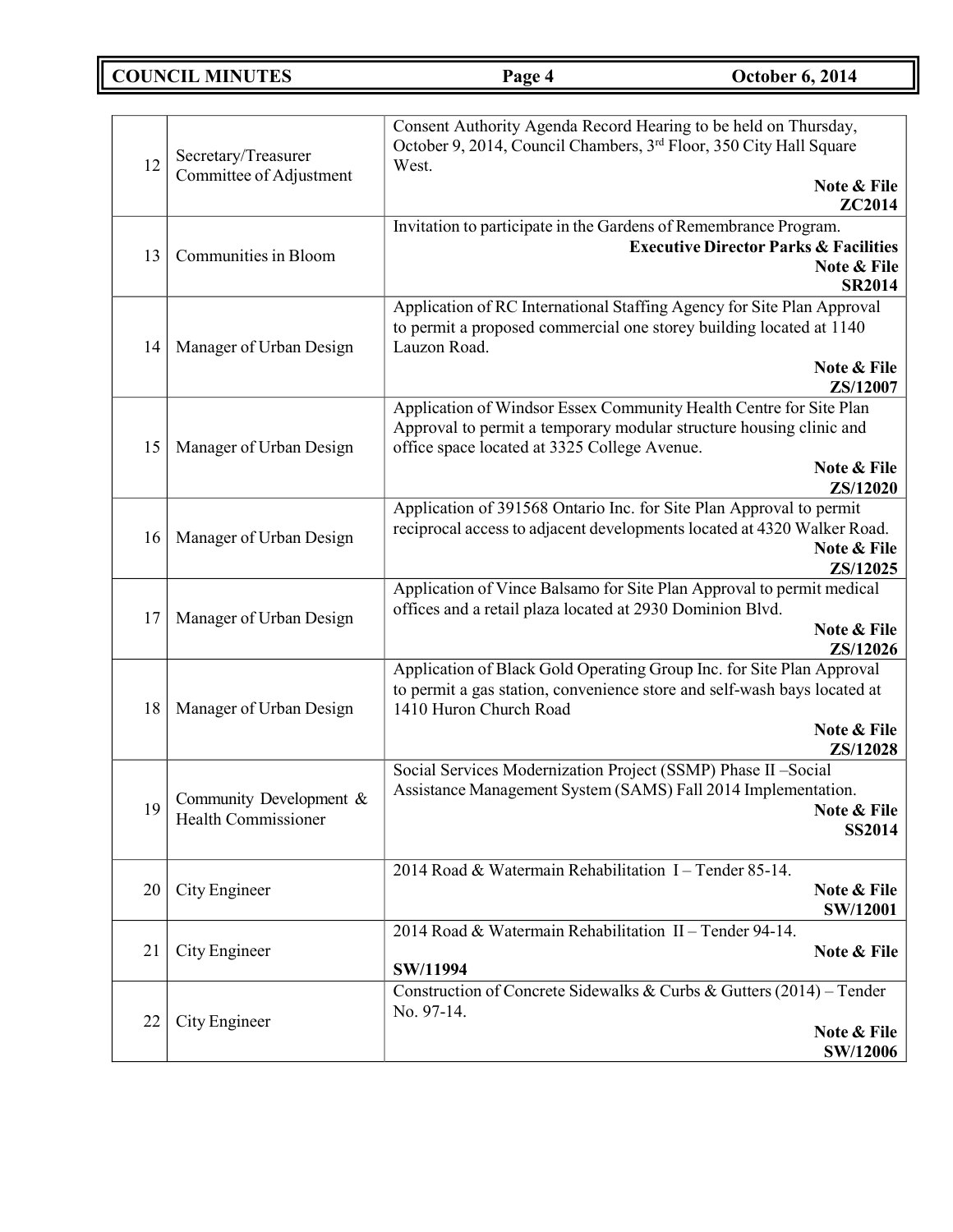**COUNCIL MINUTES Page 5 October 6, 2014**

| 23 | City Engineer               | Award of Tender 20-14 – Cadillac/Reginald/Hickory<br>Cadillac Street from Alice Street to North of Reginald Street<br>Reginald Street from Drouillard Road to Cadillac Street<br>Hickory Road from Metcalfe Street to Seminole Street<br>2014 Sewer Rehabilitation Program. | Note & File<br>SW/11949       |
|----|-----------------------------|-----------------------------------------------------------------------------------------------------------------------------------------------------------------------------------------------------------------------------------------------------------------------------|-------------------------------|
| 24 | City Engineer               | Tactile Walking Surface Indicators for Municipal Sidewalk Wheelchair<br>Ramps.                                                                                                                                                                                              | Note & File<br><b>SW2014</b>  |
| 25 | City Engineer               | $CQ22-2014$ – Multiple Complaints.                                                                                                                                                                                                                                          | Note & File<br><b>SW2014</b>  |
| 26 | Chief Administrative Office | 2014 United Way City of Windsor Campaign.                                                                                                                                                                                                                                   | Note & File<br><b>APR2014</b> |

Carried.

### **Consent Agenda**

Moved by Councillor Jones, seconded by Councillor Kusmierczyk,

That the following Consent Agenda and the recommendations contained in the administrative reports **BE APPROVED** as amended:

Item 2 Declaration of the Vacant Parcel of Land Municipally Known as 1385 Oak Street (Next south of 1379 Oak Street) Surplus and Authority to Offer the Land for Sale

- Item 3 Riverside Drive Vista Improvement Project, Phase 1 Stage 2, RFP #89-14 Retain Consultant
- Item 4 Project Management Methodology Policy Routine Update
- Item 6 Cost Benefit Analysis of Enterprise Risk Management (ERM)

Item 10 Vesting of 530 Janette Avenue

#### **Consent Committee Reports**

|                | <b>Environment, Transportation &amp; Public Safety Standing Committee</b> |                                                                                                                                                           |  |
|----------------|---------------------------------------------------------------------------|-----------------------------------------------------------------------------------------------------------------------------------------------------------|--|
|                |                                                                           | <b>Description</b>                                                                                                                                        |  |
|                | Report No. 225                                                            | Minutes of the Essex-Windsor Solid Waste Authority Board meeting held<br>May 6, 2014                                                                      |  |
| 2              | Report No. 226                                                            | Report No. 57 of the Windsor Bicycling Committee meeting held July 16, 2014                                                                               |  |
| $\overline{3}$ | Report No. 227                                                            | Minutes of the Windsor-Essex County Environment Committee meeting<br>held July 10, 2014                                                                   |  |
| $\overline{4}$ | Report No. 229                                                            | Report No. 85 of the Windsor-Essex County Environment Committee<br>(Revised Terms of Reference)                                                           |  |
| 5              | Report No. 230                                                            | Report No. 86 of the Windsor-Essex County Environment Committee<br>(Lake Erie Ecosystem Priority – February 2014)                                         |  |
| 6              | Report No. 231                                                            | Report No. 87 of the Windsor-Essex County Environment Committee<br>(Demonstration Rain Garden with Essex Region Conservation Authority by<br>end of 2015) |  |
| 7              | Report No. 232                                                            | Report No. 89 of the Windsor-Essex County Environment Committee<br>(Segregated Bike Lanes)                                                                |  |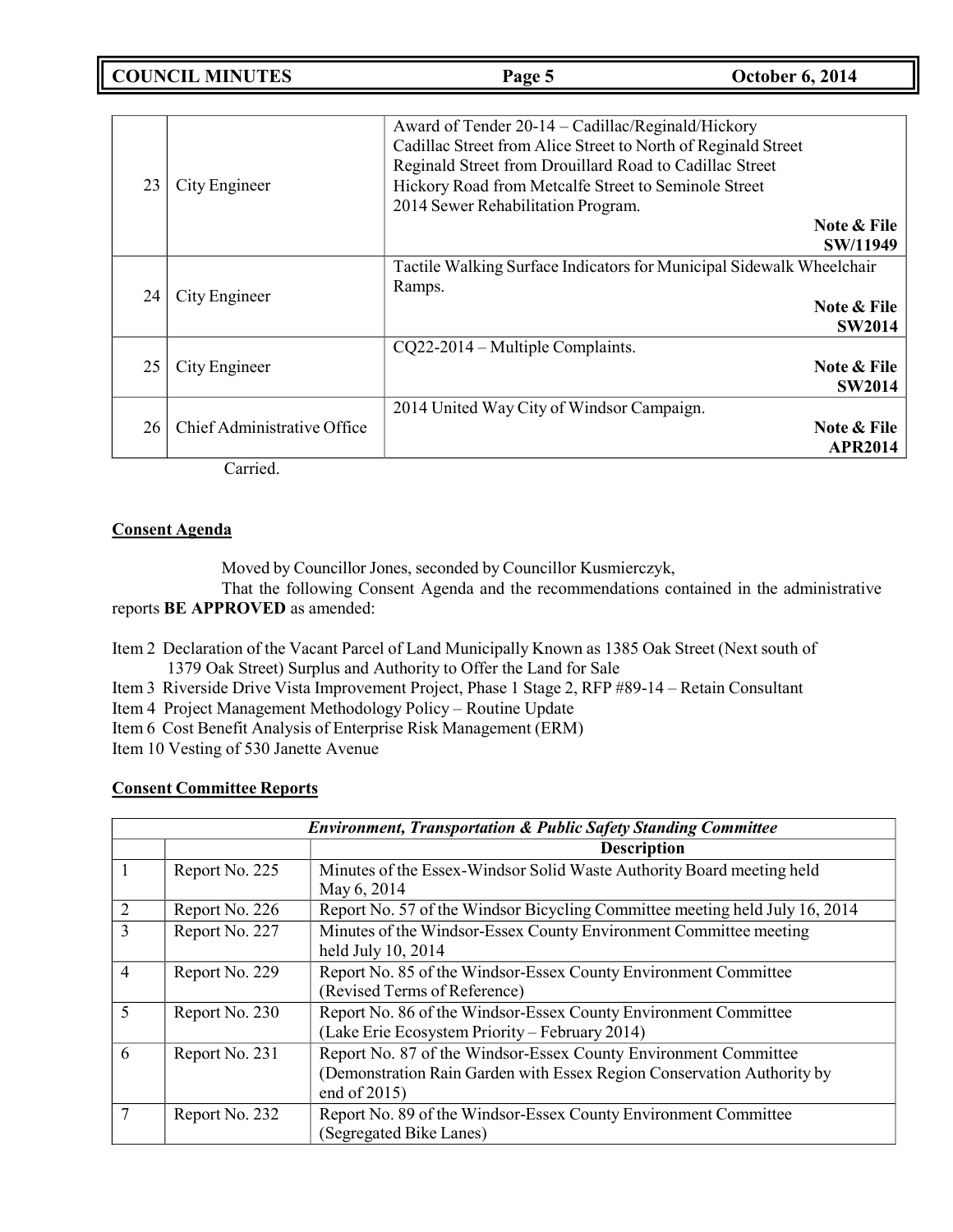**COUNCIL MINUTES Page 6 October 6, 2014**

|  | <b>Museum Development Project Steering Committee</b>                                   |
|--|----------------------------------------------------------------------------------------|
|  | <b>Description</b>                                                                     |
|  | Minutes of the Museum Development Steering Committee Special Meeting held July 9, 2014 |
|  | Minutes of the Museum Development Steering Committee Meeting held August 20, 2014      |

| <b>Planning &amp; Economic Development Standing Committee</b> |                                                                                     |  |
|---------------------------------------------------------------|-------------------------------------------------------------------------------------|--|
|                                                               | <b>Description</b>                                                                  |  |
| Report No. 243                                                | Windsor Poirier Inc., 2109 Ottawa Street, Windsor Market Square, application for    |  |
|                                                               | a Minor Amendment to Zoning By-law 8600                                             |  |
| Report No. 244                                                | Outcome of Development Approval Business Process Review Project                     |  |
| Report No. 245                                                | Request to close part of the e/w and n/s alleys located east of Elsmere Avenue,     |  |
|                                                               | north of Tecumseh Road East, abutting 850, 860 & 870 Tecumseh Road East             |  |
| Report No. 246                                                | Request to close the n/s alleys located east and west of St. Patrick's Avenue, east |  |
|                                                               | of Askin Avenue and west of Randolph Avenue, between Kenora and Ojibway             |  |
|                                                               | <b>Streets</b>                                                                      |  |

| <b>Social Development, Health &amp; Culture Standing Committee</b> |                                                                                                                  |  |
|--------------------------------------------------------------------|------------------------------------------------------------------------------------------------------------------|--|
|                                                                    | <b>Description</b>                                                                                               |  |
| Report No. 244                                                     | Minutes of the Housing Advisory Committee meeting held March 19, 2014                                            |  |
| Report No. 245                                                     | Minutes of the Executive Committee and Board of Directors, Willistead Manor Inc.<br>meetings held April 10, 2014 |  |
| Report No. 246                                                     | Minutes of the Seniors Advisory Committee meeting held June 4, 2014                                              |  |
| Report No. 247                                                     | Minutes of the Committee of Management for Huron Lodge Long Term Care Home<br>meeting held June 6, 2014          |  |
| Report No. 248                                                     | Minutes of the Mayor's Youth Advisory Committee meeting held July 30, 2014                                       |  |

| <b>Windsor Arena Closing Advisory Committee</b> |                                                         |  |
|-------------------------------------------------|---------------------------------------------------------|--|
|                                                 | <b>Description</b>                                      |  |
| Report No. 2                                    | Disbanding the Windsor Arena Closing Advisory Committee |  |

| <b>Windsor Heritage Committee</b> |                |                                                            |
|-----------------------------------|----------------|------------------------------------------------------------|
|                                   |                | <b>Description</b>                                         |
|                                   | Report No. 349 | $811$ Monmouth Road – Partial Demolition – Detached Garage |

Carried. Councillor Payne discloses an interest and abstains from voting on Report No. 349 of the Windsor Heritage Committee.

## **Deferrals and/or Referrals and Withdrawals**

None.

## **Presentations & Delegations:**

**Report No. 247 of the Planning & Economic Development Standing Committee (Response To CQ33-2010 – regarding joint marketing of the Brownfield Redevelopment CIP by the City and Windsor-Essex Economic Development Corporation)**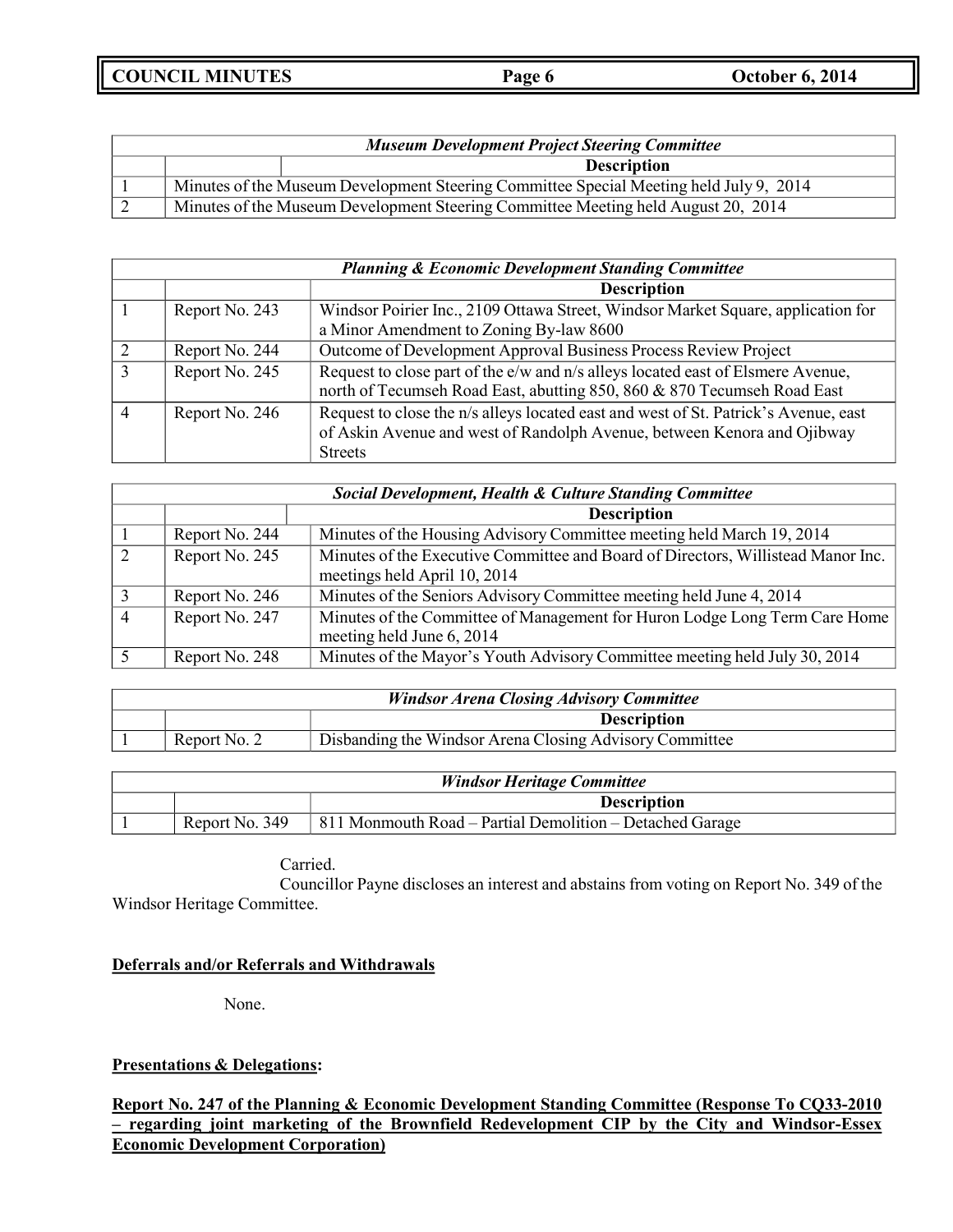## **COUNCIL MINUTES Page 7 October 6, 2014**

#### **David Hanna, Ward 1 resident**

David Hanna, Ward 1 resident, appears before Council to provide comment regarding the administrative response to CQ33-2010 regarding the joint marketing of the Brownfield Redevelopment Community Improvement Plan by the City and Windsor-Essex Economic Development Corporation, stating that this report was long over-due, and concludes by stating that the subject matter is very timely and should be considered in the context of the recommendation of the Windsor-Essex County Environment Committee pertaining to the Regional State of the Art Acute Care Hospital.

**Z/8955**

(For final disposition of this matter, see Clause **M387-2014** in Schedule "A" attached hereto.)

#### **Inaugural Meeting of the 2014-2018 Council**

#### **Howard Weeks, Ward 4 resident**

Howard Weeks, Ward 4 resident, appears before Council to express opposition to the proposal to hold the Inaugural Meeting of the 2014-2018 Council on Monday, December 1, 2014 at 7:00 o'clock p.m. in the Chrysler Theatre, St. Clair College Centre for the Arts with a reception to follow in the Alumni Skyline Ballroom, stating that this sends a wrong message given the economic challenges facing Windsor, and that there needs to be a focus on tending to much needed infrastructure needs.

#### **ACO/12018** 5

(For final disposition of this matter, see Clause **CR253/2014** in Schedule "A" attached hereto.)

### **College and Brock (parking lot north of 3325 College Avenue), Site Plan Approval, SPC-033/14**

### **Kathryn Hengl, Solicitor, Rosati Group of Companies**

Kathryn Hengl, Solicitor, Rosati Group of Companies, appears before Council to speak in support of the application by the Windsor Essex Community Health Centre (WECHC) to permit development at College and Brock (parking lot north of 3325 College Avenue) through Site Plan approval, and concludes by requesting that Council waive the Site Plan Control application fee, along with the service connection fees, as this is for a not-for-profit entity that must contend with very tight funding.

#### **ZB/11044** 9

(For final disposition of this matter, see Clause **CR257/2014** in Schedule "A" attached hereto.)

## **Relocation of Garbage Collection in the 1200 block of Kildare (east side); the 1200 block of Devonshire (west side); and the 1000 block of Shepherd (south side)**

#### **Raymond G. Colautti, resident**

Raymond G. Colautti, resident, appears before Council to speak in opposition to the proposed relocation of garbage collection from alley to curb side in the 1200 block of Devonshire (west side), suggesting that most of the affected residents are against this, and concludes by stating that the alley in the subject area is already paved and that there is no safety concerns and that it is inconvenient to have to haul garbage from the back to front curb side.

#### **EI2014** 7

(For final disposition of this matter, see Clause **CR255/2014** in Schedule "A" attached hereto.)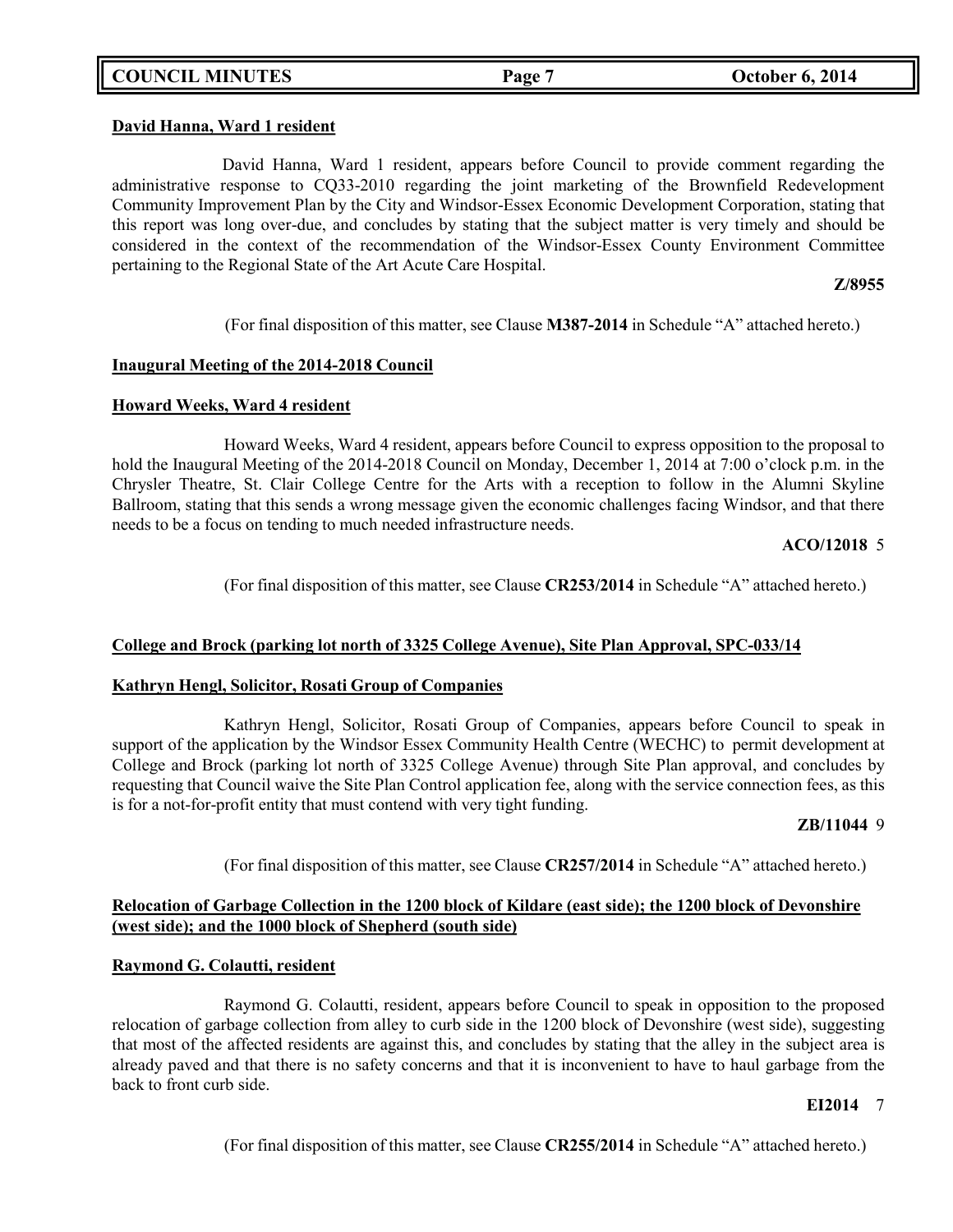|  | <b>COUNCIL MINUTES</b> |
|--|------------------------|
|--|------------------------|

#### **Report No. 228 of the Environment, Transportation & Public Safety Standing Committee (Report No. 83 of the Windsor-Essex County Environment Committee, Regional State of the Art Acute Care Hospital)**

#### **Philippa von Ziegenweidt, Steering Committee, Citizens for an Accountable Mega Hospital Planning Process (CAMPP)**

Phillippa von Ziegenweidt, Steering Committee, Citizens for an Accountable Mega Hospital Planning Process (CAMPP), appears before Council to provide insights with regards to the Regional State of the Art Acute Care Hospital, making reference to population change from 2006 to 2011 which indicates a migration to the edges and that consequently it's important to ensure health care and related amenities are located nearby accordingly, and suggests that the City of Windsor's proposal to locate the mega hospital at the city's south east greenspace is not practical, and concludes by speaking in support of the recommendation of the Windsor Essex County Environment Committee to issue a letter to the Local Health Integration Network (LHIN) reflecting the following principles for the new mega hospital: location should be accessible for the greatest number of users; the 50-50 acre assumption should be challenged and brownfield sites should be considered before looking at green sites; and that it should be located with access to public and active transportation methods.

### **Shane Mitchell, President of the Old Walkerville Residents Association and a member of Citizens for an Accountable Mega Hospital (CAMPP)**

Shane Mitchell, President of the Old Walkerville Residents Association and a member of Citizens for an Accountable Mega Hospital (CAMPP) appears before Council to speak in support of the recommendation of the Windsor Essex County Environment Committee (WECEC) to issue a letter to the Local Health Integration Network (LHIN) reflecting the following principles for the new mega hospital: location should be accessible for the greatest number of users; the 50-50 acre assumption should be challenged and brownfield sites should be considered before looking at green sites; and that it should be located with access to public and active transportation methods, and concludes by stating that WECEC is the ideal voice to be heard.

### **David Hanna, Ward 1 resident**

David Hanna, Ward 1 resident, appears before Council to speak in support of the recommendation of the Windsor Essex County Environment Committee (WECEC) to issue a letter to the Local Health Integration Network (LHIN) reflecting the following principles for the new mega hospital: location should be accessible for the greatest number of users; the 50-50 acre assumption should be challenged and brownfield sites should be considered before looking at green sites; and that it should be located with access to public and active transportation methods.

#### **Arnold Blaine, President and Ettore Bonato, Vice-President, Ottawa Street BIA**

Arnold Blaine, President, and Ettore Bonato, Vice President – Ottawa Street BIA, appear before Council to provide comment with regards to the Regional State of the Art Acute Care Hospital, proposing that the new Mega Hospital be located on the former GM Transmission Plant property as it has many benefits including parking lots that are already developed, the location is central to the entire area, major thoroughfares intersect close by and access to the EC Row Expressway is uninterrupted, as well as an existing administrative building on site and the large layout of the buildings would lend itself to the large hospital being planned, without the need for additional infrastructure expenses such as new sewers and roadways.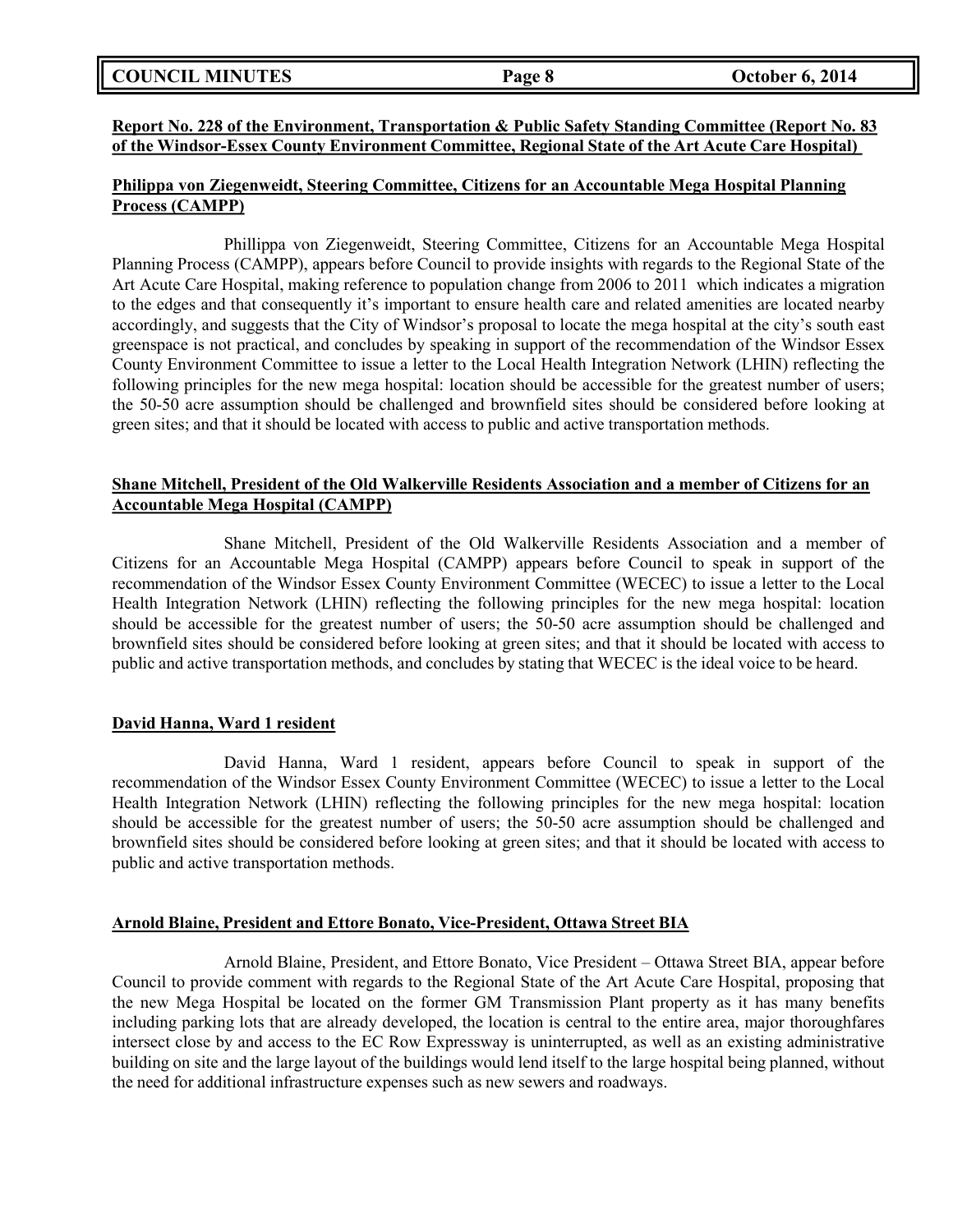# **COUNCIL MINUTES Page 9 October 6, 2014**

#### **Victoria Cross, resident**

Victoria Cross, resident, appears before Council to provide comment with regards to the Regional State of the Art Acute Care Hospital, expressing concern over any out-migration of the hospital from the current ward, and says that she appreciates the recommendation of the Ottawa Street BIA proposing that the new Mega Hospital be located in the former GM Transmission Plant property.

### Moved by Councillor Halberstadt, seconded by Councillor Valentinis,

That the WECEC Coordinator **BE DIRECTED** to send a letter on behalf of WECEC to the Local Health Integration Network (LHIN) with a copy to the Citizens for an Accountable Megahospital Planning Process (CAMPP) reflecting the following principles for the new megahospital:

- Location should be accessible for the greatest number of users.
- The 50-50 acre assumption should be challenged and brownfield sites should be considered before looking at green sites.
- Megahospital should be located with access to public and active transportation methods.
- If the hub is located in close proximity to Leamington, the Leamington Hospital may close.

#### **GP/11974**

The motion is put and is lost. Aye Votes: Councillors Halberstadt and Valentinis Nay Votes: Councillors Dilkens, Gignac, Jones, Kusmierczyk, Maghnieh, Marra, Payne, and Sleiman

(For final disposition of this matter, see Clause **M376**-**2014** in Schedule "A" attached hereto.)

### **New City Hall Facility – Design Concept Options – Voting Results**

### **Bert Harris, Build It Better Tech Services**

Bert Harris, Build it Better Tech Services, appears before Council to provide comment on the recommendation to approve the "campus design concept" for the New City Hall Facility, expressing concern over the use of excessive glass which would in essence designate the new building as a "hopeless energy pig" and concludes by suggesting that a tight budget equates to no money that would allow for innovative design.

### **David Hanna, Ward 1 resident**

David Hanna, Ward 1 resident, appears before Council to provide comment on the recommendation to approve the "campus design concept" for the New City Hall Facility, suggesting that the timeline for this project is being rushed and that the architect needs to be given the time and the tools to be creative and look at energy alternatives.

Mayor Francis leaves the meeting at 7:40 o'clock p.m. and Councillor Gignac assumes the Chair.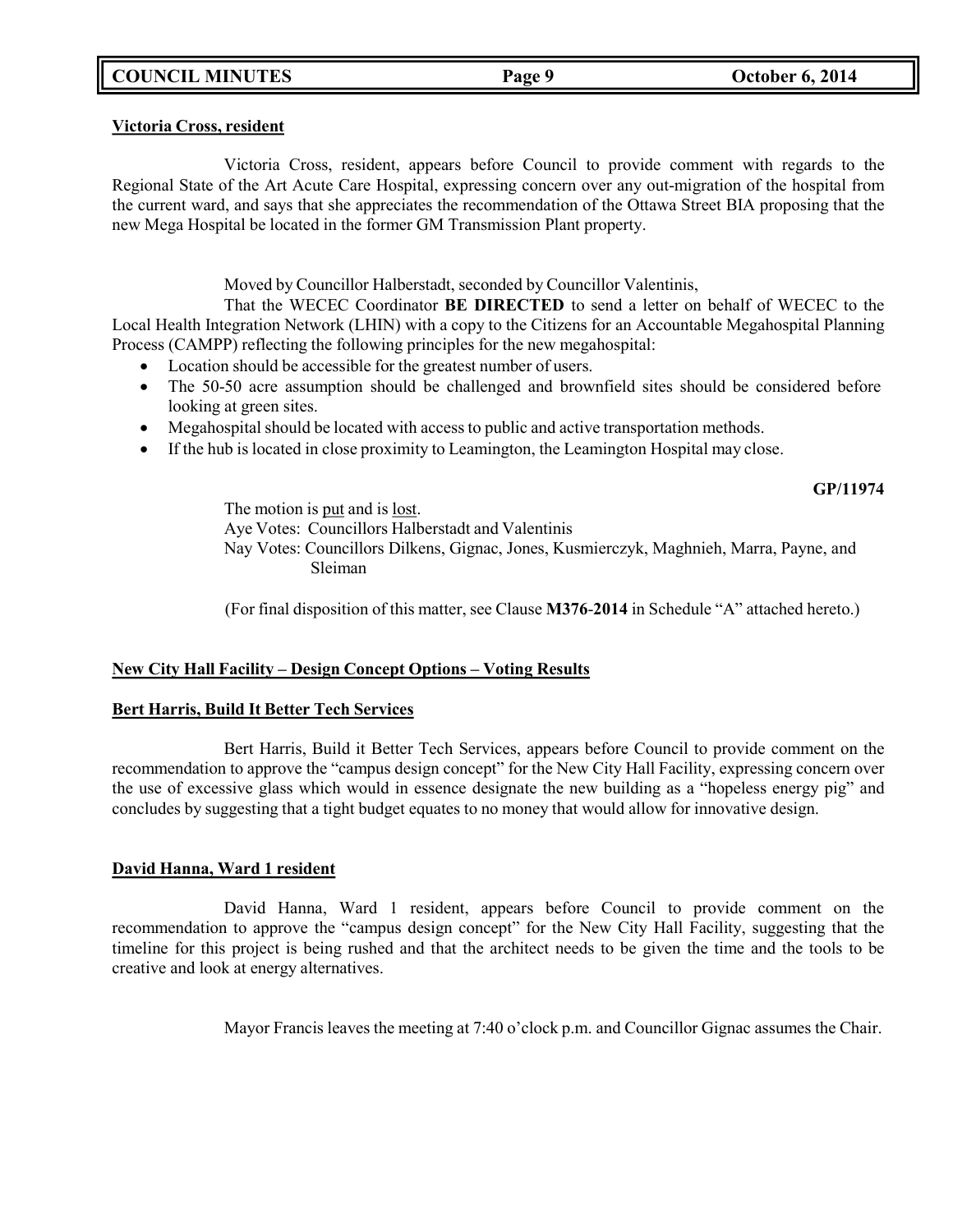#### **Klaus Dohring**

Klaus Dohring, resident, appears before Council to provide comment on the recommendation to approve the "campus design concept" for the New City Hall Facility, stressing the importance of long-term sustainability, and that a forward looking and visionary design should target a net-zero energy building, carbonneutral, following the Passiv-Haus approach.

### **Wadah Al-Yassiri, Project Administrator – City of Windsor; and Diarmuid Nash, Partner, Moriyama & Teshima Architects**

Wadah Al-Yassiri, Project Administrator – City of Windsor; and Diarmuid Nash, Partner, Moriyama & Teshima Architects, appear before Council and are available for questions regarding the recommendation to approve the "campus design concept" for the New City Hall Facility.

Mayor Francis returns to the meeting at 7:47 o'clock p.m., and Councillor Gignac returns to her seat at the Council table.

**APM/9120** 1

(For final disposition of this matter, see Clause **CR249/2014** in Schedule "A" attached hereto.)

### **Regular Business Items (for final disposition of these matters see Schedule "A" attached)**

Item 8 University of Windsor Sponsorship Support for Hosting the 2015 Canadian Inter-University Sport Track and Field Championship (March 12-14, 2015)

#### **Consideration of Committee Reports**

Moved by Councillor Payne, seconded by Councillor Sleiman, **M365-2014** That the **Report of the special In-camera** meeting held October 6, 2014, **BE ADOPTED** as presented. Carried.

#### ACO2014

Moved by Councillor Payne, seconded by Councillor Sleiman, **M366-2014** That the **Report of the Striking Committee** of its meeting held October 6, 2014, **BE ADOPTED** as presented. Carried.

#### **By-laws**

Moved by Councillor Valentinis, seconded by Councillor Dilkens, That the following By-laws No. 169-2014 through 177-2014 (inclusive), be introduced and read a first and second time:

169-2014 "A BY-LAW TO AMEND BY-LAW NUMBER 15-2010 BEING A BY-LAW TO APPOINT CHIEF BUILDING OFFICIAL, DEPUTY CHIEF BUILDING OFFICIALS AND INSPECTORS TO ENFORCE THE BUILDING CODE ACT AND REGULATIONS IN WINDSOR", authorized by CAO2841 approved September 16, 2014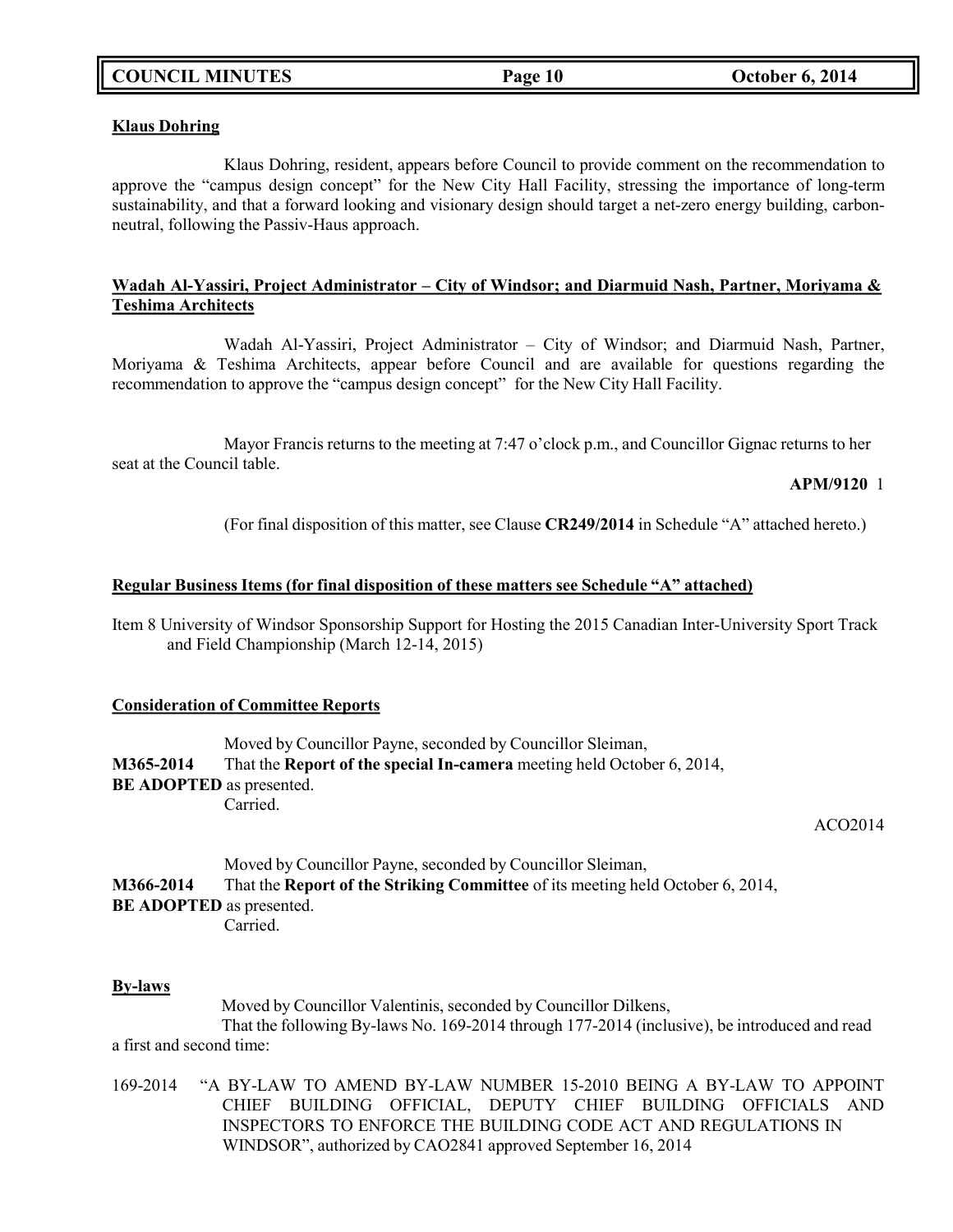**COUNCIL MINUTES Page 11 October 6, 2014**

- 170-2014 "A BY-LAW TO ESTABLISH LANDS AS A PUBLIC HIGHWAY KNOWN AS PRAIRIE COURT, IN THE CITY OF WINDSOR", authorized by CR575/2006, adopted December 18, 2006
- 171-2014 "A BY-LAW TO ASSUME BANWELL ROAD AND WYANDOTTE STREET EAST BEING STREETS SHOWN ON 12M-519 KNOWN AS BANWELL ROAD AND WYANDOTTE STREET EAST AND THE MUNICIPAL SERVICES LOCATED THEREIN, IN THE CITY OF WINDSOR", authorized by M98-2012, adopted February 21, 2012
- 172-2014 "A BY-LAW TO FURTHER AMEND ZONING BY-LAW NUMBER 8600 CITED AS THE "CITY OF WINDSOR ZONING BY-LAW"", (See Report 243 of the Planning & Economic Development Standing Committee)
- 173-2014 "A BY-LAW TO AUTHORIZE THE CORPORATION OF THE CITY OF WINDSOR TO ENTER INTO EXTENSION AGREEMENTS AND FOR THE CHIEF ADMINISTRATIVE OFFICER AND CLERK TO EXECUTIVE SUCH AGREEMENTS", authorized by M41-2012, adopted January 23, 2012
- 174-2014 "A BY-LAW TO APPROVE AMENDMENT NO. 97 TO THE OFFICIAL PLAN OF THE CITY OF WINDSOR", authorized by M340-2014, adopted September 8, 2014
- 175-2014 "A BY-LAW TO FURTHER AMEND BY-LAW NUMBER 8600 CITED AS THE "CITY OF WINDSOR ZONING BY-LAW"", authorized by M340-2014, adopted September 8, 2014
- 176-2014 "A BY-LAW TO FURTHER AMEND BY-LAW NUMBER 8600 CITED AS THE "CITY OF WINDSOR ZONING BY-LAW"", authorized by Ontario Municipal Board Case PL140156
- 177-2014 "A BY-LAW TO CONFIRM THE PROCEEDINGS OF THE COUNCIL OF THE CORPORATION OF THE CITY OF WINDSOR AT ITS MEETING HELD ON THE SIXTH DAY OF OCTOBER, 2014"

Carried.

Moved by Councillor Gignac, seconded by Councillor Halberstadt, That the Committee of the Whole does now rise and report to Council respecting the business items considered by the Committee:

- **1) Communication Items (as amended)**
- **2) Consent Agenda (as amended)**
- **3) Items Deferred**
- **Items Referred**
- **4) Consideration of the Balance of Business Items (see Schedule "A")**
- **5) Committee Reports (as presented)**
- **6) By-laws given first and second readings (as presented)**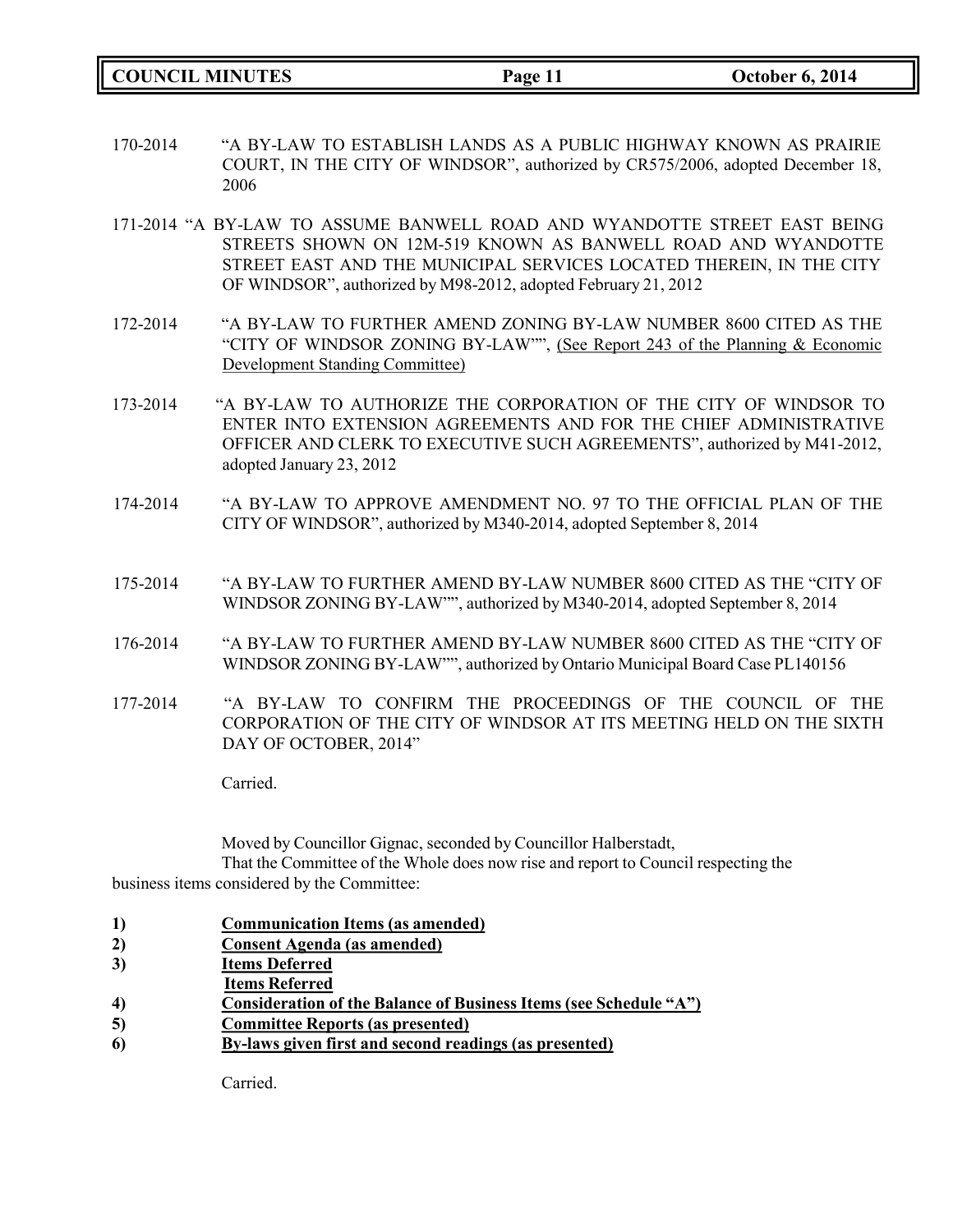**COUNCIL MINUTES Page 12 October 6, 2014**

#### **Notices of Motion**

|           | Moved by Councillor Maghnieh, seconded by Councillor Jones,                                              |
|-----------|----------------------------------------------------------------------------------------------------------|
| M367-2014 | That Rule 13.9 of the Procedure By-law regarding business not already before Council                     |
|           | <b>BE WAIVED</b> to permit the introduction of a motion for consideration without prior notice regarding |
|           | cancellation of the regularly scheduled meeting of Council on November 3, 2014.                          |
|           | Carried.                                                                                                 |
|           |                                                                                                          |
|           |                                                                                                          |
|           | Moved by Councillor Maghnieh, seconded by Councillor Jones,                                              |
| M368-2014 | That the regular meeting of Council scheduled for November 3, 2014 <b>BE CANCELLED</b> .                 |
|           | Carried.                                                                                                 |

Councillor Valentinis gives notice that he intends to introduce a motion for consideration at the November 17, 2014 meeting of Council regarding legal non-conforming use at 925 Howard Avenue.

#### **Third Reading of By-laws**

Moved by Councillor Jones, seconded by Councillor Kusmierczyk,

That the following By-laws No. 169-2014 through 177-2014 (inclusive), having been read a first and second time be now read a third time and finally passed and that the Mayor and Clerk **BE AUTHORIZED** to sign and seal the same notwithstanding any contrary provision of the Council.

Carried.

### **Petitions**

None presented.

#### **Council Questions**

Moved by Councillor Payne, seconded by Councillor Sleiman,

**M369-2014** That the following Council Question by Councillor Marra **BE APPROVED**, and that Administration **BE DIRECTED** to proceed with the necessary actions to respond to the Council Question in the form of a written report, consistent with Council's instructions, and in accordance with Section 17.1 of the Procedure By-law 98-2011:

#### CQ23-2014

Asks that Administration report back to City Council the condition of the sewer line located on Norman Road between Tecumseh Road East & Adstoll (2300 to 2400 blocks). There have been numerous recent incidents of basement and street flooding impacting several homes. I am also requesting the estimated cost for sewer replacement and the estimated time lines for sewer rehab. There have been past resident calls to City Hall (Reference # 14-00041258).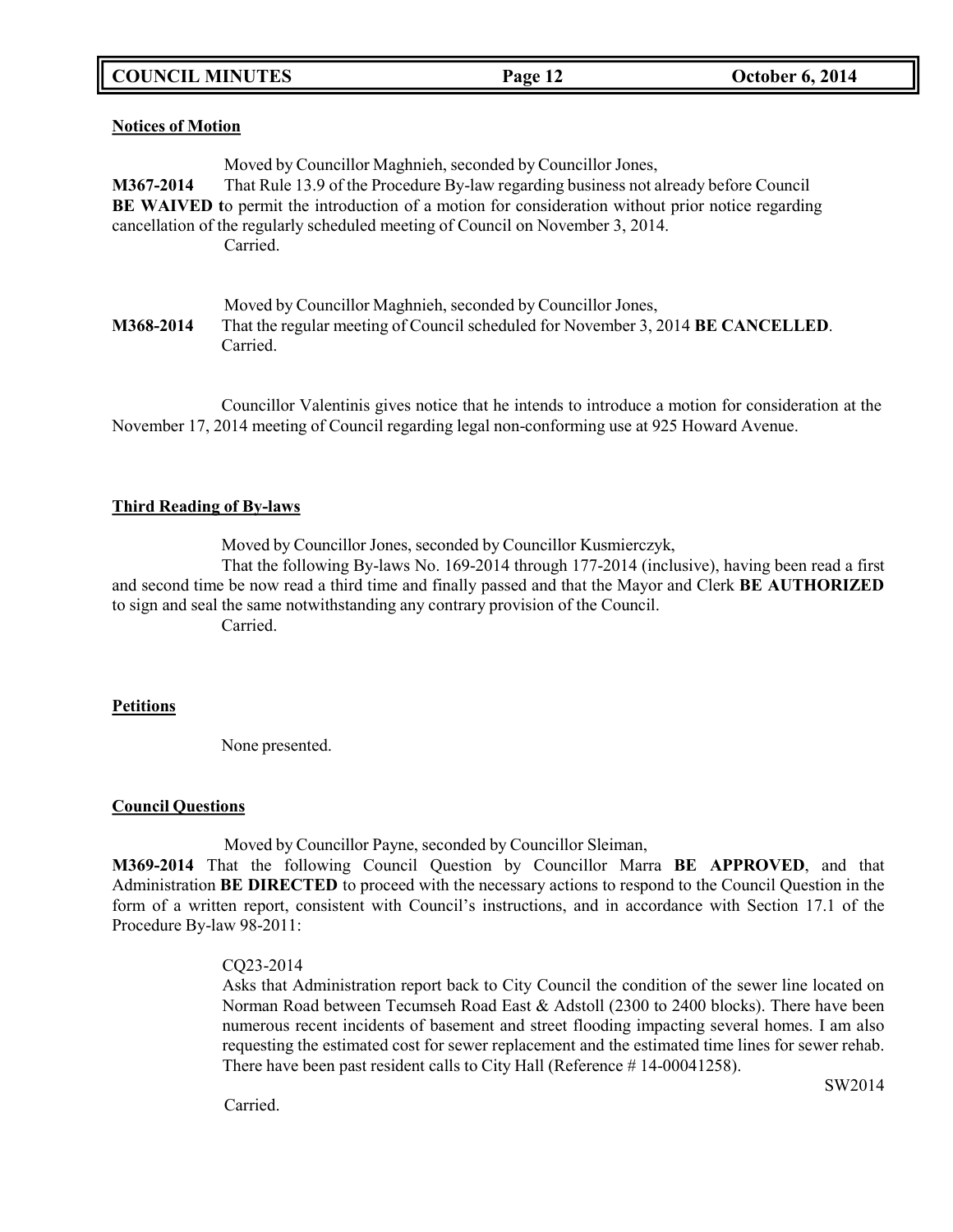| <b>COUNCIL MINUTES</b> | Page 13 | <b>October 6, 2014</b> |
|------------------------|---------|------------------------|
|                        |         |                        |

Moved by Councillor Payne, seconded by Councillor Sleiman,

**M370-2014** That the following Council Question by Councillor Marra **BE APPROVED**, and that Administration **BE DIRECTED** to proceed with the necessary actions to respond to the Council Question in the form of written report, consistent with Council's instructions, and in accordance with Section 17.1 of the Procedure By-law 98-2011:

#### **CQ24-2014**

Asks that Administration prepare a report for City Council outlining what pedestrian lighting options can be considered for South National between Pillette and Jefferson and the associated costs.

Carried.

Moved by Councillor Payne, seconded by Councillor Sleiman,

**M371-2014** That the following Council Question by Councillor Marra **BE APPROVED**, and that Administration **BE DIRECTED** to proceed with the necessary actions to respond to the Council Question in the form of written report, consistent with Council's instructions, and in accordance with Section 17.1 of the Procedure By-law 98-2011:

#### CQ25-2014

Asks that Administration investigate the late night and overnight shunting/loading of vehicles that is taking place at 5500 EC Row Avenue East, immediately south of a Fountainbleau neighbourhood –Wachna Street.

Carried.

Moved by Councillor Payne, seconded by Councillor Sleiman,

**M372-2014** That the following Council Question by Councillor Gignac **BE APPROVED**, and that Administration **BE DIRECTED** to proceed with the necessary actions to respond to the Council Question in the form of written report, consistent with Council's instructions, and in accordance with Section 17.1 of the Procedure By-law 98-2011:

#### CQ26-2014

Current zoning bylaw allows for a front yard porch to be repaired/replaced by a new porch of the same dimensions. Residents who wish to upgrade and increase the size along the width of the house. They would not be encroaching further toward the road. Can Planning bring forward amendments to the current bylaw that would allow for increased size for Council?

SB2014

ST2014

ST2014

Carried.

#### **Adjournment**

Moved by Councillor Valentinis, seconded by Councillor Dilkens,

That this Council meeting stand adjourned until the next regular meeting of Council or at the call

of the Mayor.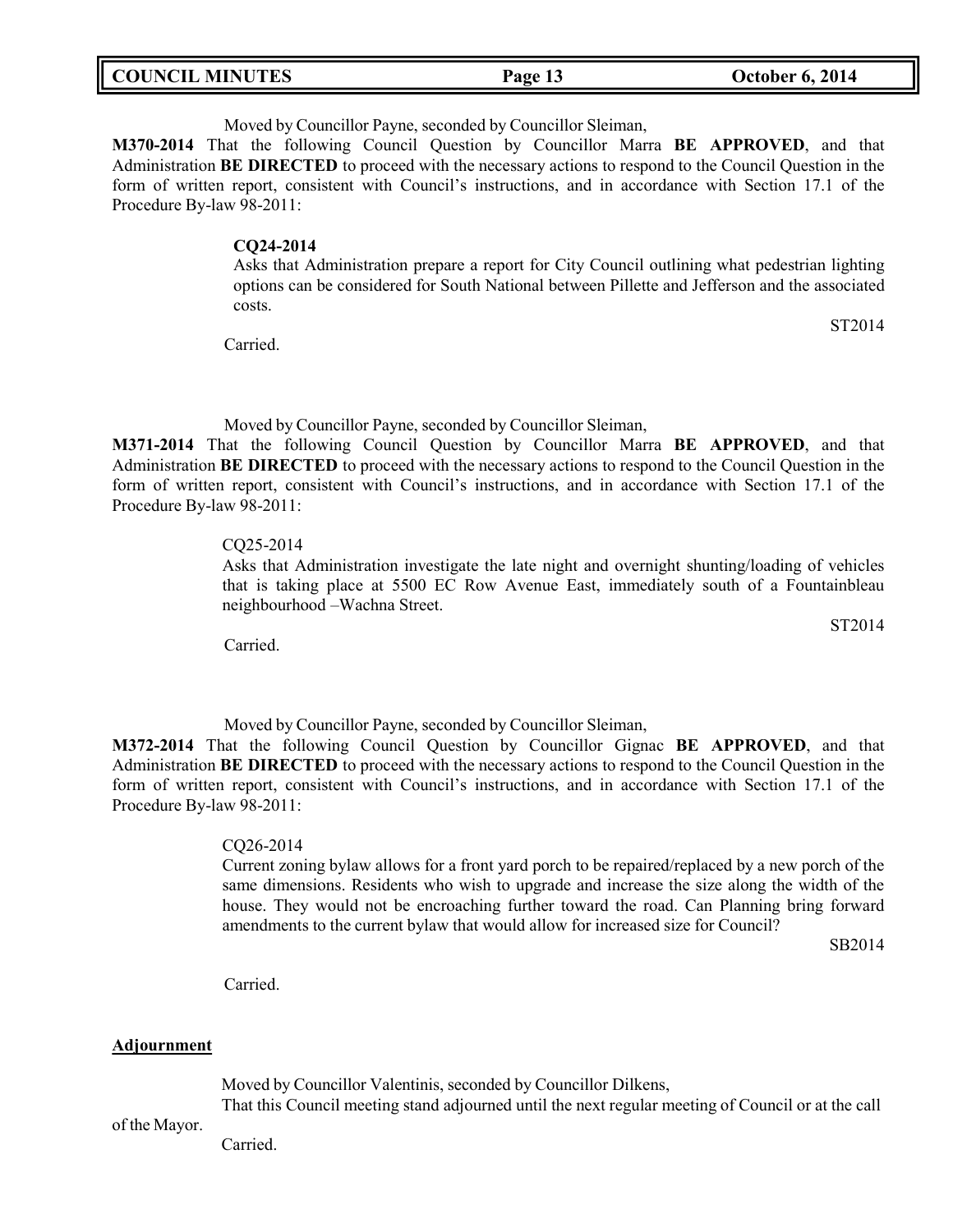|  | <b>COUNCIL MINUTES</b> |
|--|------------------------|
|--|------------------------|

**COUNCIL MINUTES Page 14 October 6, 2014**

Accordingly, the meeting is adjourned at 8:40 o'clock p.m.

**MAYOR**

**CITY CLERK**

# **THIS IS A DRAFT COPY**

# **DEPUTY CITY CLERK/SENIOR MANAGER OF COUNCIL SERVICES**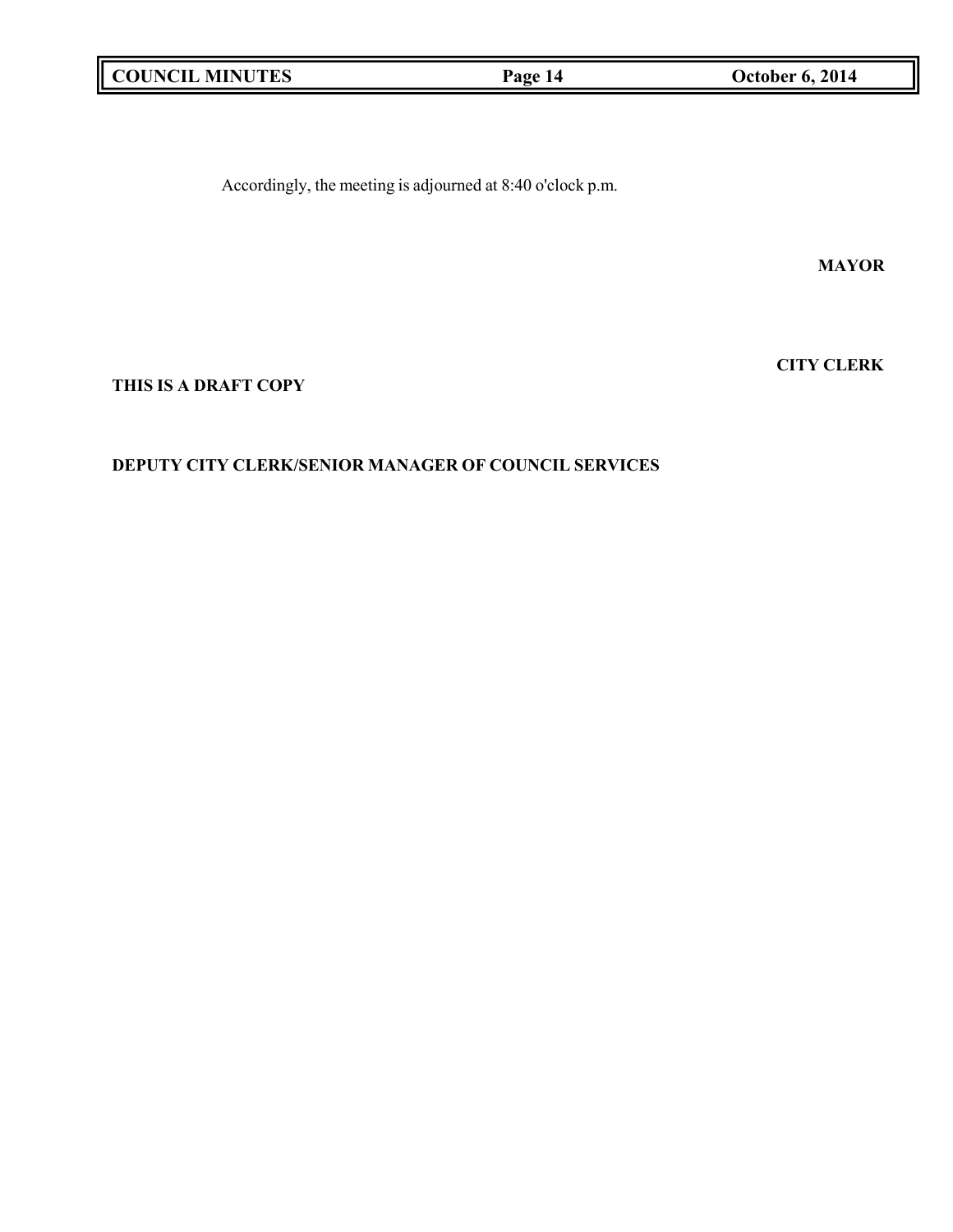# **COUNCIL MINUTES Page 15 October 6, 2014**

Dilkens Gignac

CR249/2014

That the report of the City Engineer dated September 23, 2014 entitled "New City Hall Facility – Design Concept Options – Voting results" **BE RECEIVED**, and further, that Council **APPROVE** the **Campus Design Concept** for the New City Hall Facility.

Carried. Councillor Halberstadt voting nay.

Report Number **17388 APM/9120 1**

Internal Distribution Public Works[Wadah Al-Yassiri] City Engineer Senior Manager, Development & Geomatics, France Isabelle-Tunks Chief Financial Officer and City Treasurer City Clerk/Licence Commissioner

External Distribution

| Moriyama & Teshima Architects | dnash@mtarch.com            |
|-------------------------------|-----------------------------|
| Architecttura Inc.            | dan@architecttura-inc.com   |
| <b>Bert Harris</b>            | bert@builditbetter.biz      |
| Klaus Dohring                 | kdohring@greensunrising.com |
| David Hanna                   | dhan96@hotmail.com          |

## Jones Kusmierczyk

√√VC

CR250/2014

- I. That the following vacant parcel of land **BE DECLARED** surplus:
	- Municipal address:
		- 1385 Oak Street located on the west side of Oak Street abutting the northerly limit of Tecumseh Boulevard West
	- Legal Description:
		- Part of √<del>Lot 254,√</del> √Lot 244,√ Registered Plan 453 and more particularly designated as Part 57, Plan 12R-16773
	- Lotsize: 31.1' X 110.6' X 106.1' (triangular shape)
- II. That the Real Estate Division **BE AUTHORIZED** to offer the vacant parcel of land municipally known as 1385 Oak Street and legally described as Part of Lot 244, Registered Plan 453 and more particularly designated as Part 57, Plan 12R-16773 to the abutting property owner for \$1,500 plus HST as applicable and that the transaction **BE APPROVED** under the Delegation of Authority By-law 208-2008.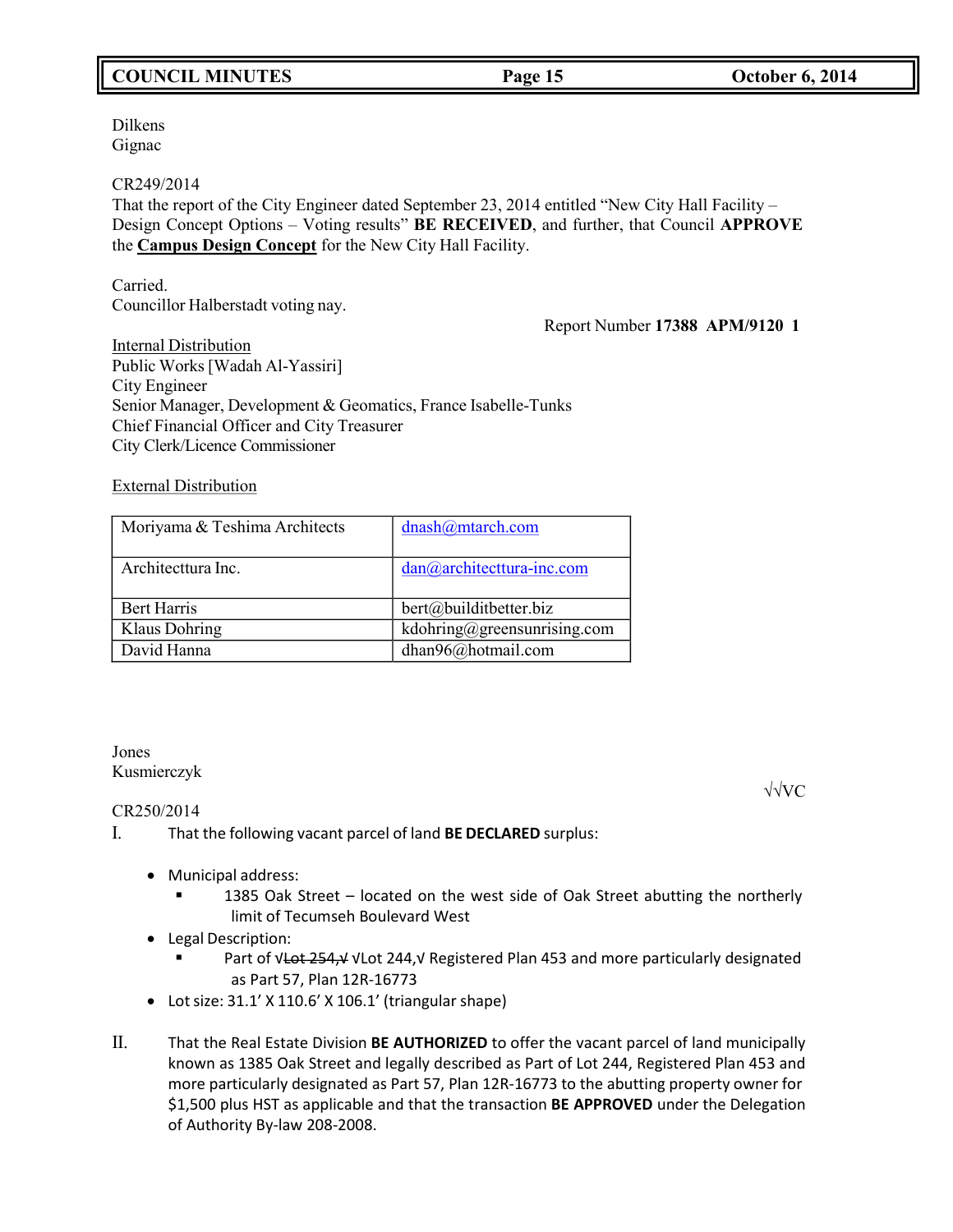# **COUNCIL MINUTES Page 16 October 6, 2014**

Carried.

Report Number **17392 APM/12016 C2**

Internal Distribution Legal [Frank Scarfone; Mike Stamp] City Solicitor City Engineer Chief Financial Officer and City Treasurer

External Distribution

Jones Kusmierczyk

CR251/2014

- **I.** That the firm of RC Spencer Associates Inc. **BE RETAINED** for the contract administration and inspection for Riverside Drive Vista Improvement Project, Phase 1 Stage 2, at a maximum fee of \$385,000.00 (plus non-recoverable HST) in accordance with their proposal for consulting services, dated August 14, 2014 as a charge to Project ID 7086001; and
- **II.** That the Chief Administrative Officer and City Clerk **BE AUTHORIZED** to sign an agreement with RC Spencer Associates Inc., satisfactory in form to the City Solicitor, in financial content to the City Treasurer, and in technical content to the City Engineer.

Carried.

Report Number **17352 SW/8513 C3**

Internal Distribution Public Works [Anna M. Godo] City Engineer Manager of Purchasing & Risk Management Chief Financial Officer and City Treasurer City Solicitor

External Distribution

| RC Spencer Associates Inc.<br>Attn: Richard C. Spencer, P. Eng., | 261 Shepherd Street East<br>Windsor, Ontario N8X | respencer@rcspencer.ca |
|------------------------------------------------------------------|--------------------------------------------------|------------------------|
| - P.E                                                            | 2K <sub>6</sub>                                  |                        |

Jones Kusmierczyk

CR252/2014

THAT the existing Project Management and Methodology Policy approved by Council on September 19, 2011 by M249/2011 **BE RESCINDED**; AND

THAT the attached, newly updated Project Management and Methodology Policy dated October 6, 2014 **BE ADOPTED**.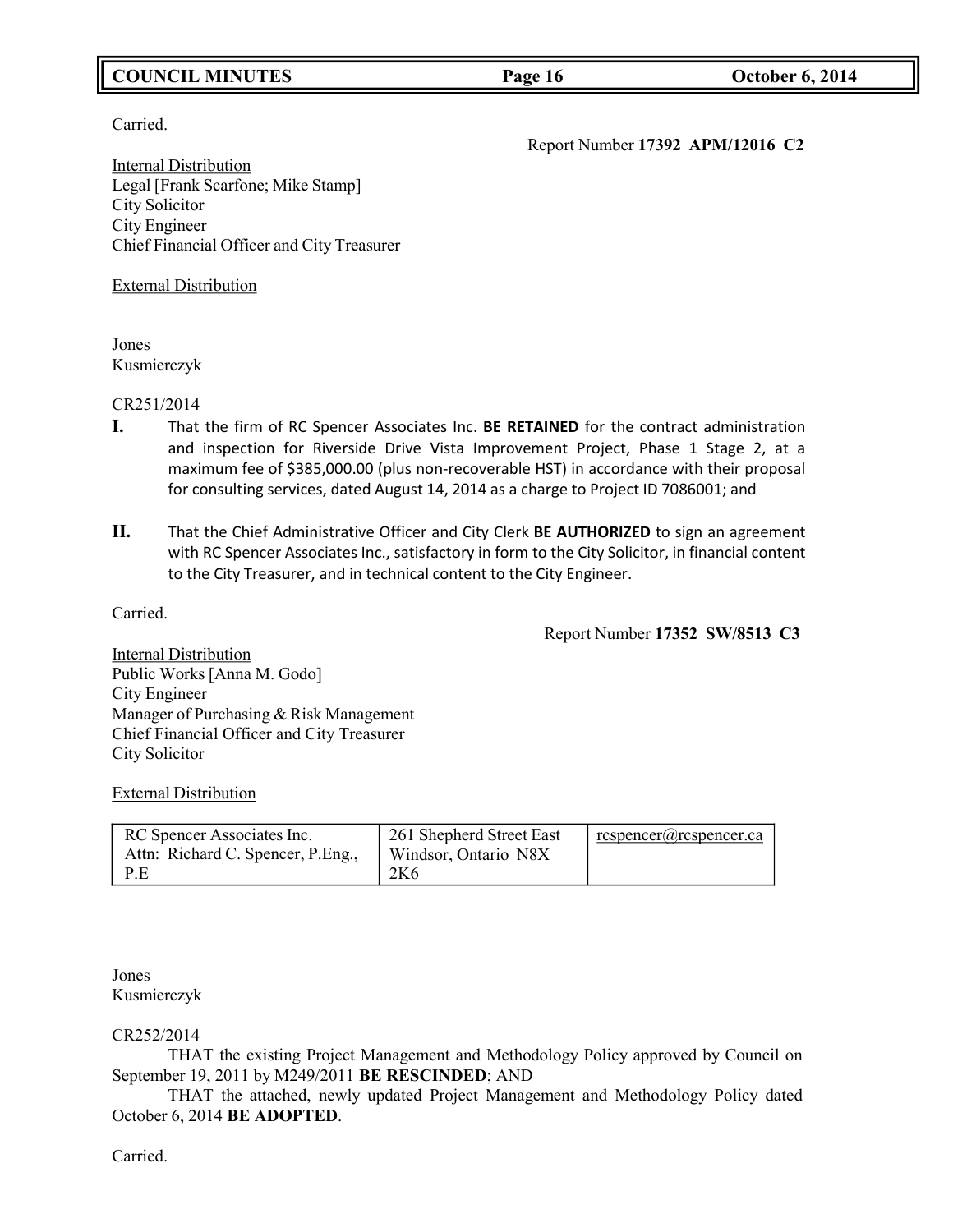# **COUNCIL MINUTES Page 17 October 6, 2014**

#### Report Number **17399 GM2014 C4**

**Appendices** Policy

Internal Distribution Manager of Corporate Initiatives(A) [Mel Douglas] Chief Information Officer and Executive Director of Information Technology City Engineer Corporate Policy Coordinator (Acting) City Solicitor

External Distribution

Abstract – Amend Minutes

Jones Valentinis

CR253/2014

That the Inaugural Meeting of the 2014-2018 Council **BE HELD** on Monday, December 1, 2014 at 7:00 o'clock p.m. in the Chrysler Theatre, St. Clair College Centre for the Arts with a reception to follow in the Alumni Skyline Ballroom for members of City Council, invited family and guests and the general public; and further,

That the Chief Administrative Officer and City Clerk **BE AUTHORIZED** to sign the required Lease Agreement with St. Clair College Centre for the Arts satisfactory in form to the City Solicitor, in technical content to the Deputy City Clerk and in financial content to the City Treasurer.

Carried.

Report Number **17391 ACO/12018 5**

Internal Distribution Council Services [Robert Barlozzari] City Clerk/Licence Commissioner Senior Manager of Council Services/Deputy City Clerk Chief Financial Officer and City Treasurer City Solicitor

External Distribution

| Joe D'Angela,                  | 201 Riverside Drive West,  | JDAngela@stclaircollege.ca  |
|--------------------------------|----------------------------|-----------------------------|
| General Manager, St Clair      | Windsor, Ontario N9A 5K4   |                             |
| College Centre for the Arts    |                            |                             |
| Robert Scussolin, Programming  | 2525<br>Dougall<br>Avenue, | Robert.Scussolin@cogeco.com |
| Community<br>Relations<br>$\&$ | Windsor, Ontario N8X 5A7   |                             |
| Manager, Cogeco Cable          |                            |                             |
| Cliff Danby, Cogeco Cable      | 2525<br>Dougall<br>Avenue, | Cliff.Danby@cogeco.com      |
|                                | Windsor, Ontario N8X 5A7   |                             |
| <b>Howard Weeks</b>            |                            | Howard@howardweeks.net      |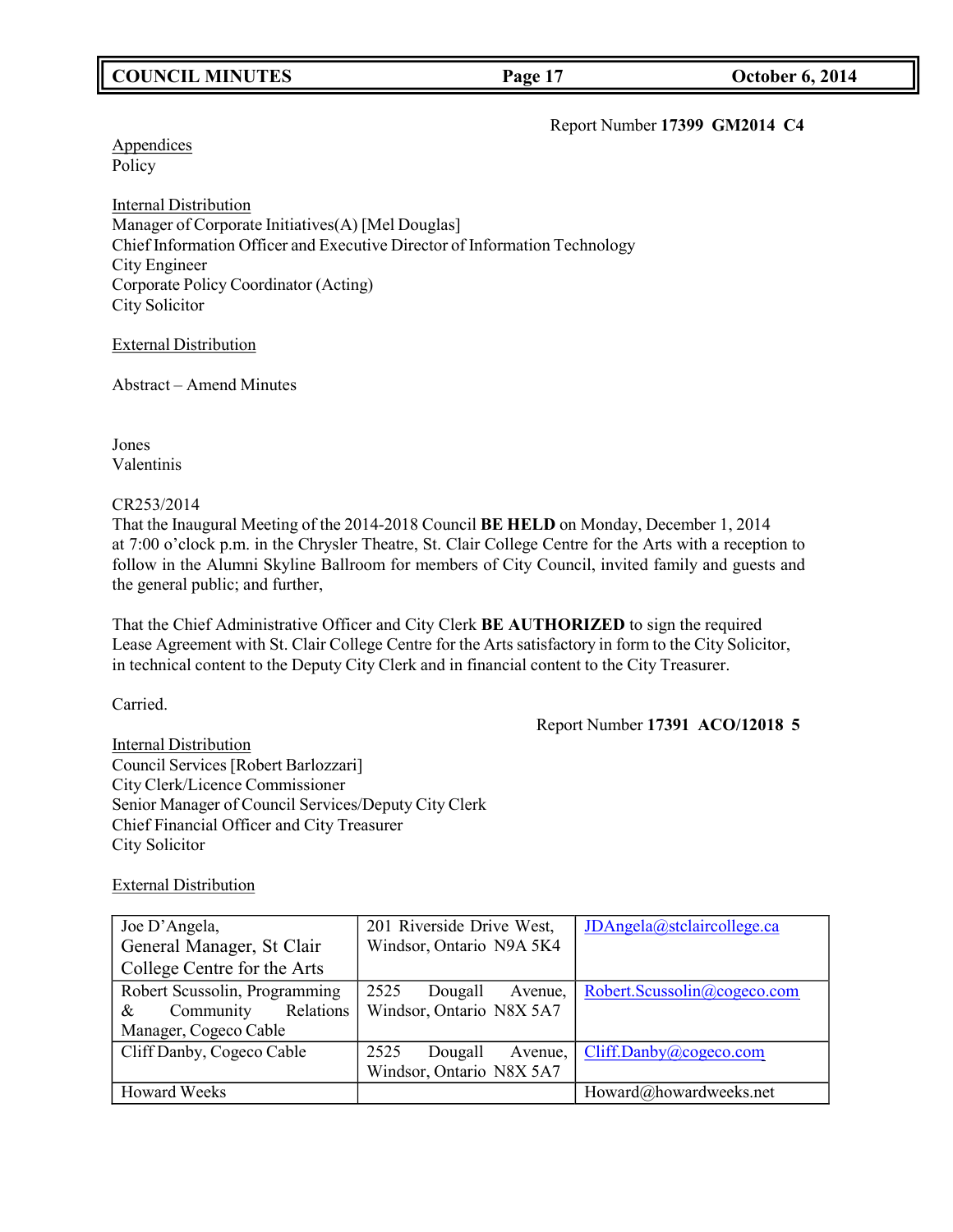# **COUNCIL MINUTES Page 18 October 6, 2014**

Jones Kusmierczyk

### CR254/2014

THAT the cost benefit analysis for Enterprise Risk Management (ERM) contained in the report of the Chief Administrative Officer dated September 25, 2014 **BE APPROVED**; and,

THAT the Chief Administrative Officer **BE DIRECTED** to develop and implement a corporate wide ERM program.

Carried.

Report Number **17398 AL2014 C6**

Internal Distribution Manager of Corporate Initiatives(A) [Mel Douglas] Chief Financial Officer and City Treasurer

External Distribution

Gignac Maghnieh

### CR255/2014

THAT Administration **BE DIRECTED** to relocate garbage collection from the 1200 block of Kildare/Devonshire alley to curb side, effective September 8, 2014.

THAT Administration **BE DIRECTED** to relocate the garbage collection from the alley behind 1059, 1069, 1081 and 1095 Shepherd to curb side effective September 8, 2104.

Carried.

Report Number **17327 EI2014 7**

Internal Distribution Public Works [Anne Marie Albidone] City Engineer Executive Director of Operations Chief Financial Officer and City Treasurer City Solicitor

External Distribution

Affected Property Owners

Raymond Colautti [rcolautti@colauttilaw.com](mailto:rcolautti@colauttilaw.com)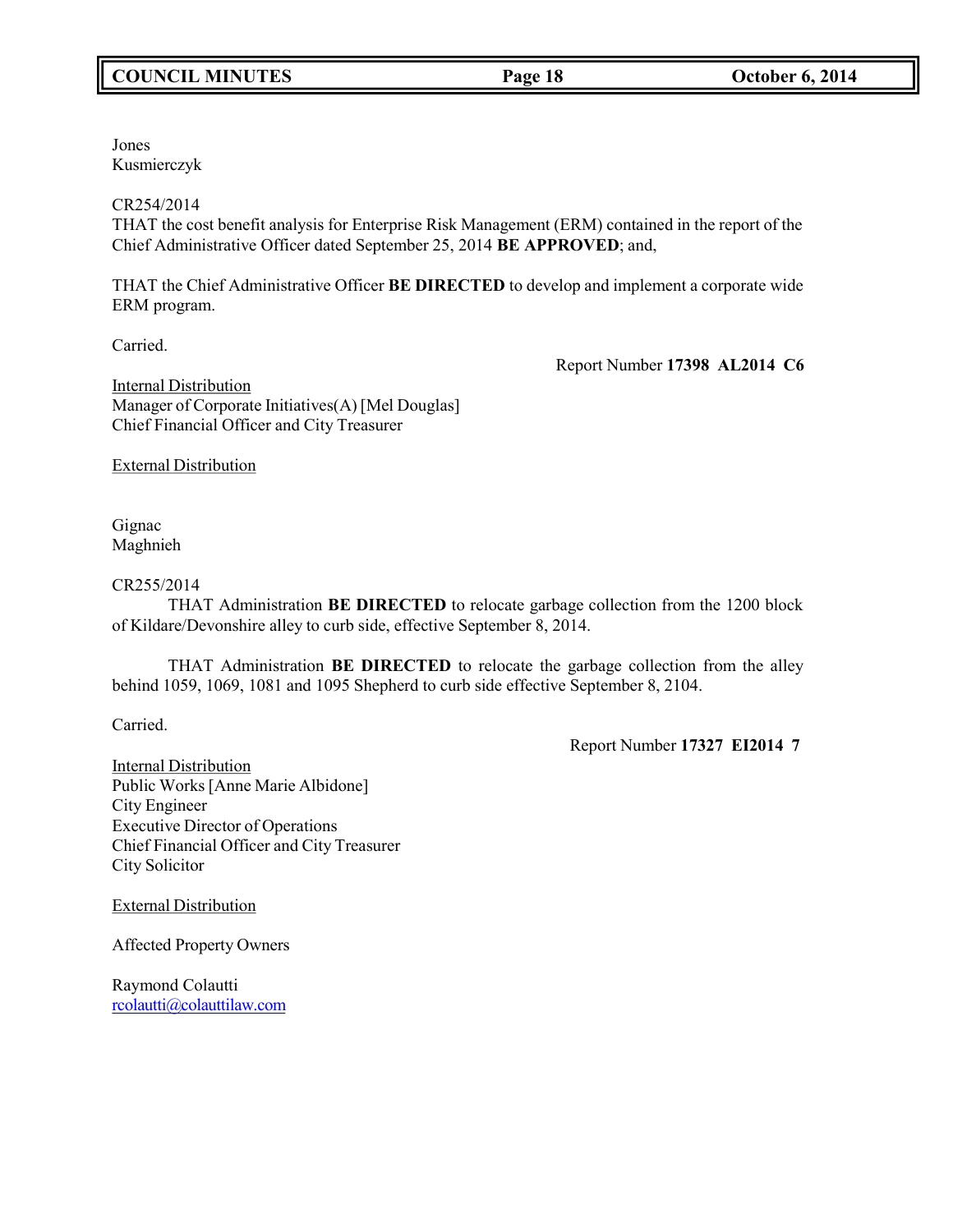# **COUNCIL MINUTES Page 19 October 6, 2014**

Halberstadt Payne

#### CR256/2014

That the request from the University of Windsor sponsorship support for the 2015 Canadian Interuniversity Sport Track and Field Championship Luncheon as outlined in the report of the City Treasurer dated August 21, 2014 **BE NOTED AND FILED.**

Carried.

Councillors Marra, Valentinis and Jones voting nay.

Report Number **17400 ME2014 8**

Internal Distribution Finance [Joe Mancina] Chief Financial Officer and City Treasurer Executive Director, Recreation and Culture Financial Planning, Stephen Cipkar Financial Planning, Marco Aquino Financial Planning, Jocelyn De Luna

### External Distribution

| Mike Havey $-$<br>Director, Athletics &<br><b>Recreational Srvcs</b> | University of Windsor<br>401 Sunset Ave, Windsor, ON N9B<br>3P <sub>4</sub> | havey@uwindsor.ca   |
|----------------------------------------------------------------------|-----------------------------------------------------------------------------|---------------------|
| Dennis Fairall - Head<br>Coach                                       | University of Windsor<br>401 Sunset Ave, Windsor, ON N9B<br>3P4             | fairall@uwindsor.ca |

#### Jones Marra

### CR257/2014

- I. That the application by Windsor Essex Community Health Centre (WECHC), (represented by Board of Directors President, Kathryn A. Hengl) File No.: SPC-033/14 permitting development in accordance with Appendix A, **BE APPROVED**.
- II. That the owner **ENTER INTO** a site plan control agreement with the Corporation, providing for the following:
	- a. Basic Provisions
	- b. General Provisions
	- c. Special Provisions prior to construction permit issuance:
		- i. Security:

| Landscape | \$1,000 |
|-----------|---------|
| Total     | \$1,000 |

III. That approval of the application is given a condition that: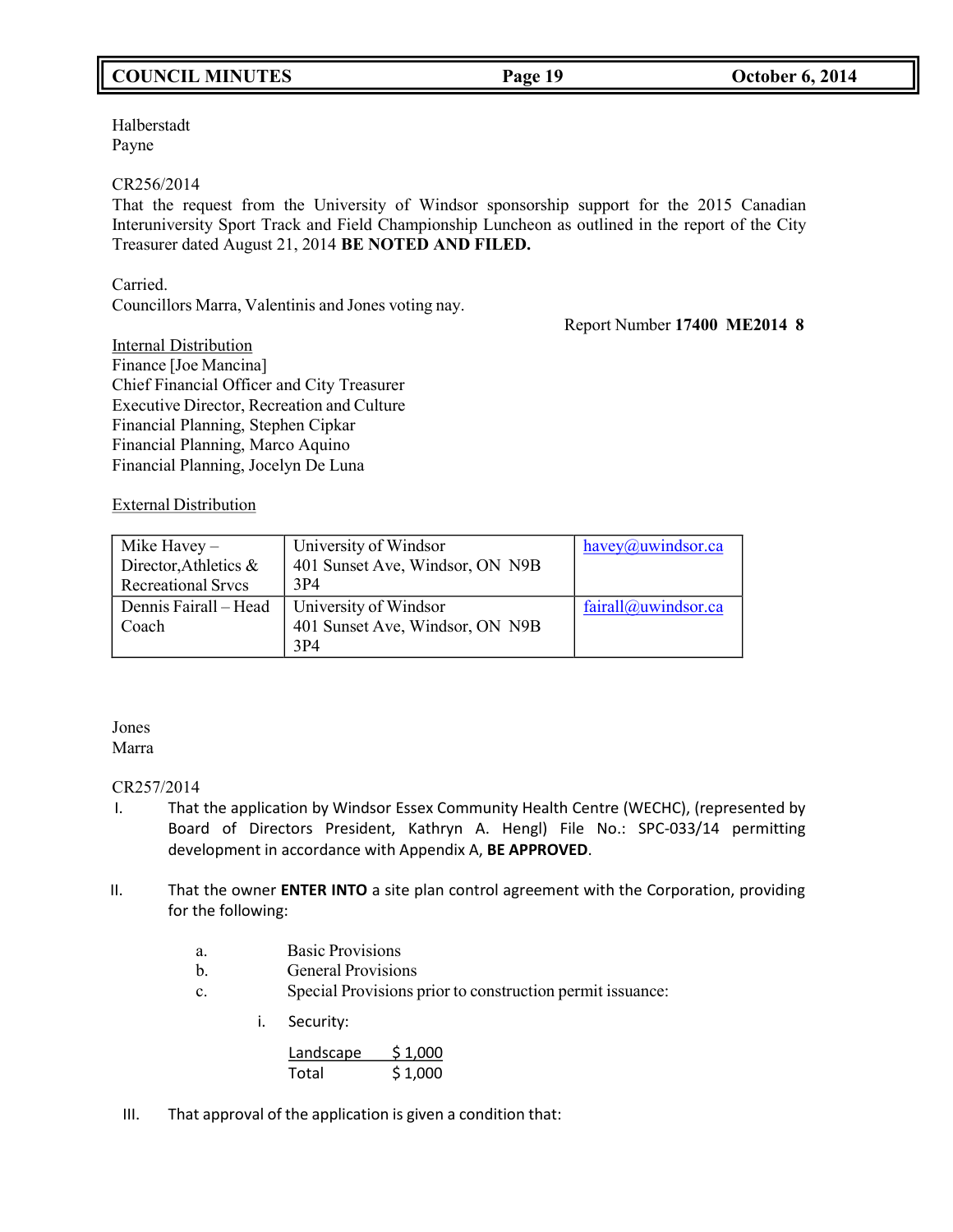- a. **Consulting Engineer** The applicant shall agree to retain a Consulting Engineer for the design and construction of services required in this development.
- b. **Sampling Manhole –** The applicant will be required to install a sampling manhole according to City of Windsor Best Practice 1.1.2 at the property line.
- c. **Downspout Disconnection** The applicant will be required to splash block the downspouts of the proposed structure.
- IV. That **COUNCIL APPROVES** the waiving of All Items in General Provision G-3, Landscaping of the Site Plan Control Agreement.
- V. That **COUNCIL APPROVES** the waiving of General Provision G7-(1), Photometric Plan of the Site Plan Control Agreement
- VI. That in accordance with By-law 11275, the City Planner **BE AUTHORIZED** to approve any future changes to the approved site plan and building elevations.

and further, that the request by WECHC for a waiver of up to \$5,000 for the site plan control application fee and service connection fee **BE APPROVED.**

Carried. Councillors Halberstadt and Payne voting nay.

Report Number **17394 ZB/11044 9**

**Internal Distribution** Planning [John Revell] Planning [Jason Campigotto] City Planner City Engineer City Solicitor

### External Distribution

| --<br>:11 U<br>-------- | .com<br>.<br>$\mathbf{v}$<br>' ISAH E<br>11 U |
|-------------------------|-----------------------------------------------|
|                         |                                               |

Jones Kusmierczyk

### CR258/2014

THAT City Council **AUTHORIZE** that the property located at 530 Janette Ave, Roll Number 37 39 040 120 04400 0000 be vested in the name of the Municipality; and,

THAT City Council **AUTHORIZE** the City Treasurer/designate to remove from the tax roll property taxes in the amount of \$86,367.90 (inclusive of education tax) plus any additional levies or penalties that may be added from the date of this report until the date of actual write-off as provided in the 2013 year-end allowance; and,

THAT City Council **AUTHORIZE** the use of the Capital Expenditure Reserve fund to address the remaining property demolition requirements and any ongoing maintenance of this vested property until such time as the property can be sold (charged to 160-0131680)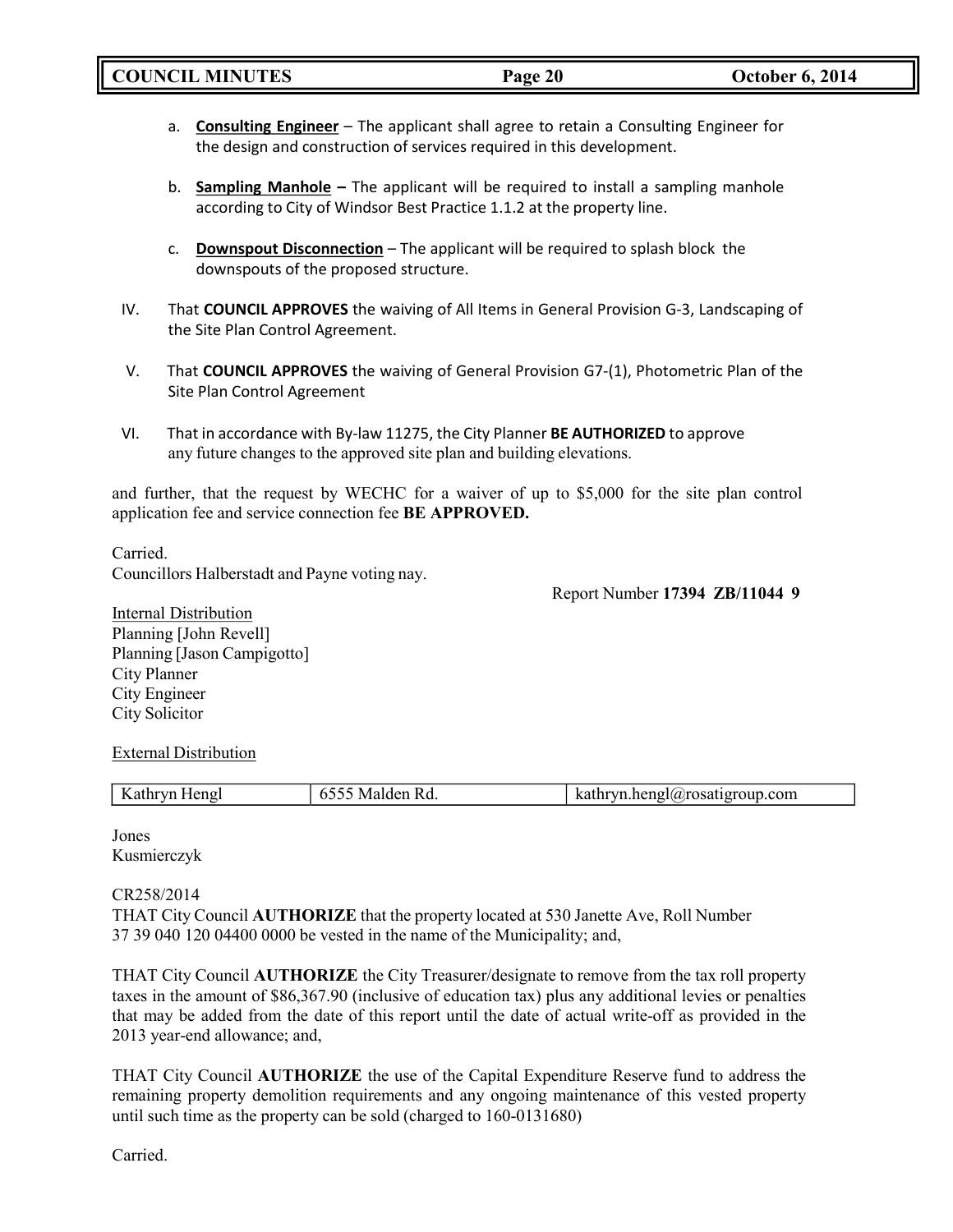# **COUNCIL MINUTES Page 21 October 6, 2014**

#### Report Number **17395 AF2014 C10**

Internal Distribution Finance [Vince Grillo] Chief Financial Officer and City Treasurer Deputy Treasurer, Taxation and Financial Projects, Janice Guthrie City Solicitor

External Distribution

Richard Cassell PO Box 1232 Station A Windsor, Ontario N9A 6P8

## **STANDING COMMITTEE RESOLUTIONS**

Moved by Councillor Jones, seconded by Councillor Kusmierczyk, **M373-2014** That **Report No. 225 of the Environment, Transportation & Public Safety Standing Committee** of its meeting held August 27, 2014 regarding "Minutes of the Essex-Windsor Solid Waste Authority Board meeting held May 6, 2014" **BE ADOPTED** as presented. Carried.

MB2014

MB2014

Internal Distribution City Engineer

External Distribution

Moved by Councillor Jones, seconded by Councillor Kusmierczyk, **M374-2014** That **Report No. 226 of the Environment, Transportation & Public Safety Standing Committee** of its meeting held August 27, 2014 regarding "Report No. 57 of the Windsor Bicycling Committee meeting held July 16, 2014 – Municipal Class Environment Assessment, 6<sup>th</sup> Concession Road/North Talbot Road" **BE ADOPTED** as presented. Carried.

Internal Distribution City Engineer Coordinator, Windsor Bicycling Committee

External Distribution

John Zangari, P. Eng., Project Manager Dillon Consulting Ltd. [jzangari@dillon.ca](mailto:jzangari@dillon.ca)

Moved by Councillor Jones, seconded by Councillor Kusmierczyk, **M375-2014** That **Report No. 227 of the Environment, Transportation & Public Safety Standing Committee** of its meeting held August 27, 2014 regarding "Minutes of the Windsor-Essex County Environment Committee meeting held July 10, 2014" **BE ADOPTED** as presented. Carried.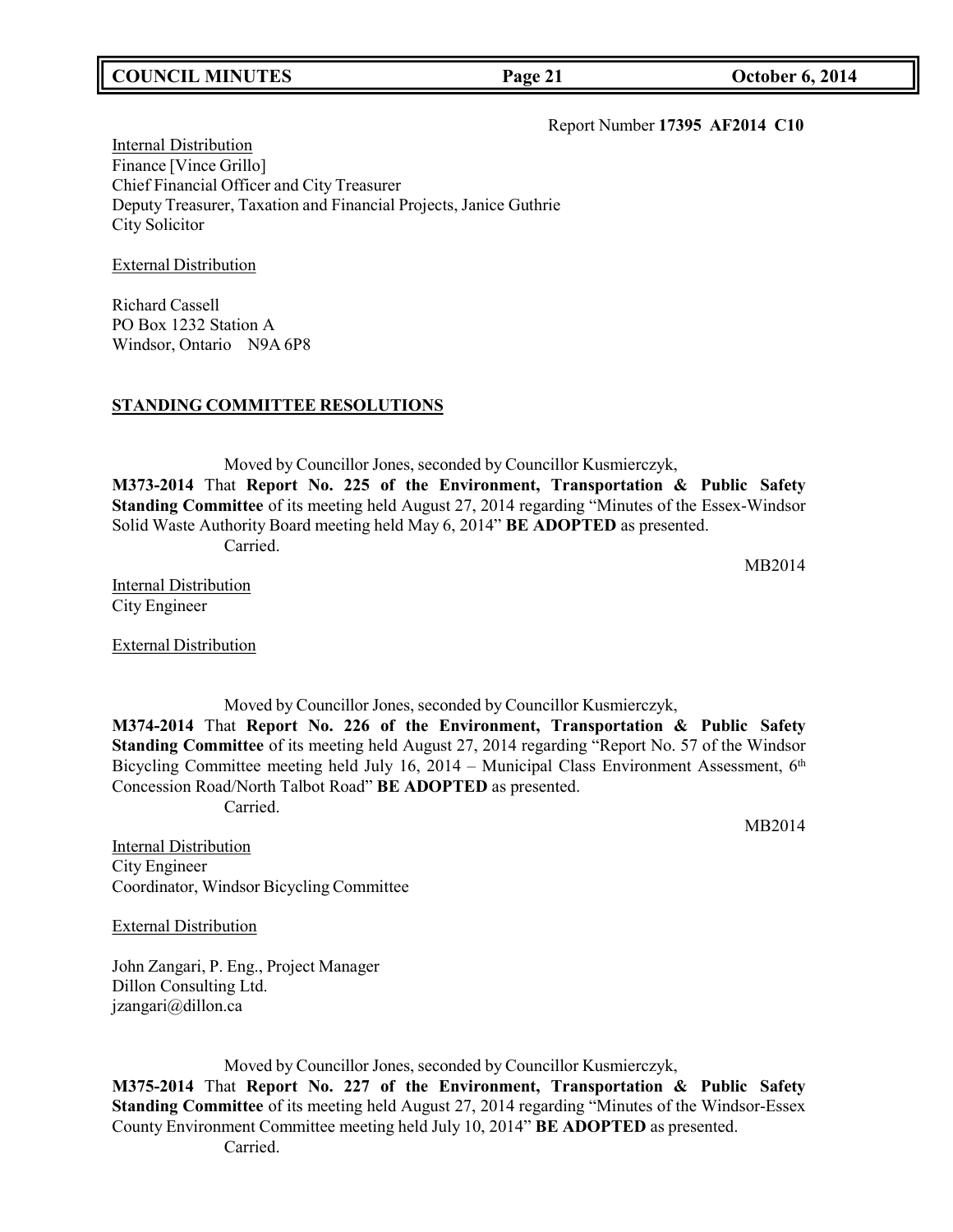# **COUNCIL MINUTES Page 22 October 6, 2014**

# Internal Distribution City Engineer Coordinator, Windsor-Essex County Environment Committee

External Distribution

Moved by Councillor Jones, seconded by Councillor Dilkens,

**M376-2014** That **Report No. 228 of the Environment, Transportation & Public Safety Standing Committee** of its meeting held August 27, 2014 regarding "Report No. 83 of the Windsor-Essex County Environment Committee – (Regional State of the Art Acute Care Hospital)" **BE NOTED AND FILED**.

Carried.

**Internal Distribution** City Engineer Coordinator, Windsor-Essex County Environment Committee

External Distribution

| Shane Mitchell                              |         | williamsmitchell@gmail.com   |
|---------------------------------------------|---------|------------------------------|
| Philippa von Ziegenweidt                    |         | cheerphil@gmail.com          |
| <b>WECEC</b>                                | On file |                              |
| Mary Brennan, County of Essex               |         | mbrennan@countyofessex.on.ca |
| Cheryl Bondy, Clerk – Town of Essex         |         | $\text{chondy}(a)$ essex.ca  |
| Ruth Orton-Pert, Town of Kingsville         |         | Rorton-pert@kingsville.ca    |
| Mary Masse, Town Clerk, Town of             |         | mmasse@lakeshore.ca          |
| Leamington                                  |         |                              |
| Brenda Andreatta, Clerk, Town of LaSalle    |         | bandreat@town.lasalle.on.ca  |
| Brian Sweet, Town of Leamington             |         | clerks@leamington.ca         |
| Laura Moy, Clerk, Town of Tecumseh          |         | lmoy@tecumseh.ca             |
| Paula Parker, Town of Amherstburg           |         | pparker@amherstburg.ca       |
| David Hanna                                 |         | dhan96@hotmail.com           |
| Arnold Blaine, President, Ottawa Street BIA |         | Karens4kids@hotmail.com      |
| Victoria Cross                              |         | vcross@hotmail.com           |

Moved by Councillor Jones, seconded by Councillor Kusmierczyk,

**M377-2014** That **Report No. 229 of the Environment, Transportation & Public Safety Standing Committee** of its meeting held August 27, 2014 regarding "Report No. 85 of the Windsor-Essex County Environment Committee (Revised Terms of Reference)" **BE ADOPTED** as presented. Carried.

Internal Distribution City Engineer Coordinator, Windsor-Essex County Environment Committee

External Distribution

MB2014

MB2014

**GP/11974**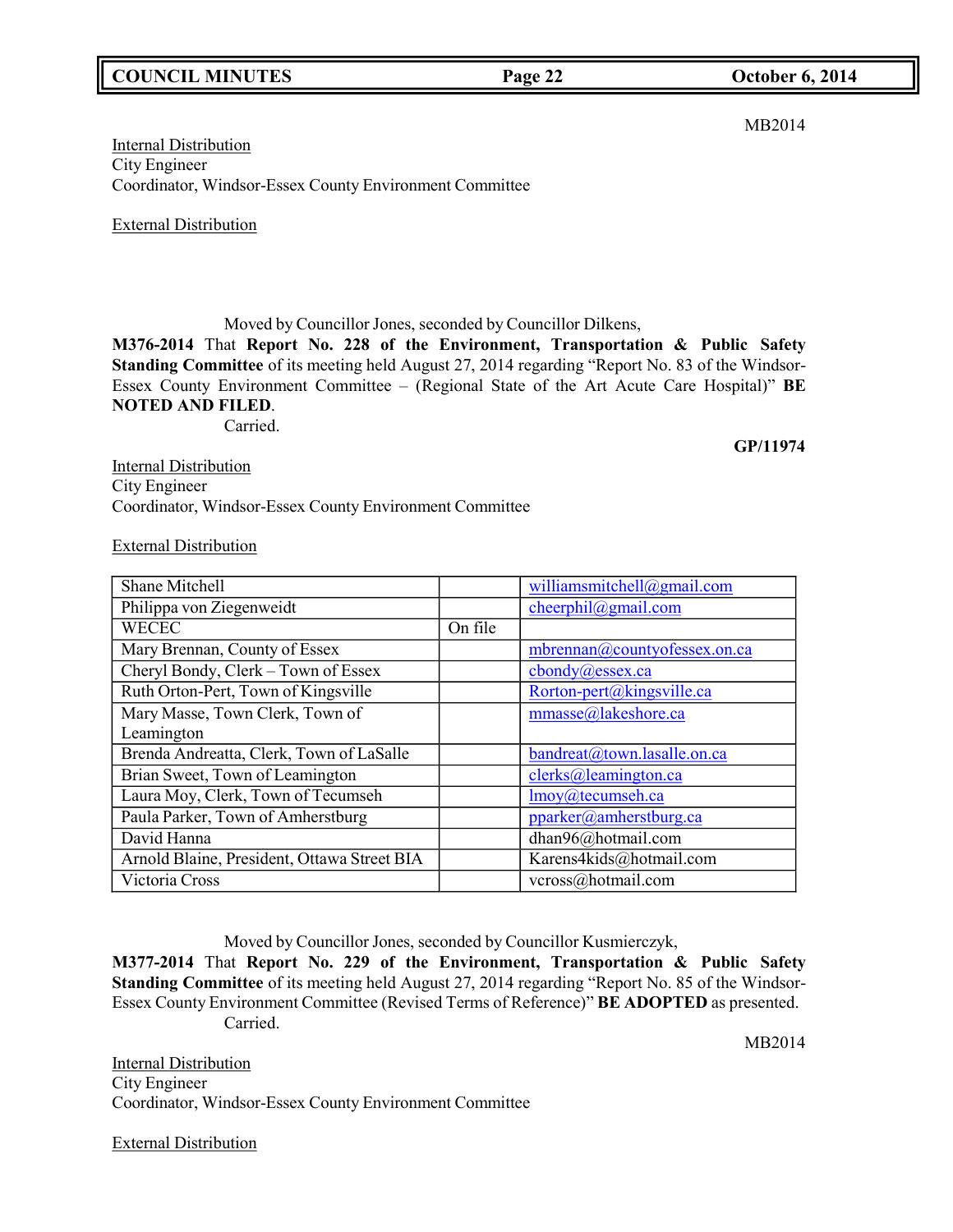| <b>COUNCIL MINUTES</b><br><b>October 6, 2014</b><br>Page 23 |  |
|-------------------------------------------------------------|--|
|-------------------------------------------------------------|--|

Moved by Councillor Jones, seconded by Councillor Kusmierczyk,

**M378-2014** That **Report No. 230 of the Environment, Transportation & Public Safety Standing Committee** of its meeting held August 27, 2014 regarding "Report No. 86 of the Windsor-Essex County Environment Committee (Lake Erie Ecosystem Priority – February2014)" **BE ADOPTED** as presented.

Carried.

Internal Distribution City Engineer Coordinator, Windsor-Essex County Environment Committee

External Distribution

Moved by Councillor Jones, seconded by Councillor Kusmierczyk, **M379-2014** That **Report No. 231 of the Environment, Transportation & Public Safety Standing Committee** of its meeting held August 27, 2014 regarding "Report No. 87 of the Windsor-Essex County Environment Committee (Demonstration Rain Garden with Essex Region Conservation Authority by end of 2015)" **BE ADOPTED** as presented.

Carried.

Internal Distribution City Engineer Coordinator, Windsor-Essex County Environment Committee

External Distribution

Moved by Councillor Jones, seconded by Councillor Kusmierczyk, **M380-2014** That **Report No. 232 of the Environment, Transportation & Public Safety Standing Committee** of its meeting held August 27, 2014 regarding "Report No. 89 of the Windsor-Essex County Environment Committee (Segregated Bike Lanes)" **BE ADOPTED** as presented. Carried.

Internal Distribution City Engineer Coordinator, Windsor-Essex County Environment Committee

External Distribution

Moved by Councillor Jones, seconded by Councillor Kusmierczyk, **M381-2014** That the Minutes of the Museum Development Steering Committee Special Meeting held July 9, 2014 **BE ADOPTED** as presented. Carried.

Internal Distribution Coordinator, Museum Development Project Steering Committee MB2014

MB2014

MB2014

MB2014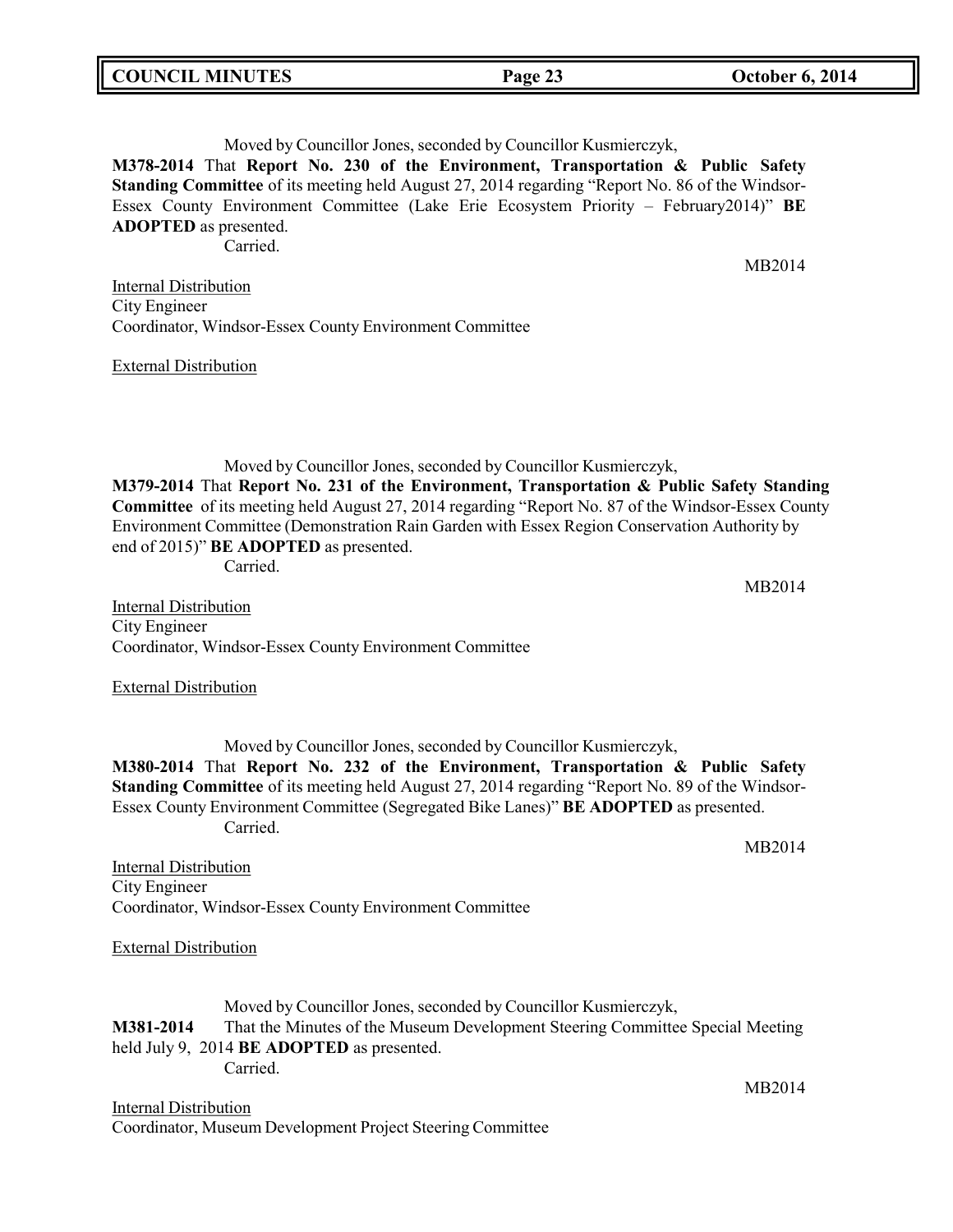## **COUNCIL MINUTES Page 24 October 6, 2014**

External Distribution

Moved by Councillor Jones, seconded by Councillor Kusmierczyk, **M382-2014** That the Minutes of the Museum Development Steering Committee Meeting held August 20, 2014 **BE ADOPTED** as presented. Carried.

Internal Distribution Coordinator, Museum Development Project Steering Committee

External Distribution

Moved by Councillor Jones, seconded by Councillor Kusmierczyk, **M383-2014** That **Report No. 243 of the Planning & Economic Development Standing Committee** of its meeting held September 15, 2014 regarding "Windsor Poirier Inc., 2109 Ottawa Street, Windsor Market Square, application for a Minor Amendment to Zoning By-law 8600" **BE ADOPTED** as presented.

Carried.

Report Number **17353 ZB/11973**

Internal Distribution City Planner City Solicitor Planning [Adam Szymczak] Manager of Development Applications, Don Wilson Planner II, Development Review, Justina Nwaesei Chief Building Official City Engineer Zoning Clerk – Council Services Deputy Licence Commissioner Supervisor of Licensing City Clerk and Licence Commissioner

External Distribution

| Pierre Poirier |                                             | ppoirier@poirierelectric.com |
|----------------|---------------------------------------------|------------------------------|
| Karl Tanner    |                                             | ktanner@dillon.ca            |
| Karen Anderson | 2016 Iroquois Street<br>Windsor, ON N8Y 1S2 |                              |
| Victoria Cross |                                             | vcross@hotmail.com           |

MB2014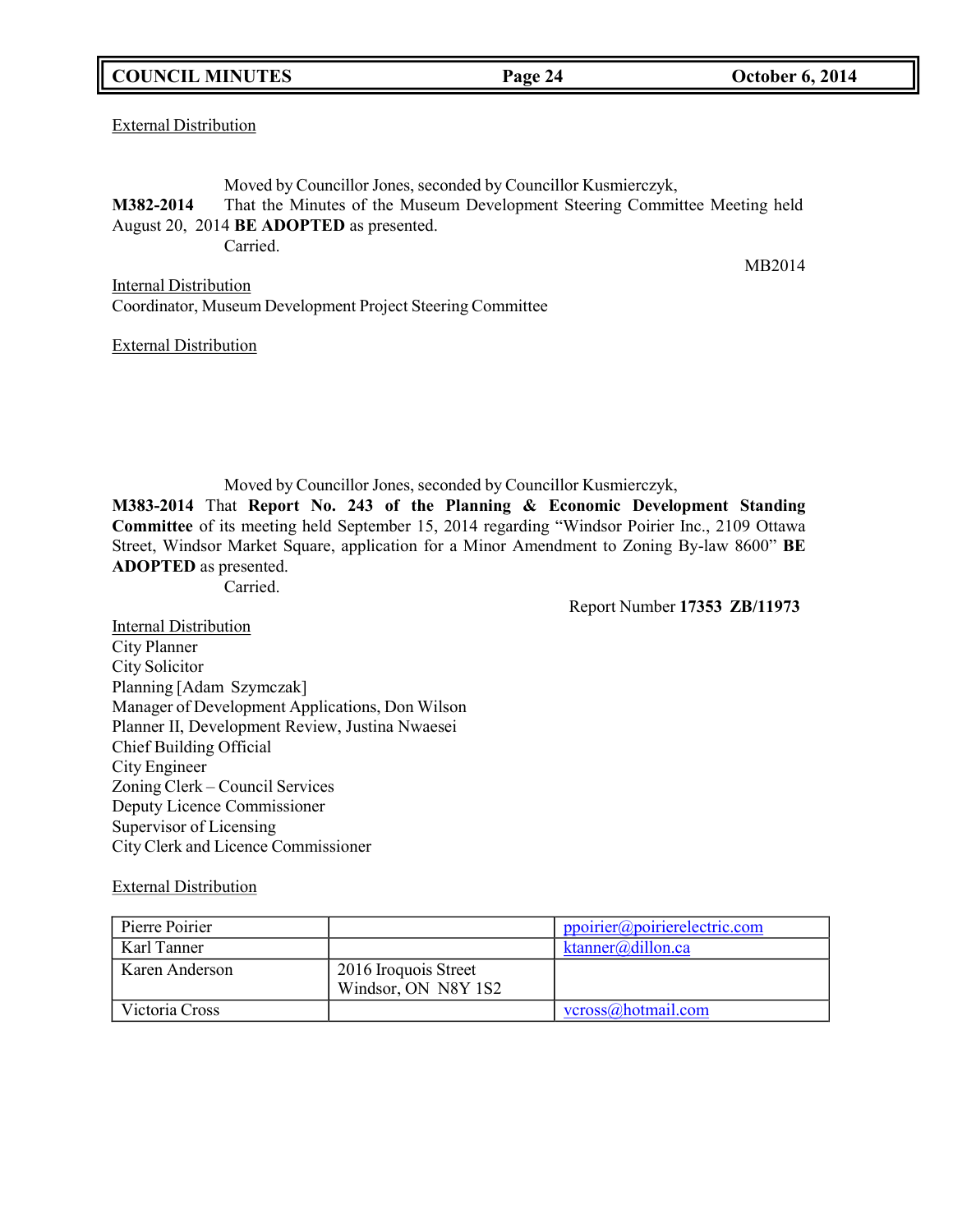| <b>COUNCIL MINUTES</b> |  |  |
|------------------------|--|--|
|------------------------|--|--|

#### Moved by Councillor Jones, seconded by Councillor Kusmierczyk,

**M384-2014** That **Report No. 244 of the Planning & Economic Development Standing Committee** of its meeting held September 15, 2014 regarding "Outcome of Development Approval Business Process Review Project" **BE ADOPTED** as presented.

Carried.

Report Number **17304 SPL2014**

Internal Distribution City Planner [Tom Hunt] City Solicitor Manager of Development Applications, Don Wilson Planner II, Development Review, Justina Nwaesei Chief Building Official City Engineer Zoning Clerk – Council Services Deputy Licence Commissioner Supervisor of Licensing City Clerk and Licence Commissioner

External Distribution

### *M385-2014 AMENDED BY M193-2015 ADOPTED BY COUNCIL JUNE 1, 2015*

Moved by Councillor Jones, seconded by Councillor Kusmierczyk,

**M385-2014** That **Report No. 245 of the Planning & Economic Development Standing Committee** of its meeting held September 15, 2014 regarding "Request to close part of the e/w and n/s alleys located east of Elsmere Avenue, north of Tecumseh Road East, abutting 850, 860 & 870 Tecumseh Road East" **BE ADOPTED** as presented.

Carried.

Report Number **17355 SAA2014**

APPENDICES Drawing No. CC-1657

**Internal Distribution** Planning [Don Wilson; Laura MacDonald] - - Prepare Ad Planning [Justina Nwaesei] Legal [Frank Scarfone; Cheryl Glassford]-Prepare the Easement/Assuming/Closing By-law. Manager of Transportation Planning – Josette Eugeni City Solicitor City Treasurer Public Works – Peter Breault Public Works – Travis Frickey Engineering – Development & Geomatics – Larisa Johnstone Engineering – Development & Geomatics – Kirk Tamm

External Distribution

| Carl Grossi, applicant |                     | $\text{carl}(\hat{\omega})$ grossiconstruction.co |
|------------------------|---------------------|---------------------------------------------------|
|                        |                     | m                                                 |
| Wendy Leclair          | 1768 Elsmere Avenue |                                                   |
|                        | Windsor, ON N8X     |                                                   |
|                        | 4H4                 |                                                   |

**Page 25 October 6, 2014**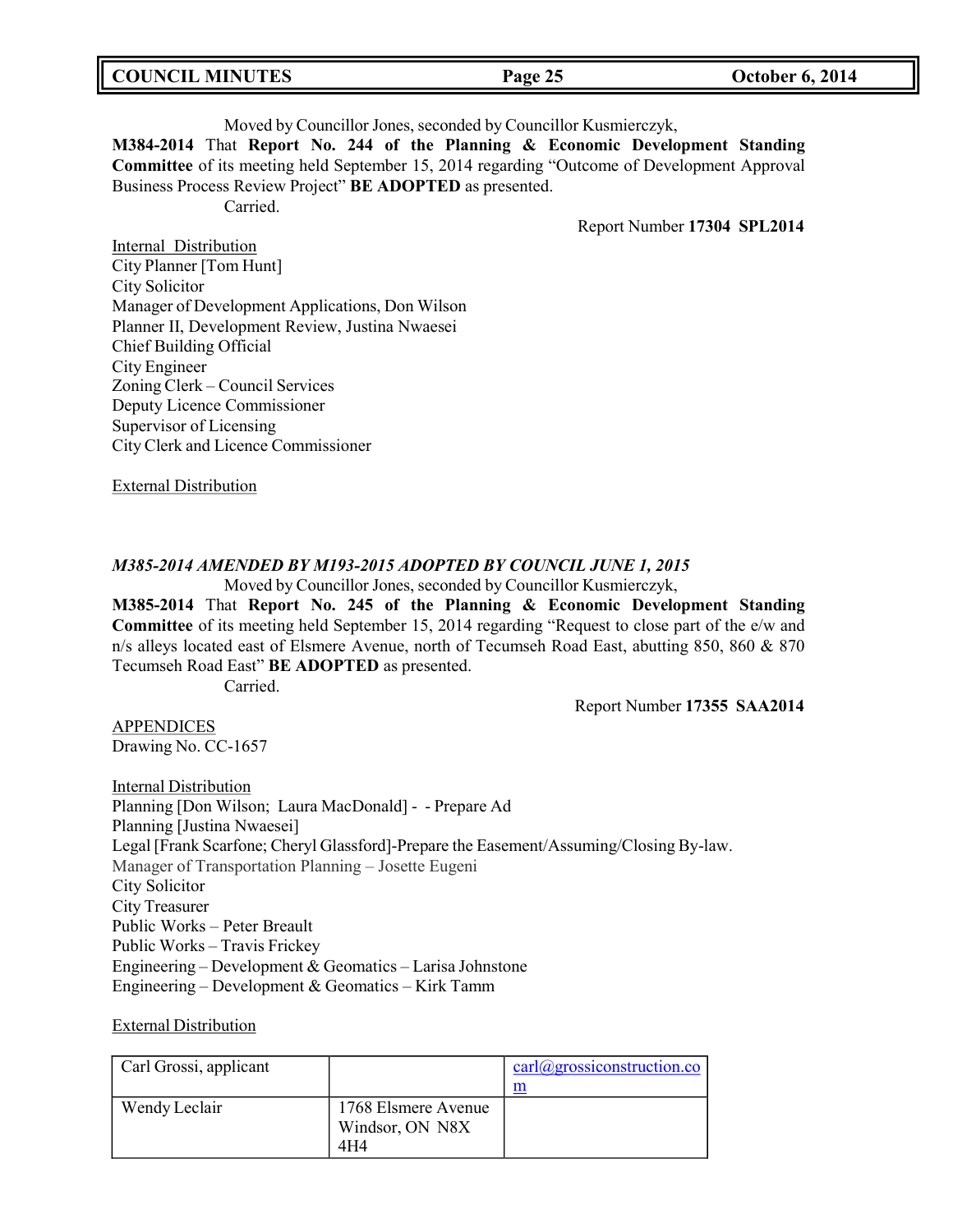Moved by Councillor Jones, seconded by Councillor Kusmierczyk, **M386-2014** That **Report No. 246 of the Planning & Economic Development Standing Committee** of its meeting held September 15, 2014 regarding "Request to close the n/s alleys located east and west of St. Patrick's Avenue, east of Askin Avenue and west of Randolph Avenue, between Kenora and Ojibway Streets" **BE ADOPTED** as presented. Carried. Report Number **17361 SAA2014** APPENDICES Drawing No. CC-1662 **Internal Distribution** Planning [Don Wilson; Laura MacDonald] - - Prepare Ad Planning [Justina Nwaesei] Legal [Frank Scarfone; Cheryl Glassford]-Prepare the Easement/Assuming/Closing By-law. Manager of Transportation Planning – Josette Eugeni City Solicitor City Treasurer Public Works – Peter Breault Public Works – Travis Frickey Engineering – Development & Geomatics – Larisa Johnstone Engineering – Development & Geomatics – Kirk Tamm

External Distribution

| South Windsor Development | ktanner@dillon.ca |
|---------------------------|-------------------|
| Company Limited           |                   |

Moved by Councillor Dilkens, seconded by Councillor Jones,

**M387-2014** That **Report No. 247 of the Planning & Economic Development Standing Committee** of its meeting held September 15, 2014 regarding "Response to CQ33-2010 –joint marketing of the Brownfield Redevelopment Community Improvement Plan by the City and Windsor-Essex Economic Development Corporation" **BE ADOPTED** as presented. Carried.

Report Number **16986 Z/8955**

Internal Distribution City Planner City Solicitor Planning [Greg Atkinson] Manager of Development Applications, Don Wilson Planner II, Development Review, Justina Nwaesei Chief Building Official City Engineer Zoning Clerk – Council Services Deputy Licence Commissioner Supervisor of Licensing City Clerk and Licence Commissioner Council Secretariat

External Distribution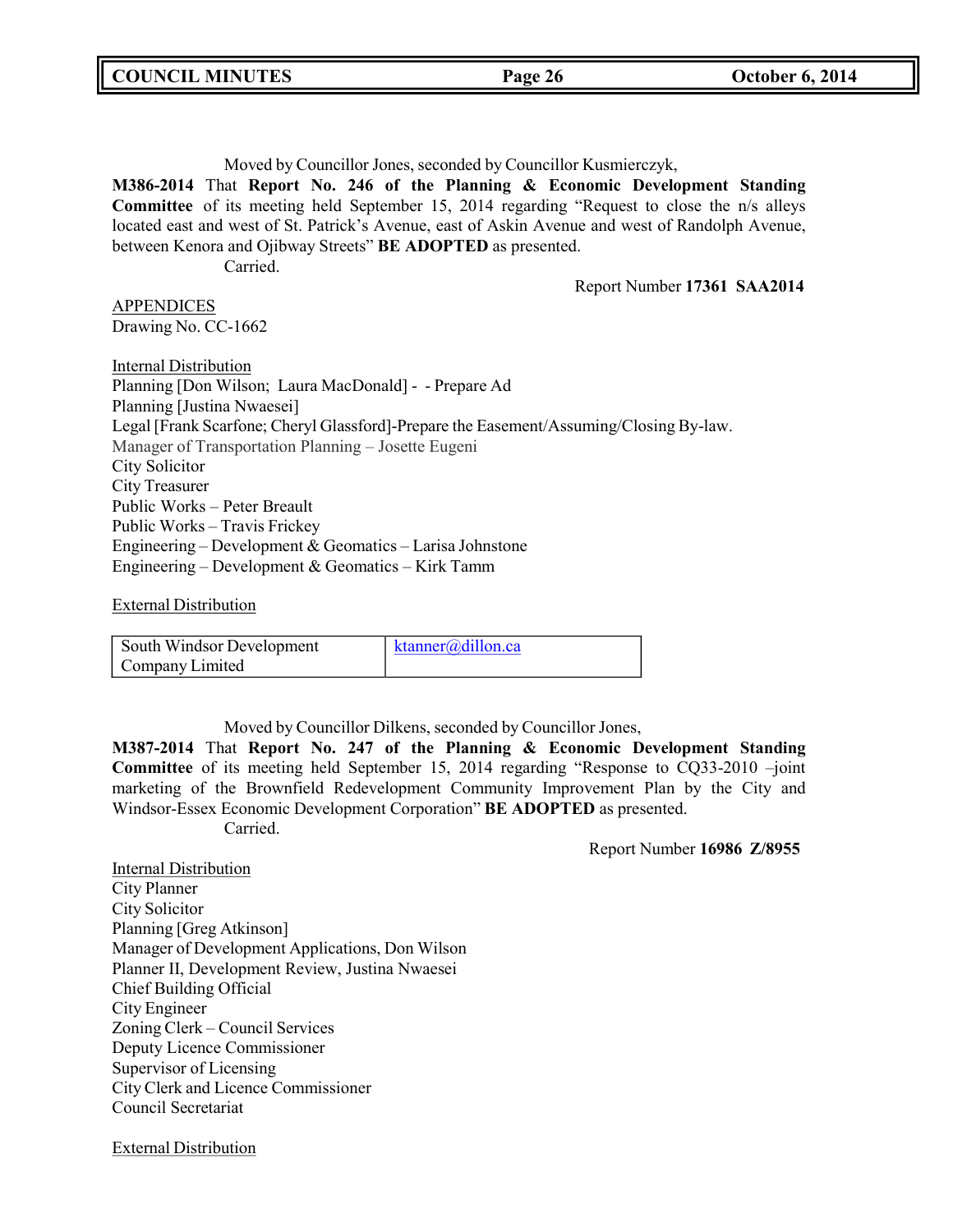# Moved by Councillor Jones, seconded by Councillor Kusmierczyk,

**M388-2014** That **Report No. 244 of the Social Development, Health & Culture Standing Committee** of its meeting held September 10, 2014 regarding "Minutes of the Housing Advisory Committee meeting held March 19, 2014" **BE ADOPTED** as presented. Carried.

Internal Distribution Community Development and Health Commissioner Coordinator, Housing Advisory Committee

#### External Distribution

Moved by Councillor Jones, seconded by Councillor Kusmierczyk, **M389-2014** That **Report No. 245 of the Social Development, Health & Culture Standing Committee** of its meeting held September 10, 2014 regarding "Minutes of the Executive Committee and Board of Directors, Willistead Manor Inc. meetings held April 10, 2014" **BE ADOPTED** as presented.

Carried.

MB2014

Internal Distribution Community Development and Health Commissioner Executive Secretary, Willistead Manor Inc.

External Distribution

Moved by Councillor Jones, seconded by Councillor Kusmierczyk, **M390-2014** That **Report No. 246 of the Social Development, Health & Culture Standing Committee** of its meeting held September 10, 2014 regarding "Minutes of the Seniors Advisory Committee meeting held June 4, 2014" **BE ADOPTED** as presented. Carried.

Internal Distribution Community Development and Health Commissioner Coordinator, Seniors Advisory Committee

External Distribution

Moved by Councillor Jones, seconded by Councillor Kusmierczyk,

**M391-2014** That **Report No. 247 of the Social Development, Health & Culture Standing Committee** of its meeting held September 10, 2014 regarding "Minutes of the Committee of Management for Huron Lodge Long Term Care Home meeting held June 6, 2014" **BE ADOPTED** as presented.

Carried.

Internal Distribution Community Development and Health Commissioner MB2014

MB2014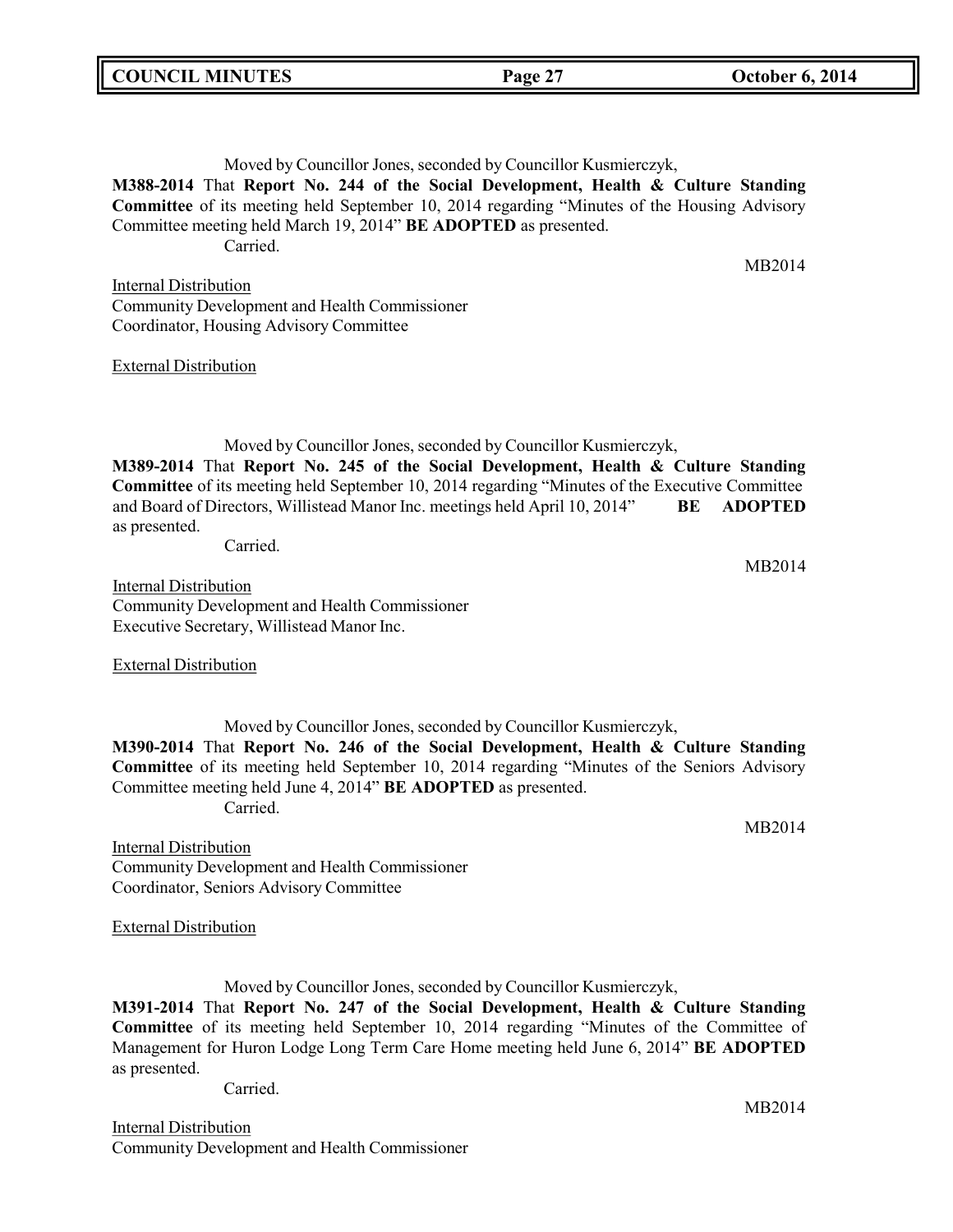|  | _________ |  | ____ |  |
|--|-----------|--|------|--|
|  |           |  |      |  |
|  |           |  |      |  |
|  |           |  |      |  |
|  |           |  |      |  |
|  |           |  |      |  |

Coordinator, Committee of Management for Huron Lodge

External Distribution

Moved by Councillor Jones, seconded by Councillor Kusmierczyk, **M392-2014** That **Report No. 248 of the Social Development, Health & Culture Standing Committee** of its meeting held September 10, 2014 regarding "Minutes of the Mayor's Youth Advisory Committee meeting held July 30, 2014" **BE ADOPTED** as presented. Carried.

Internal Distribution Community Development and Health Commissioner Coordinator, Mayor's Youth Advisory Committee

External Distribution

Moved by Councillor Jones, seconded by Councillor Kusmierczyk,

**M393-2014** That **Report No. 2 of the Windsor Arena Closing Advisory Committee** of its meeting held August 22, 2014 regarding "Disbanding the Windsor Arena Closing Advisory

Senior Manager of Communications & Customer Service

External Distribution

Abstract – BM – Striking Committee

Moved by Councillor Jones, seconded by Councillor Kusmierczyk,

**M394-2014** That **Report No. 349 of the Windsor Heritage Committee** of its electronic poll held on September 11, 2014 regarding "811 Monmouth Road – Partial Demolition – Detached Garage"

**BE ADOPTED** as presented. Carried. Councillor Payne discloses an interest and abstains from voting on this matter.

Report Number **17362 MB2014**

Internal Distribution Heritage Planner [John R. Calhoun] City Planner City Clerk/Licence Commissioner Chief Building Official Coordinator, Windsor Heritage Committee

Committee" **BE ADOPTED** as presented. Carried.

Internal Distribution Community Development and Health Commissioner Executive Director of Parks and Facilities Executive Director of Recreation and Culture

MB2014

MB2014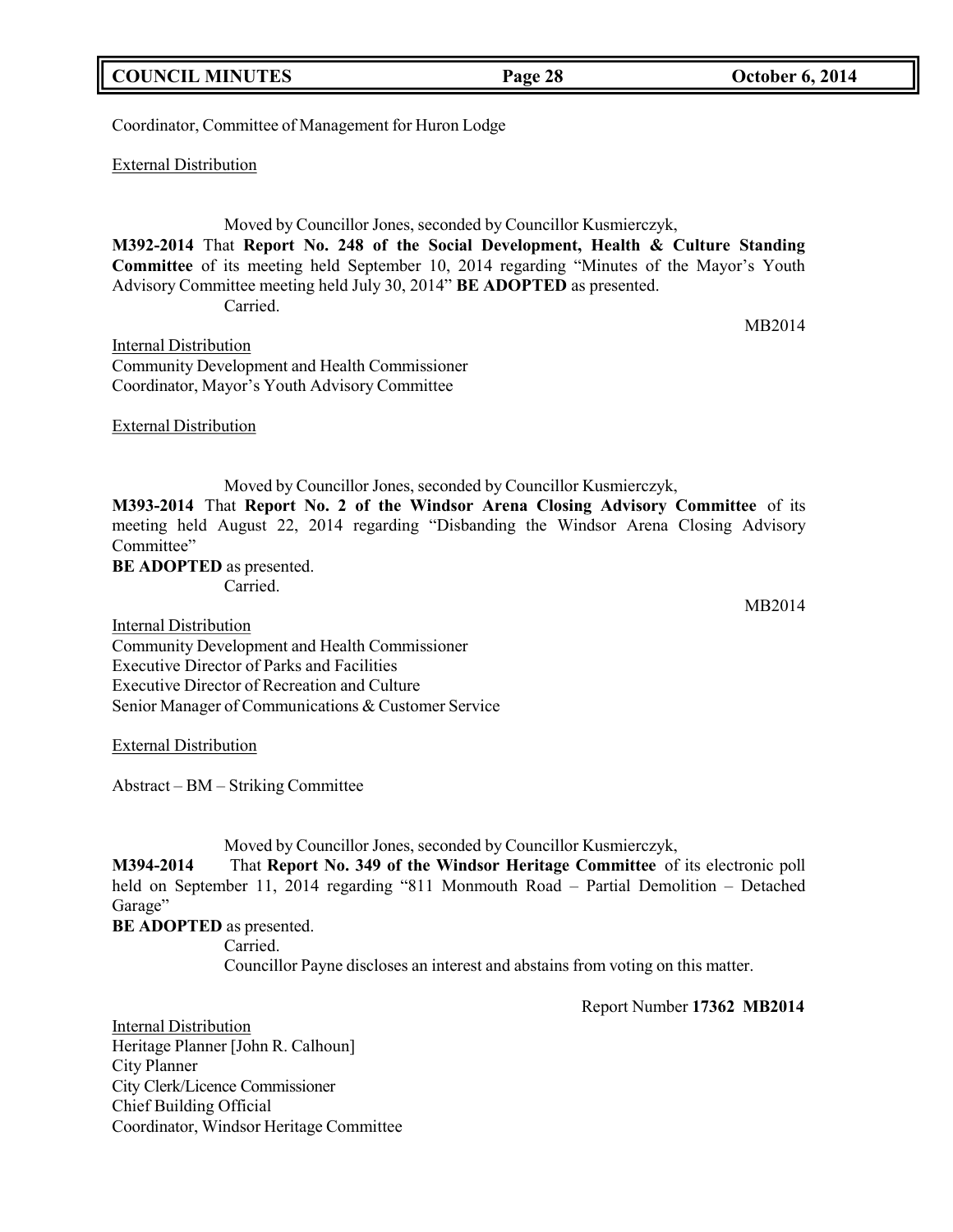# **COUNCIL MINUTES Page 29 October 6, 2014**

External Distribution

| Windsor Heritage Committee<br>including resource | On file                                |                   |
|--------------------------------------------------|----------------------------------------|-------------------|
| Richard Lachance rgl Construction                |                                        | rgl01@hotmail.com |
| Sarah Barnard (Shapiro)                          | 807 Argyle Road<br>Windsor, ON N8Y 3K1 |                   |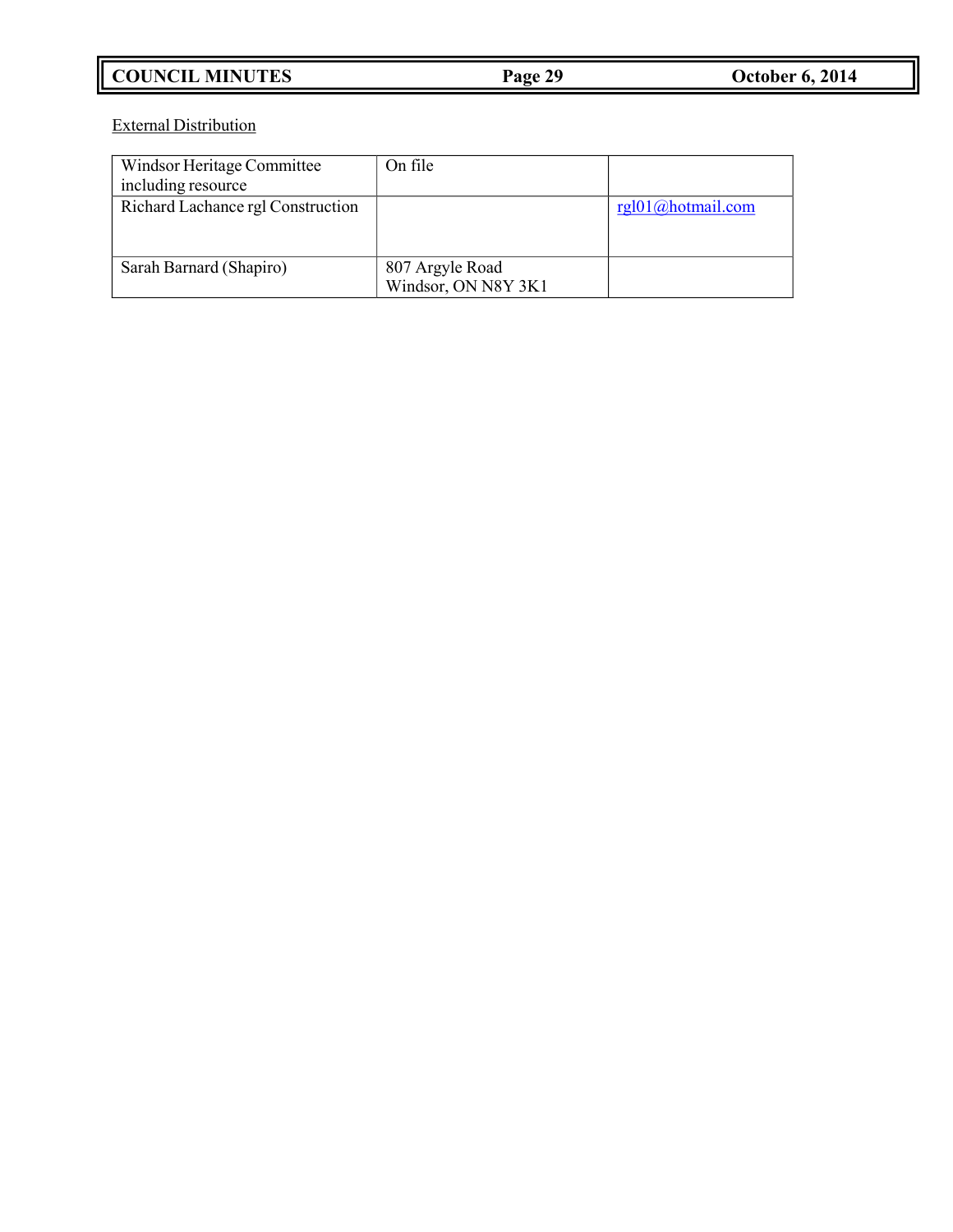| <b>COUNCIL MINUTES</b> | Page 30 | <b>October 6, 2014</b> |
|------------------------|---------|------------------------|
|                        |         |                        |

## **Adopted by Council at its meeting held October 6, 2014 [M373-2014]**

**/AC** Windsor, Ontario October 6, 2014

# **REPORT NO. 225** of the **ENVIRONMENT, TRANSPORTATION & PUBLIC SAFETY STANDING COMMITTEE**

of its meeting held August 27, 2014

| <b>Present:</b> | <b>Councillor J. Gignac</b>            |
|-----------------|----------------------------------------|
|                 | <b>Councillor R. Jones</b>             |
|                 | <b>Councillor H. Payne</b>             |
|                 | <b>Councillor F. Valentinis, Chair</b> |
|                 |                                        |

**Regrets: Councillor A. Halberstadt**

That the following recommendations of the Environment, Transportation and Public Safety Standing Committee **BE APPROVED:**

Moved by Councillor Gignac, seconded by Councillor Jones, **THAT** the minutes of the Essex-Windsor Solid Waste Authority Board Meeting held May 6, 2014 **BE RECEIVED** for information. Carried.

**Clerk's Note:The minutes of the Essex-Windsor Solid Waste Authority Board Meeting held May 6, 2014 are** *attached* **as background information.**

**CHAIRPERSON**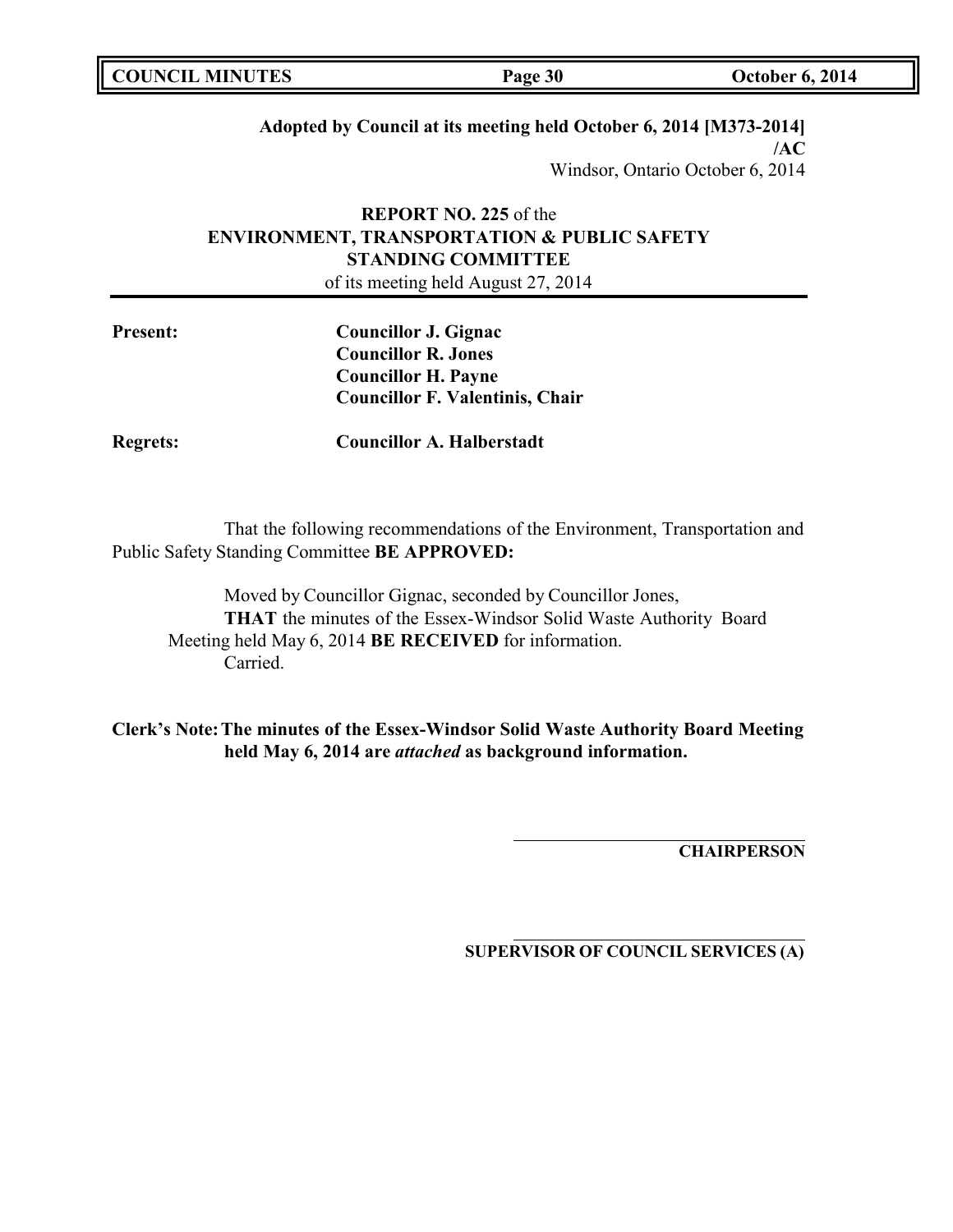| <b>COUNCIL MINUTES</b><br><b>October 6, 2014</b><br>Page 31 |  |
|-------------------------------------------------------------|--|
|-------------------------------------------------------------|--|

### **Adopted by Council at its meeting held October 6, 2014 [M374-2014]**

**/AC** Windsor, Ontario October 6, 2014

# **REPORT NO. 226** of the **ENVIRONMENT, TRANSPORTATION & PUBLIC SAFETY STANDING COMMITTEE**

of its meeting held August 27, 2014

| <b>Present:</b>   | Councillor J. Gignac<br><b>Councillor R. Jones</b>      |  |  |
|-------------------|---------------------------------------------------------|--|--|
|                   |                                                         |  |  |
|                   | <b>Councillor H. Payne</b>                              |  |  |
|                   | <b>Councillor F. Valentinis, Chair</b>                  |  |  |
| <b>Regrets:</b>   | <b>Councillor A. Halberstadt</b>                        |  |  |
| <b>Reference:</b> | <b>Report No. 57 of the Windsor Bicycling Committee</b> |  |  |

That the following recommendations of the Environment, Transportation and Public Safety Standing Committee **BE APPROVED:**

Moved by Councillor Jones, seconded by Councillor Payne, **THAT** Report No. 57 of the Windsor Bicycling Committee (Municipal Class Environment Assessment, 6 th Concession Road/North Talbot Road) **BE RECEIVED** for information. Carried.

**Clerk's Note:Report No. 57 of the Windsor Bicycling Committee of its meeting held July 16, 2014 is** *attached* **as background information.**

**CHAIRPERSON**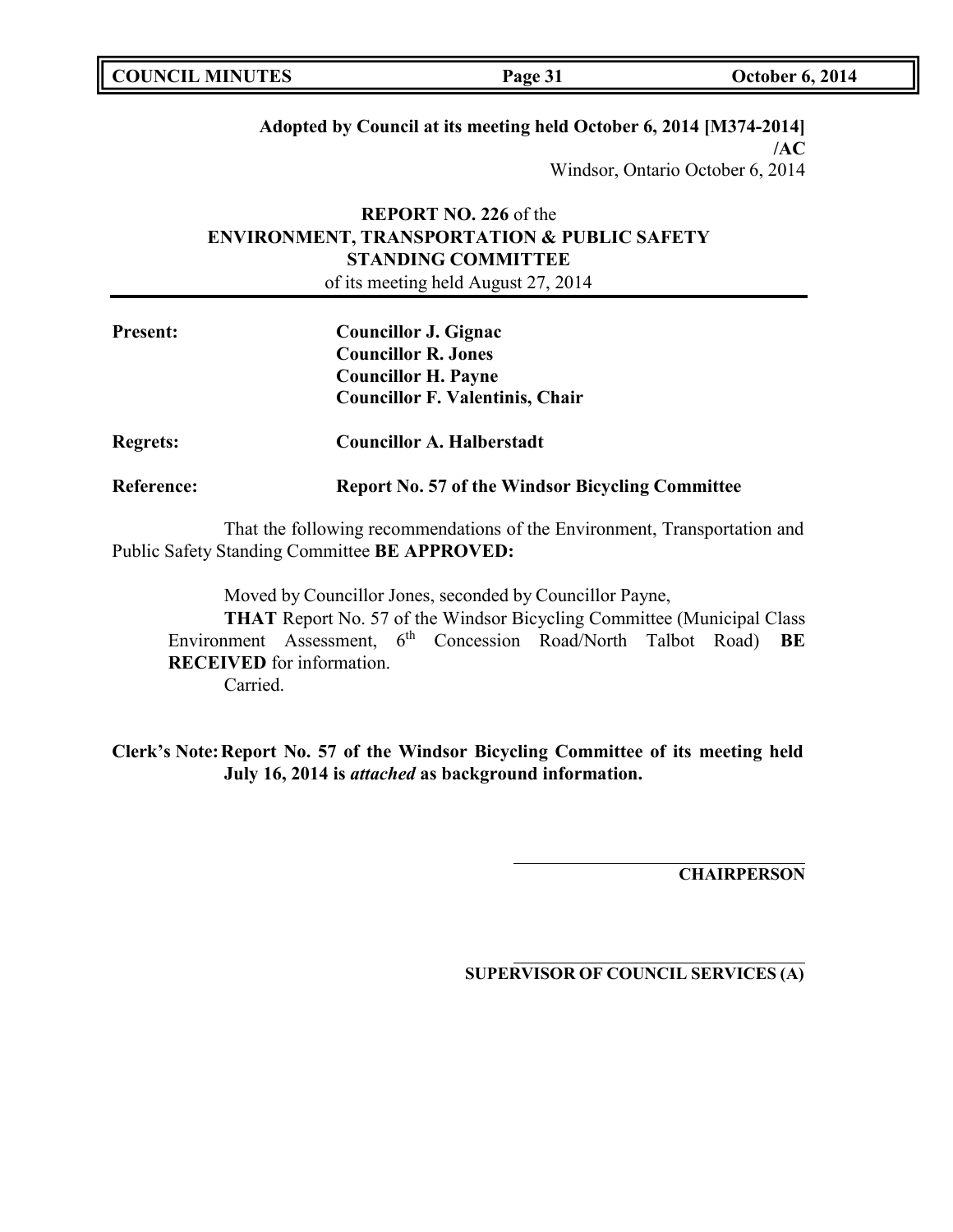| <b>COUNCIL MINUTES</b> | Page 32 | <b>October 6, 2014</b> |
|------------------------|---------|------------------------|
|------------------------|---------|------------------------|

### **Adopted by Council at its meeting held October 6, 2014 [M375-2014]**

**/AC** Windsor, Ontario October 6, 2014

# **REPORT NO. 227** of the **ENVIRONMENT, TRANSPORTATION & PUBLIC SAFETY STANDING COMMITTEE**

of its meeting held August 27, 2014

| <b>Present:</b> | <b>Councillor J. Gignac</b>            |
|-----------------|----------------------------------------|
|                 | <b>Councillor R. Jones</b>             |
|                 | <b>Councillor H. Payne</b>             |
|                 | <b>Councillor F. Valentinis, Chair</b> |
|                 |                                        |

**Regrets: Councillor A. Halberstadt**

That the following recommendations of the Environment, Transportation and Public Safety Standing Committee **BE APPROVED:**

Moved by Councillor Payne, seconded by Councillor Jones, **THAT** the minutes of the Windsor-Essex County Environment Committee meeting held July 10, 2014 **BE RECEIVED** for information. Carried.

**Clerk's Note:The minutes of the Windsor-Essex County Environment Committee meeting held July 10, 2014 are** *attached* **as background information.**

**CHAIRPERSON**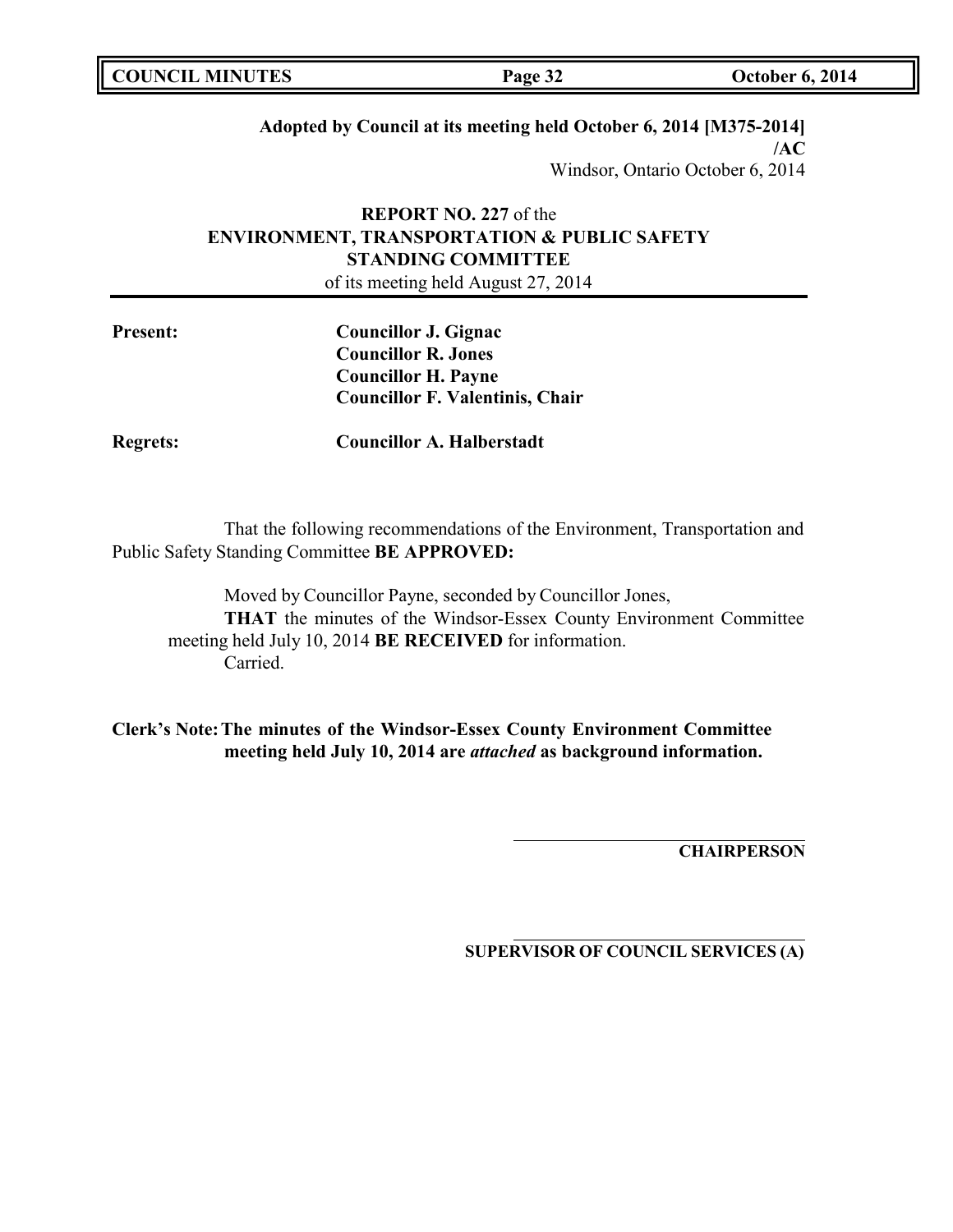# **BE NOTED AND FILED as adopted by Council at its meeting held October 6, 2014 [M376-2014] /AC**

Windsor, Ontario October 6, 2014

# **REPORT NO. 228** of the **ENVIRONMENT, TRANSPORTATION & PUBLIC SAFETY STANDING COMMITTEE**

of its meeting held August 27, 2014

| <b>Present:</b>   | Councillor J. Gignac                                         |
|-------------------|--------------------------------------------------------------|
|                   | <b>Councillor R. Jones</b>                                   |
|                   | <b>Councillor H. Payne</b>                                   |
|                   | <b>Councillor F. Valentinis, Chair</b>                       |
| <b>Regrets:</b>   | <b>Councillor A. Halberstadt</b>                             |
| <b>Reference:</b> | <b>Report No. 83 of the Windsor-Essex County Environment</b> |
|                   | Committee                                                    |

That the following recommendations of the Environment, Transportation and Public Safety Standing Committee **BE APPROVED:**

Moved by Councillor Payne, seconded by Councillor Gignac, **THAT** Report No. 83 of the Windsor-Essex County Environment Committee (Regional State of the Art Acute Care Hospital) **BE RECEIVED** for information. Carried.

# **Clerk's Note:Report No. 83 of the Windsor-Essex County Environment Committee is** *attached* **as background information.**

**GP/11974**

**CHAIRPERSON**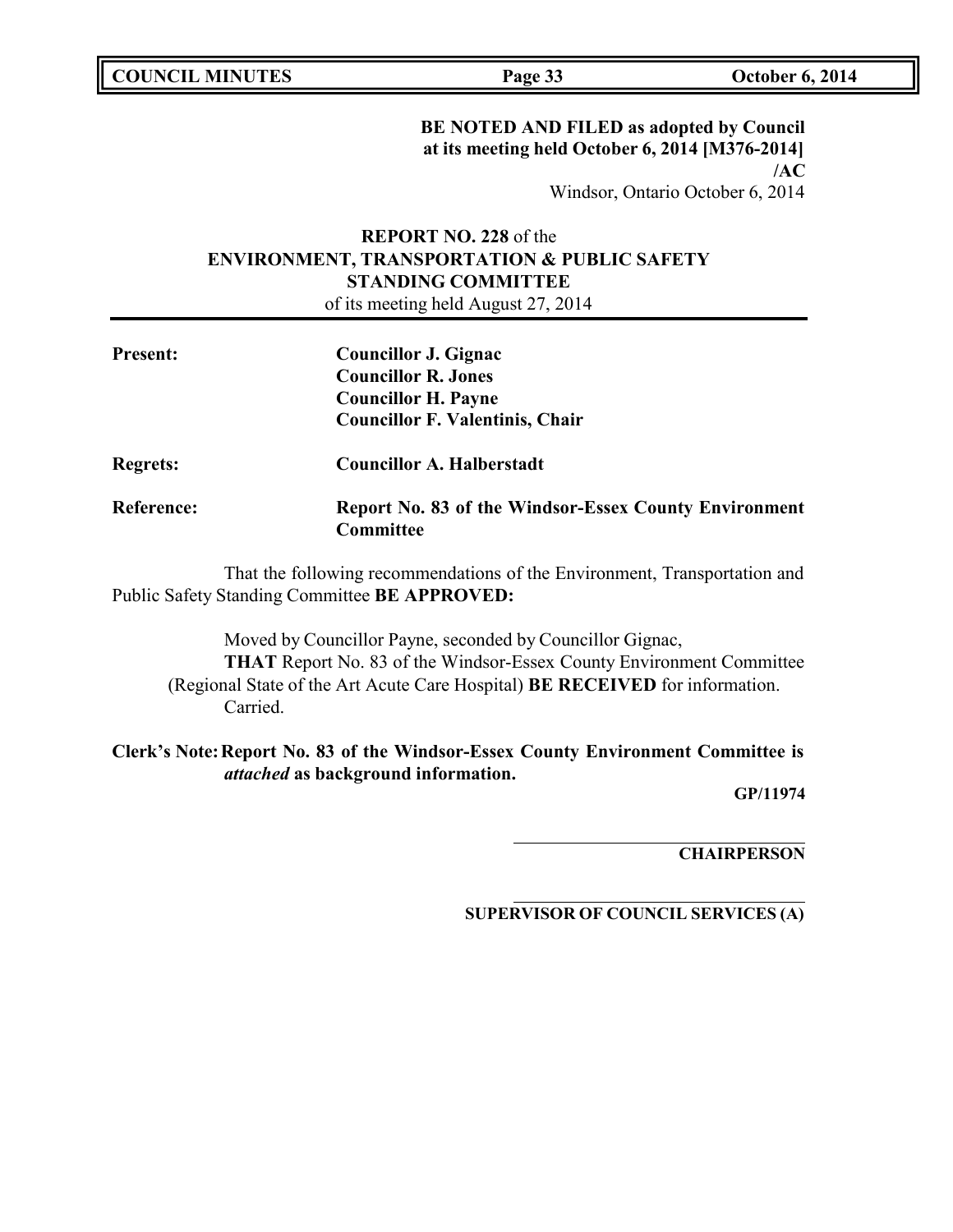## **Adopted by Council at its meeting held October 6, 2014 [M377-2014]**

**/AC** Windsor, Ontario October 6, 2014

# **REPORT NO. 229** of the **ENVIRONMENT, TRANSPORTATION & PUBLIC SAFETY STANDING COMMITTEE**

of its meeting held August 27, 2014

| <b>Present:</b>   | <b>Councillor J. Gignac</b>                                               |
|-------------------|---------------------------------------------------------------------------|
|                   | <b>Councillor R. Jones</b>                                                |
|                   | <b>Councillor H. Payne</b>                                                |
|                   | <b>Councillor F. Valentinis, Chair</b>                                    |
| <b>Regrets:</b>   | <b>Councillor A. Halberstadt</b>                                          |
| <b>Reference:</b> | <b>Report No. 85 of the Windsor-Essex County Environment</b><br>Committee |

That the following recommendations of the Environment, Transportation and Public Safety Standing Committee **BE APPROVED:**

Moved by Councillor Payne, seconded by Councillor Jones, **THAT** Report No. 85 of the Windsor-Essex County Environment Committee (Revised Terms of Reference) **BE RECEIVED** for information. Carried.

**Clerk's Note:Report No. 85 of the Windsor-Essex County Environment Committee is** *attached* **as background information.**

**CHAIRPERSON**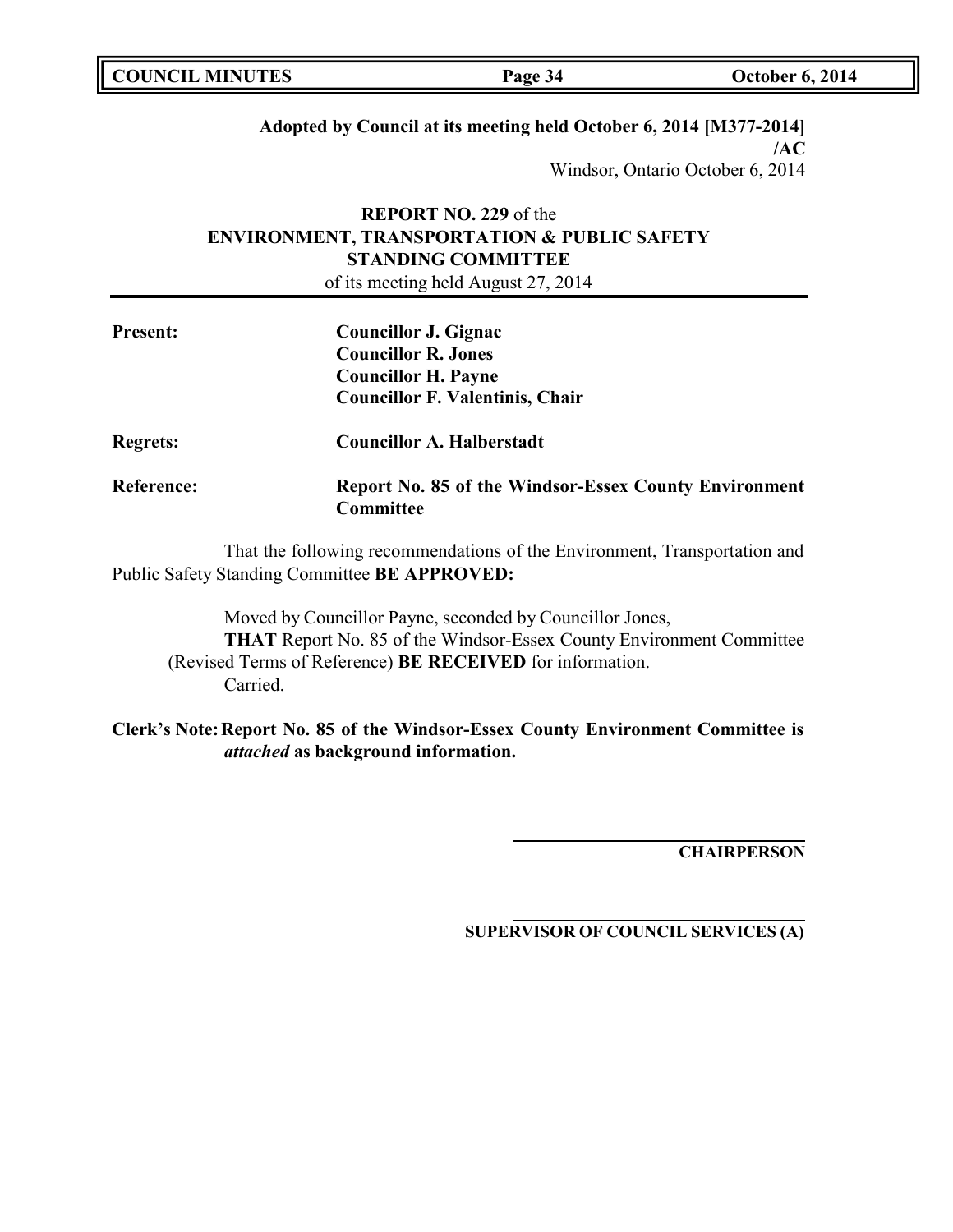|--|

### **Adopted by Council at its meeting held October 6, 2014 [M378-2014]**

**/AC** Windsor, Ontario October 6, 2014

# **REPORT NO. 230** of the **ENVIRONMENT, TRANSPORTATION & PUBLIC SAFETY STANDING COMMITTEE**

of its meeting held August 27, 2014

| <b>Present:</b>   | <b>Councillor J. Gignac</b>                                               |
|-------------------|---------------------------------------------------------------------------|
|                   | <b>Councillor R. Jones</b>                                                |
|                   | <b>Councillor H. Payne</b>                                                |
|                   | <b>Councillor F. Valentinis, Chair</b>                                    |
| <b>Regrets:</b>   | <b>Councillor A. Halberstadt</b>                                          |
| <b>Reference:</b> | <b>Report No. 86 of the Windsor-Essex County Environment</b><br>Committee |

That the following recommendations of the Environment, Transportation and Public Safety Standing Committee **BE APPROVED:**

Moved by Councillor Payne, seconded by Councillor Jones, **THAT** Report No. 86 of the Windsor-Essex County Environment Committee (Lake Erie Ecosystem Priority – February 2014) **BE RECEIVED** for information. Carried.

**Clerk's Note:Report No. 86 of the Windsor-Essex County Environment Committee is** *attached* **as background information.**

**CHAIRPERSON**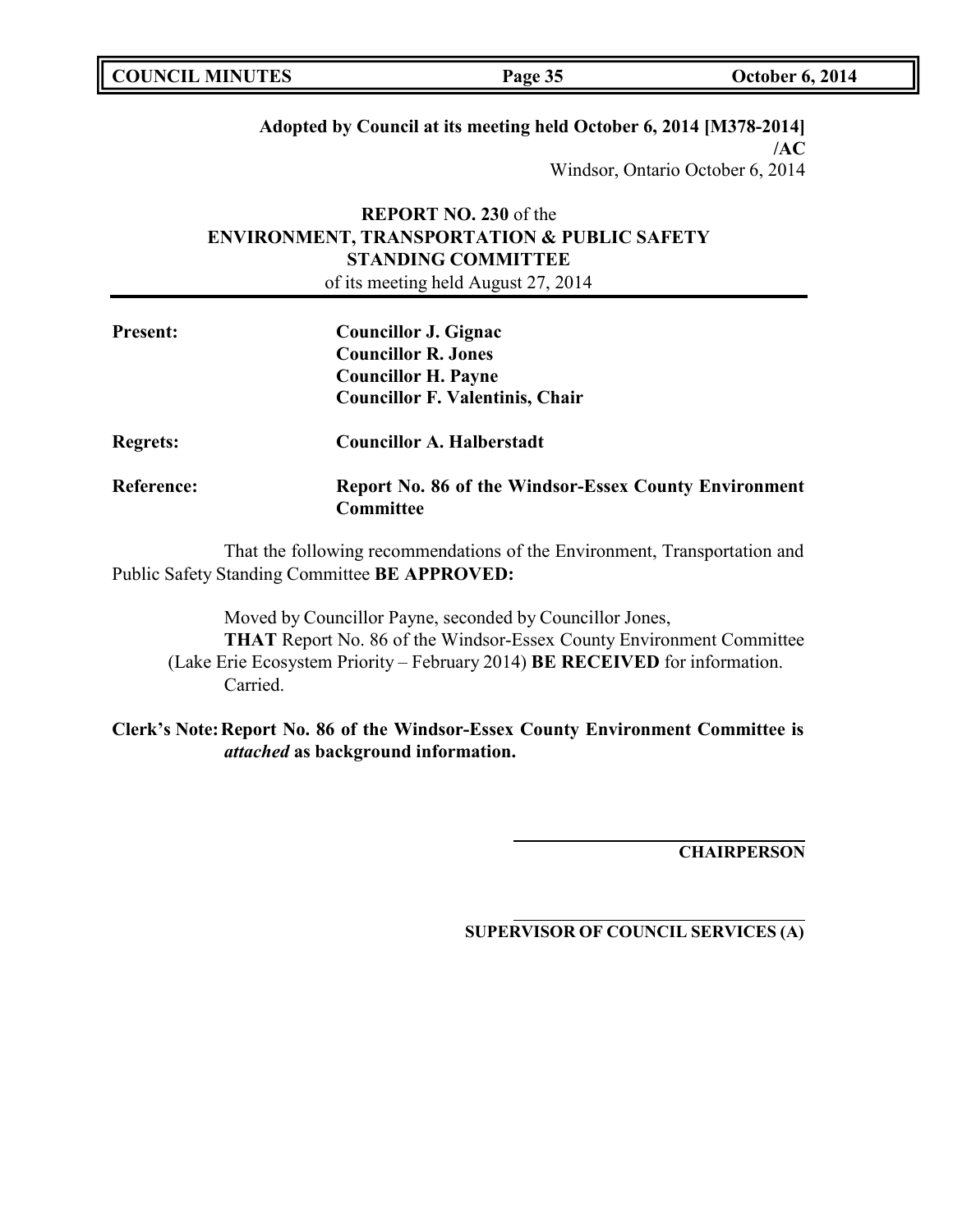| <b>COUNCIL MINUTES</b> | Page 36 | <b>October 6, 2014</b> |
|------------------------|---------|------------------------|
|                        |         |                        |

### **Adopted by Council at its meeting held October 6, 2014 [M379-2014]**

**/AC** Windsor, Ontario October 6, 2014

# **REPORT NO. 231** of the **ENVIRONMENT, TRANSPORTATION & PUBLIC SAFETY STANDING COMMITTEE**

of its meeting held August 27, 2014

| <b>Present:</b>   | Councillor J. Gignac                                                             |
|-------------------|----------------------------------------------------------------------------------|
|                   | <b>Councillor R. Jones</b>                                                       |
|                   | <b>Councillor H. Payne</b>                                                       |
|                   | <b>Councillor F. Valentinis, Chair</b>                                           |
| <b>Regrets:</b>   | <b>Councillor A. Halberstadt</b>                                                 |
| <b>Reference:</b> | <b>Report No. 87 of the Windsor-Essex County Environment</b><br><b>Committee</b> |

That the following recommendations of the Environment, Transportation and Public Safety Standing Committee **BE APPROVED:**

Moved by Councillor Jones, seconded by Councillor Payne, **THAT** Report No. 87 of the Windsor-Essex County Environment Committee (Demonstration Rain Garden with Essex Region Conservation Authority by end of 2015) **BE RECEIVED** for information. Carried.

## **Clerk's Note:Report No. 87 of the Windsor-Essex County Environment Committee is** *attached* **as background information.**

**CHAIRPERSON**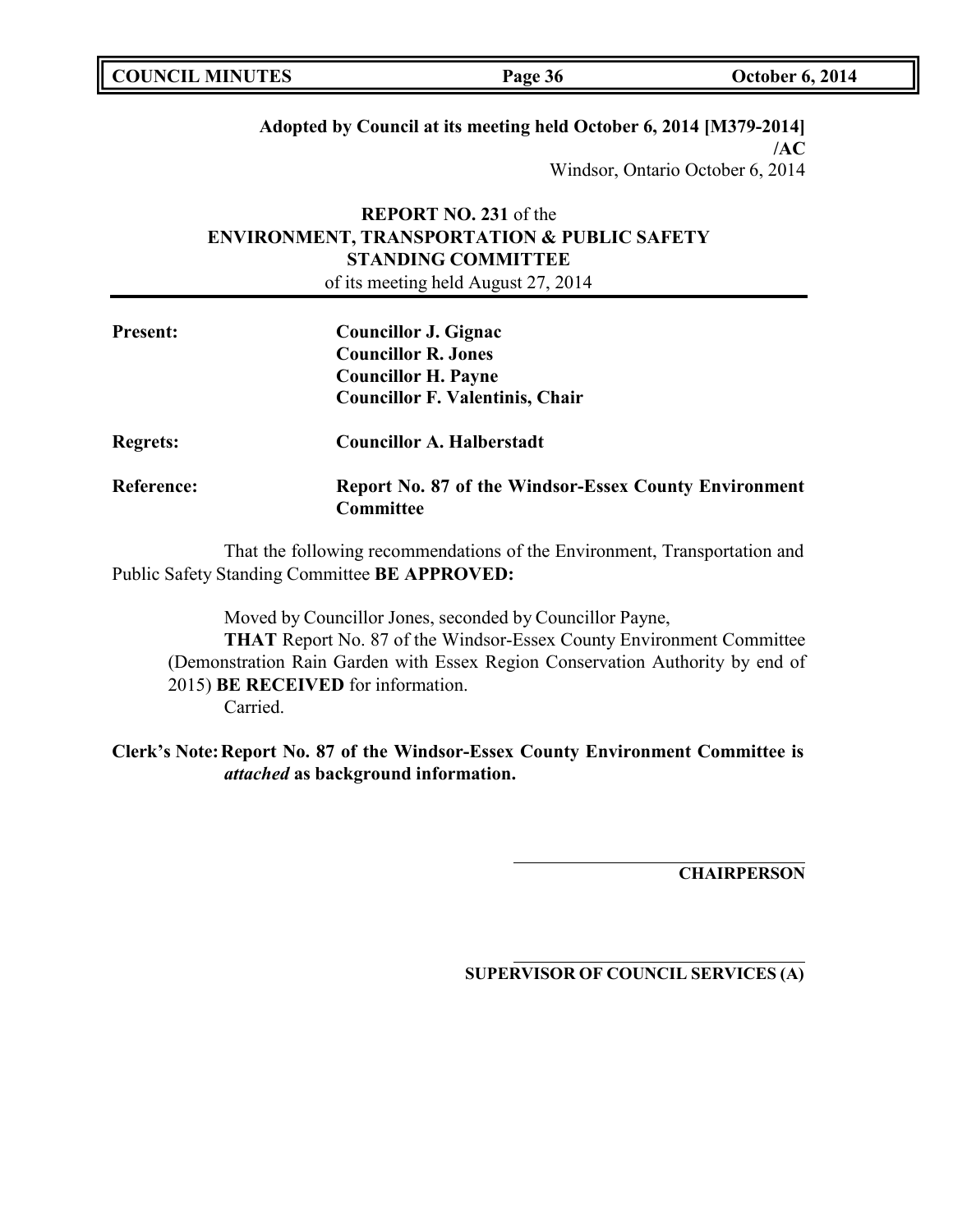| <b>COUNCIL MINUTES</b><br><b>October 6, 2014</b><br>Page 37 |
|-------------------------------------------------------------|
|-------------------------------------------------------------|

### **Adopted by Council at its meeting held October 6, 2014 [M380-2014]**

**/AC** Windsor, Ontario October 6, 2014

# **REPORT NO. 232** of the **ENVIRONMENT, TRANSPORTATION & PUBLIC SAFETY STANDING COMMITTEE**

of its meeting held August 27, 2014

| <b>Present:</b>   | <b>Councillor J. Gignac</b>                                               |
|-------------------|---------------------------------------------------------------------------|
|                   | <b>Councillor R. Jones</b>                                                |
|                   | <b>Councillor H. Payne</b>                                                |
|                   | <b>Councillor F. Valentinis, Chair</b>                                    |
| <b>Regrets:</b>   | <b>Councillor A. Halberstadt</b>                                          |
| <b>Reference:</b> | <b>Report No. 89 of the Windsor-Essex County Environment</b><br>Committee |

That the following recommendations of the Environment, Transportation and Public Safety Standing Committee **BE APPROVED:**

Moved by Councillor Gignac, seconded by Councillor Payne, **THAT** Report No. 89 of the Windsor-Essex County Environment Committee (Segregated Bike Lanes) **BE RECEIVED** for information. Carried.

**Clerk's Note:Report No. 89 of the Windsor-Essex County Environment Committee is** *attached* **as background information. This report was previously distributed as Report No. 88 in error.**

**CHAIRPERSON**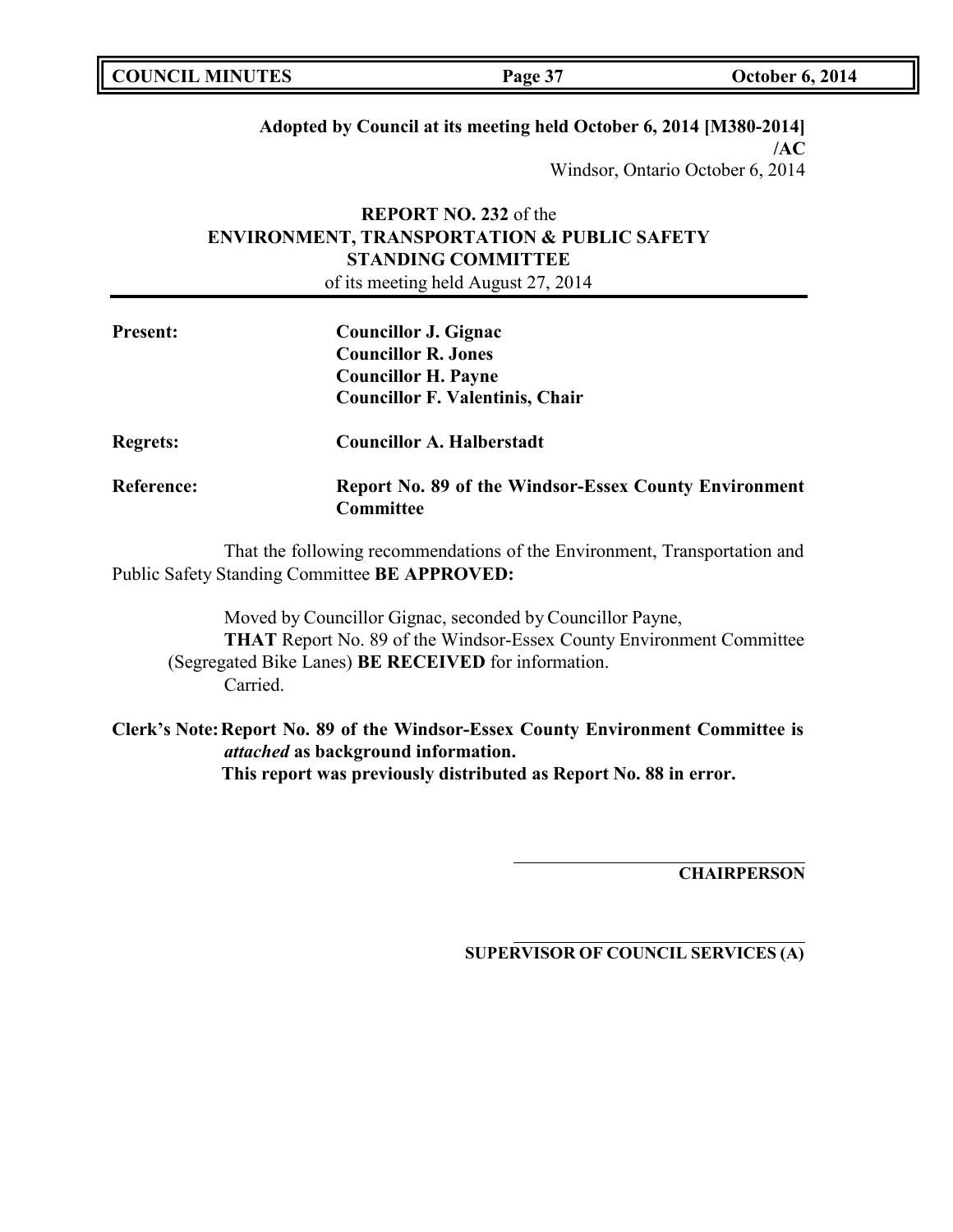| <b>COUNCIL MINUTES</b> | Page 38 | <b>October 6, 2014</b> |
|------------------------|---------|------------------------|
|                        |         |                        |

## **Adopted by Council at its meeting held October 6, 2014 [M383-2014]**

 $/AC$ Windsor, Ontario October 6, 2014

# **REPORT NO. 243** of the **PLANNING & ECONOMIC DEVELOPMENT STANDING COMMITTEE** of its meeting held September 15, 2014

**Present: Councillor Drew Dilkens Councillor Irek Kusmierczyk Councillor Bill Marra (Chair) Councillor Hilary Payne Councillor Ed Sleiman Merrill Baker Barbara Bjarneson**

That the following recommendations of the Planning & Economic Development Standing Committee **BE APPROVED** as follows**:**

Moved by Councillor Dilkens, seconded by M. Baker

That an amendment to Zoning By-law 8600 **BE APPROVED** changing the zoning of Parts 1 to 5, Plan 12R-15988, situated at the southwest corner of Ottawa Street and Walker Road, known municipally as 2109 Ottawa Street, by deleting Section 20(1)104 and replacing it with the following:

"104. For the lands comprising Parts 1 to 5, Plan 12R-15988, situated on the southwest corner of Ottawa Street and Walker Road, the following additional regulations shall apply:

- (i) A service station shall be an additional permitted use;
- (ii) Maximum building height-25 metres; for an existing building
- (iii) Minimum lot frontage 6 metres;
- (iv) Minimum lot area-3,600 square metres;
- (v) Dwelling units in an existing building shall be an additional permitted use and that Section  $15(2)(a)(vi)$  shall not apply. [ZDM 7; ZNG/4203]"

Carried.

*Clerk's Note:*The administrative report authored by the City Planner dated August 25, 2014 entitled "*Windsor Poirier Inc.,* **LIVELINK #17353 ZB/11973**

**CHAIRPERSON SUPERVISOR OF COUNCIL SERVICES (A)**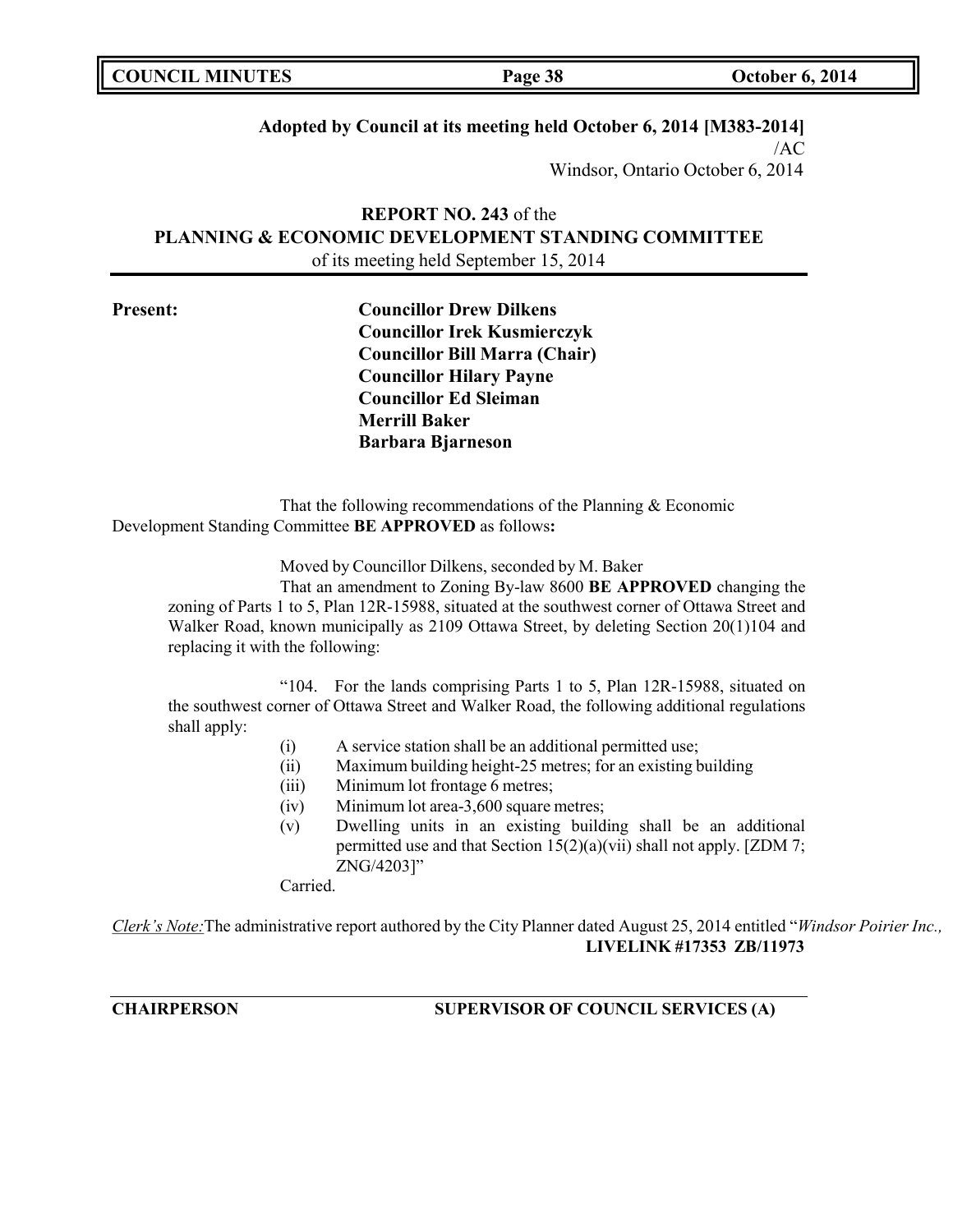| <b>COUNCIL MINUTES</b> | Page 39 | <b>October 6, 2014</b> |
|------------------------|---------|------------------------|
|                        |         |                        |

## **Adopted by Council at its meeting held October 6, 2014 [M384-2014]**

/AC Windsor, Ontario October 6, 2014

**REPORT NO. 244** of the **PLANNING & ECONOMIC DEVELOPMENT STANDING COMMITTEE** of its meeting held September 15, 2014

**Present: Councillor Drew Dilkens Councillor Irek Kusmierczyk Councillor Bill Marra (Chair) Councillor Hilary Payne Councillor Ed Sleiman Merrill Baker Barbara Bjarneson**

That the following recommendations of the Planning  $&$  Economic Development Standing Committee **BE APPROVED** as follows**:**

Moved by Councillor Dilkens, seconded by M. Baker

That the report entitled "Outcome of Development Approval Business Process Review Project" **BE RECEIVED** for information and that the City Planner/Executive Director **BE DIRECTED** to report back to the Committee in 18 months regarding progress on implementing these recommendations.

> Carried. Councillor Sleiman was absent at the time the vote was taken.

*Clerk's Note:* The administrative report authored by the City Planner dated September 2, 2014 entitled "*Outcome of Development Approval Business Process Review Project*" is *attached* as background information.

**LIVELINK 17304 SPL2014**

**CHAIRPERSON**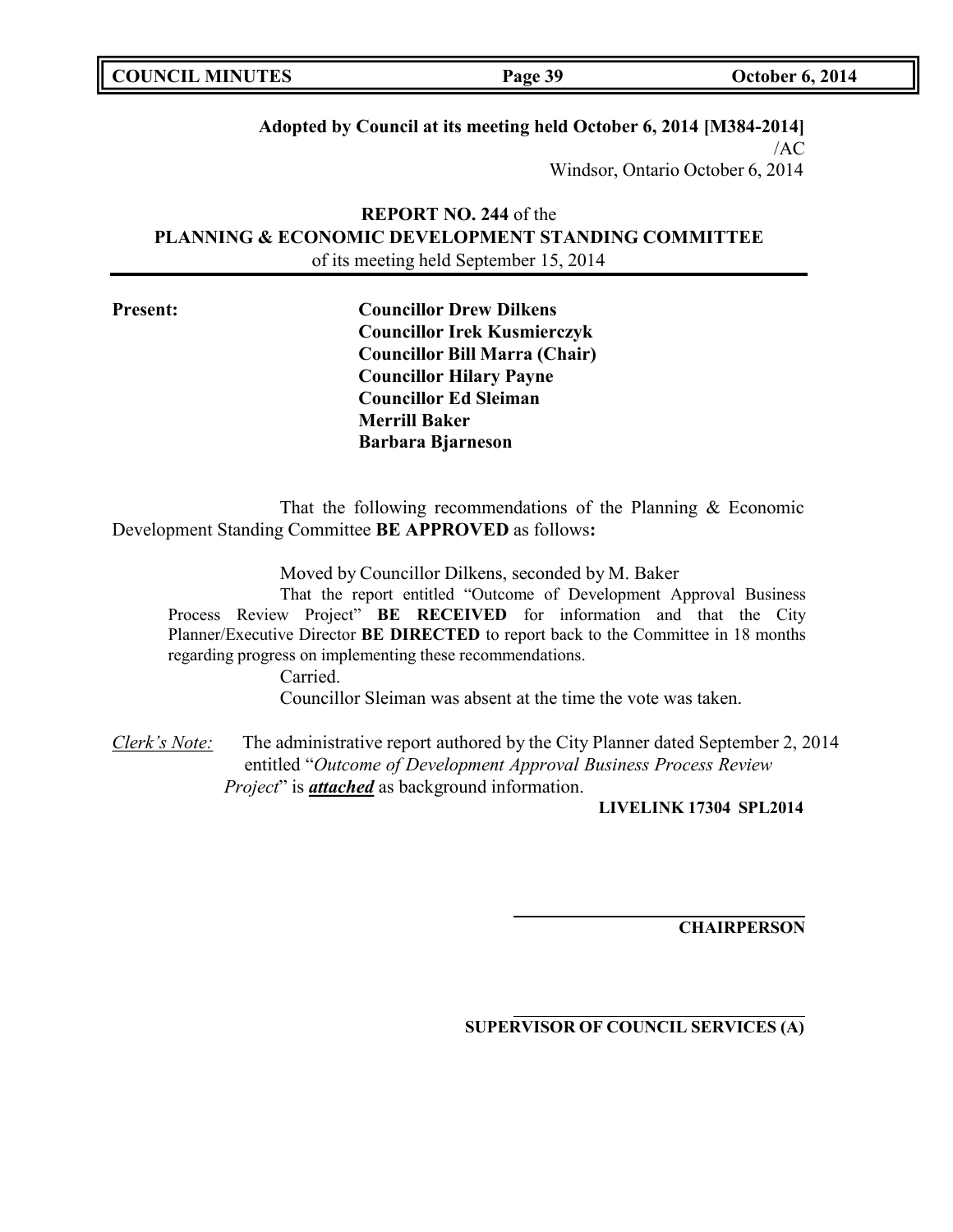| <b>COUNCIL MINUTES</b><br><b>October 6, 2014</b><br>Page 40 |
|-------------------------------------------------------------|
|-------------------------------------------------------------|

# **Adopted by Council at its meeting held October 6, 2014 [M385-2014]** *M385-2014 AMENDED BY M193-2015 ADOPTED BY COUNCIL JUNE 1, 2015* AC

Windsor, Ontario October 6, 2014

# **REPORT NO. 245** of the **PLANNING & ECONOMIC DEVELOPMENT STANDING COMMITTEE** of its meeting held September 15, 2014

**Present: Councillor Drew Dilkens Councillor Irek Kusmierczyk Councillor Bill Marra (Chair) Councillor Hilary Payne Councillor Ed Sleiman**

That the following recommendations of the Planning & Economic Development Standing Committee **BE APPROVED** as follows**:**

Moved by Councillor Payne, seconded by Councillor Kusmierczyk

I. That the portion of the 4.3 metre (14 feet) wide east-west alley and the portion of the 3.6 meter (12 feet) wide north-south alley located east of Elsmere Avenue, north of Tecumseh Road East, shown as Part 1 on Drawing No. CC-1657 *attached* hereto as Appendix "A", **BE CLOSED AND CONVEYED** to the abutting property owners, subject to the following:

> i. Easements, subject to their being accepted in the City's standard form and in accordance with the City's standard practice, be granted to:

- Bell Canada
- Cogeco Cable Canada LP
- Enwin Utilities Ltd.

ii. Conveyance Cost **BE SET** asfollows:

- Abutting properties zoned RD1.2: \$1.00 plus deed preparation plus proportionate share of survey cost
- Abutting properties zoned CD3.3: \$10.00 per square foot (\$107.64 per square metre) with no easements and \$5.00 per square foot (\$53.82 per square metre) with easements – survey cost and deed preparation are in addition

II. That, prior to the conveyance of PART 1 on Appendix "A", the applicant shall contribute the sum of \$5,000 to the City to cover the cost associated with the relocation of the existing storm drain catch basin outside the limits of the subject area of closure, by the City of Windsor Operations Department.

III. That The City Planner **BE REQUESTED** to supply the appropriate legal description, in accordance with Drawing Number. CC-1657, *attached* hereto as Appendix "A"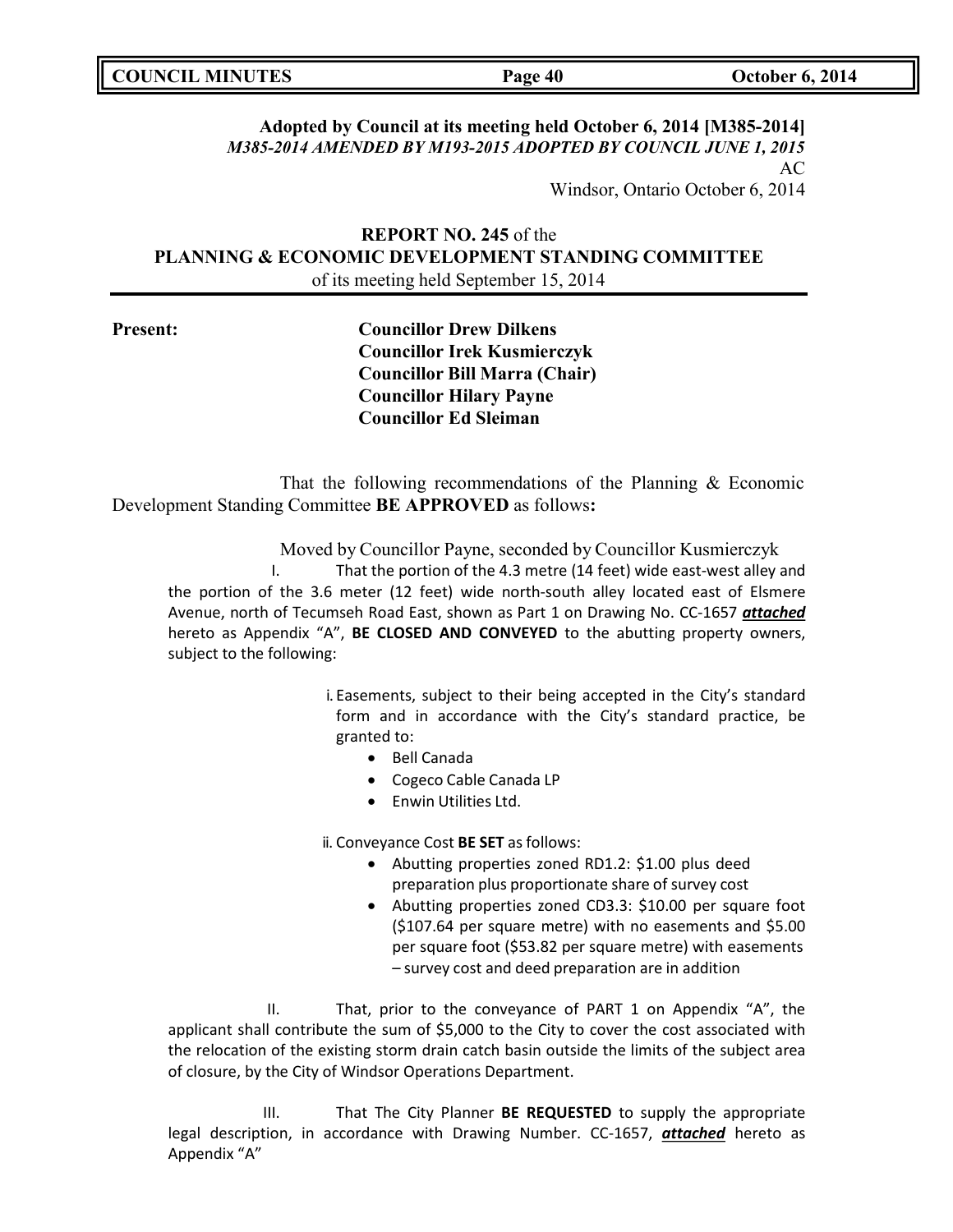**COUNCIL MINUTES Page 41 October 6, 2014**

IV. That The City Planner, or designate, **BE AUTHORIZED** to publish the required legal notice

V. That The City Solicitor **BE REQUESTED** to prepare the necessary by-law(s)

VI. That The Chief Administrative Officer and City Clerk **BE AUTHORIZED** to sign all necessary documents approved as to form and content satisfactory to the City Solicitor

VII. That the matter **BE COMPLETED** electronically pursuant to By-law Number 366-2003.

Carried.

Councillor Sleiman absent at the time the vote was taken.

*Clerk's Note:*The administrative report authored by the City Planner dated August 18, 2014 entitled "*Request to* **LIVELINK 17355 SAA2014**

**CHAIRPERSON**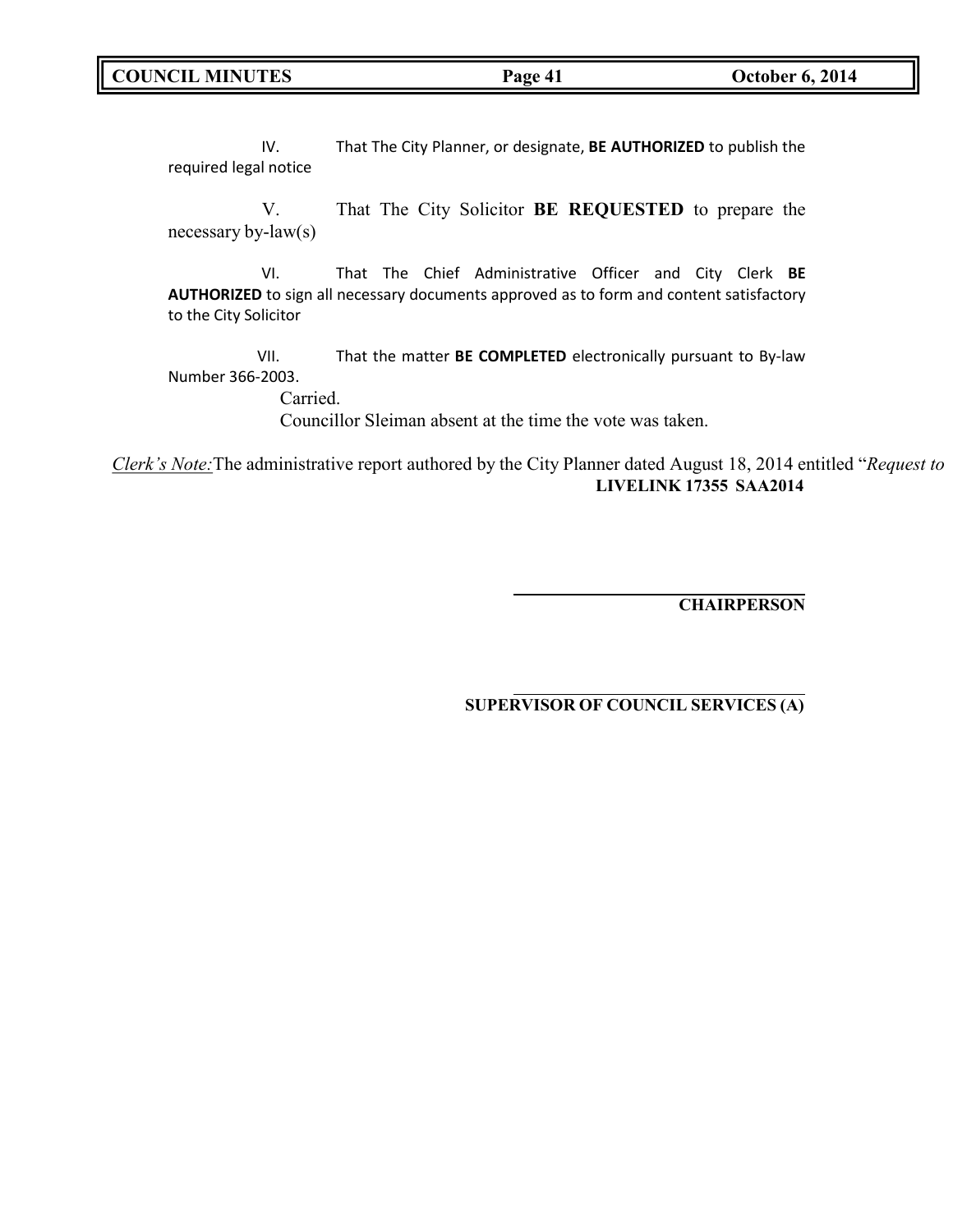| <b>COUNCIL MINUTES</b> | Page 42 | <b>October 6, 2014</b> |
|------------------------|---------|------------------------|
|                        |         |                        |

# **Adopted by Council at its meeting held October 6, 2014 [M386-2014]**

AC Windsor, Ontario October 6, 2014

**REPORT NO. 246** of the **PLANNING & ECONOMIC DEVELOPMENT STANDING COMMITTEE** of its meeting held September 15, 2014

**Present: Councillor Drew Dilkens Councillor Irek Kusmierczyk Councillor Bill Marra (Chair) Councillor Hilary Payne Councillor Ed Sleiman**

That the following recommendations of the Planning & Economic Development Standing Committee **BE APPROVED** as follows**:**

> Moved by Councillor Dilkens, seconded by Councillor Payne VIII. That the 4.3 metre (14 feet) wide north-south alleys located east

and west of St. Patrick's Avenue, east of Askin Avenue and west of Randolph Avenue, between Kenora and Ojibway streets, as shown on Drawing No. CC-1662 *attached* hereto as Appendix "A", **BE ASSUMED** for subsequent closure;

IX. That the 4.3 metre (14 feet) wide north-south alleys located east and west of St. Patrick's Avenue, east of Askin Avenue and west of Randolph Avenue, between Kenora and Ojibway streets, as shown on Drawing No. CC-1662 *attached* hereto as Appendix "A", **BE CLOSED AND CONVEYED** to the abutting property owners, subject to the following:

iii.Conveyance Cost **BE SET** asfollows:

- Abutting properties zoned HRD1.4 or RD1.4: \$1.00 plus deed preparation plus proportionate share of survey cost.
- Abutting City-owned land in the South Cameron Woodlot: retain ½ of the alley width of municipal purposes for consolidation into the South Cameron Woodlot

X. That The City Planner **BE REQUESTED** to supply the appropriate legal description, in accordance with Drawing Number. CC-1662, *attached* hereto as Appendix "A"

XI. That The City Planner, or designate, **BE AUTHORIZED** to publish the required legal notice

XII. That The City Solicitor **BE REQUESTED** to prepare the necessary by-law(s)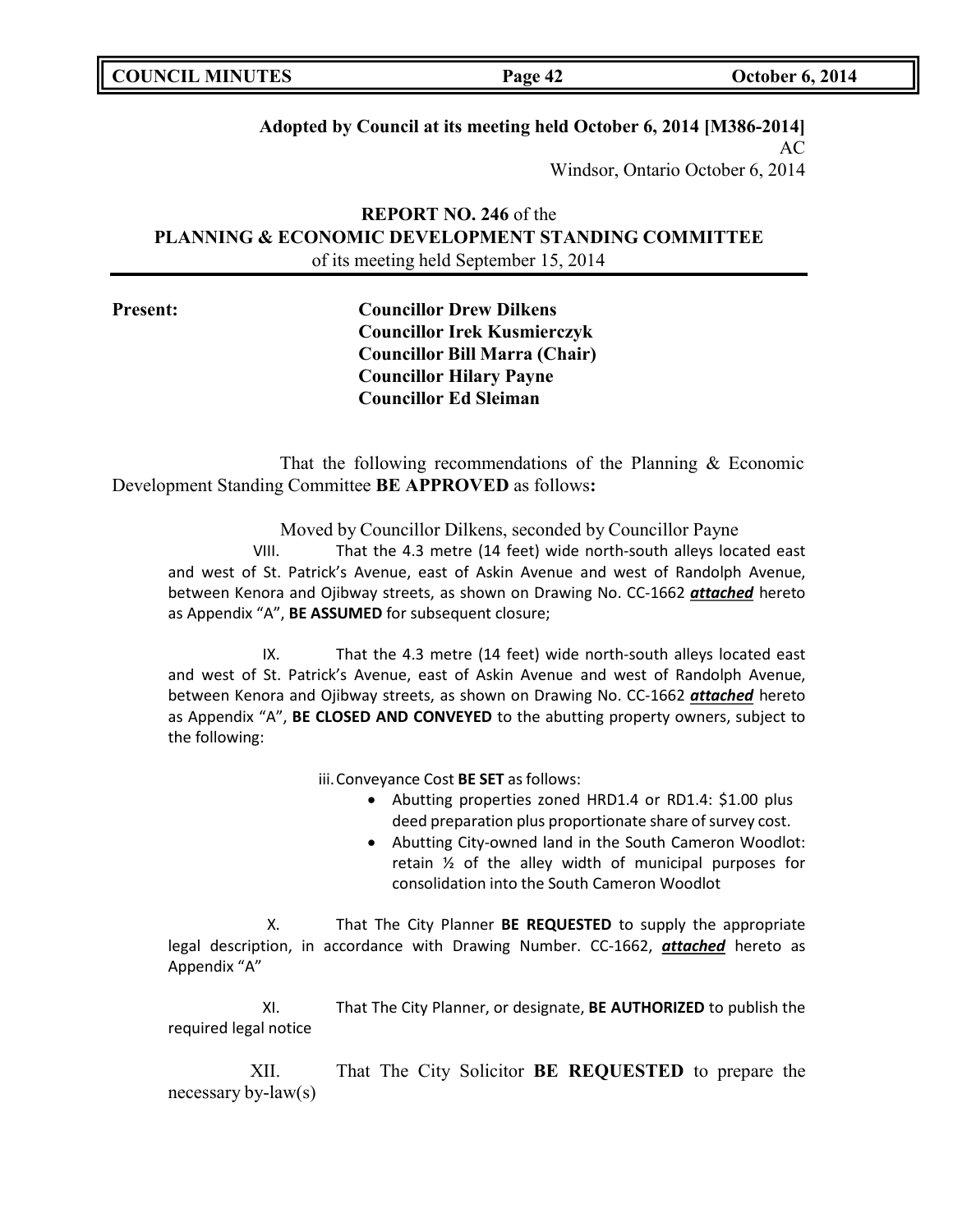XIII. That The Chief Administrative Officer and City Clerk **BE AUTHORIZED** to sign all necessary documents approved as to form and content satisfactory to the City Solicitor

XIV. That the matter **BE COMPLETED** electronically pursuant to By-law Number 366-2003.

Carried.

Councillor Sleiman absent at the time the vote was taken.

*Clerk's Note:* The administrative report authored by the City Planner dated August 21, 2014 entitled "*Request to close the n/s alleys located east and west of St. Patrick's Avenue, east of Askin Avenue and west of Randolph Avenue, between Kenora and Ojibway Streets*" is *attached* as background information.

**LIVELINK 17361 SAA2014**

**CHAIRPERSON**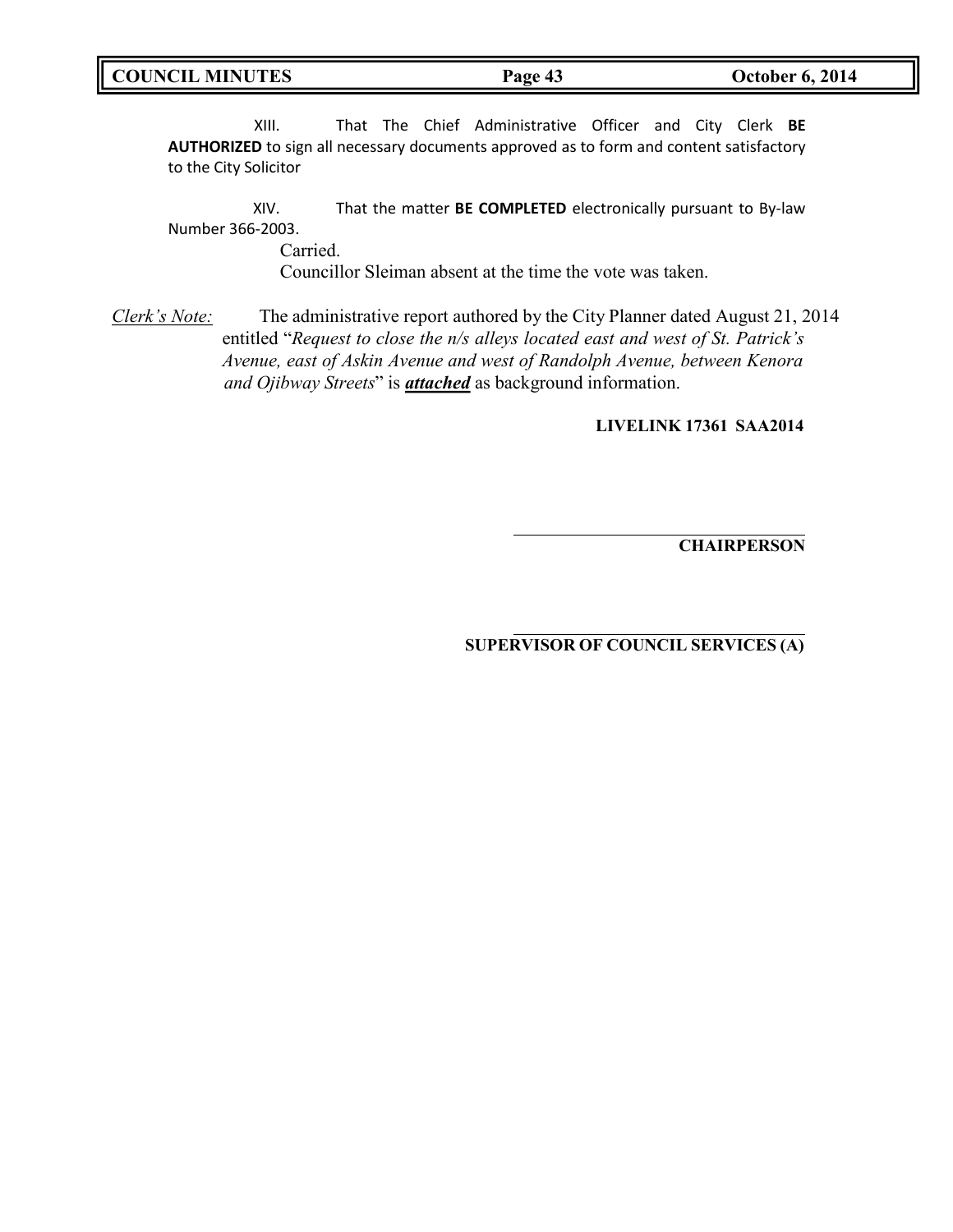| <b>COUNCIL MINUTES</b> | Page 44 | <b>October 6, 2014</b> |
|------------------------|---------|------------------------|
|                        |         |                        |

**Adopted by Council at its meeting held October 6, 2014 [M387-2014]**

 $/AC$ Windsor, Ontario October 6, 2014

**REPORT NO. 247** of the **PLANNING & ECONOMIC DEVELOPMENT STANDING COMMITTEE** of its meeting held September 15, 2014

**Present: Councillor Drew Dilkens Councillor Irek Kusmierczyk Councillor Bill Marra (Chair) Councillor Hilary Payne Councillor Ed Sleiman**

That the following recommendations of the Planning & Economic Development Standing Committee **BE APPROVED** as follows**:**

Moved by Councillor Dilkens, seconded by Councillor Payne That the report authored by the Senior Planner, Local Economic Development entitled "CQ33-2010" regarding the joint marketing of the Brownfield Redevelopment Community Improvement Plan by the City of Windsor and Windsor-Essex Economic Development Corporation **BE RECEIVED** for information. Carried.

Councillor Sleiman absent at the time the vote was taken.

*Clerk's Note:* The administrative report authored by the City Planner dated August 6, 2014 entitled "*Response to CQ33-2010"* – regarding joint marketing of the Brownfield Redevelopment CIP by the City and Windsor-Essex Economic Development Corporation is *attached* as background information.

**LIVELINK 16986 Z/8955**

**CHAIRPERSON**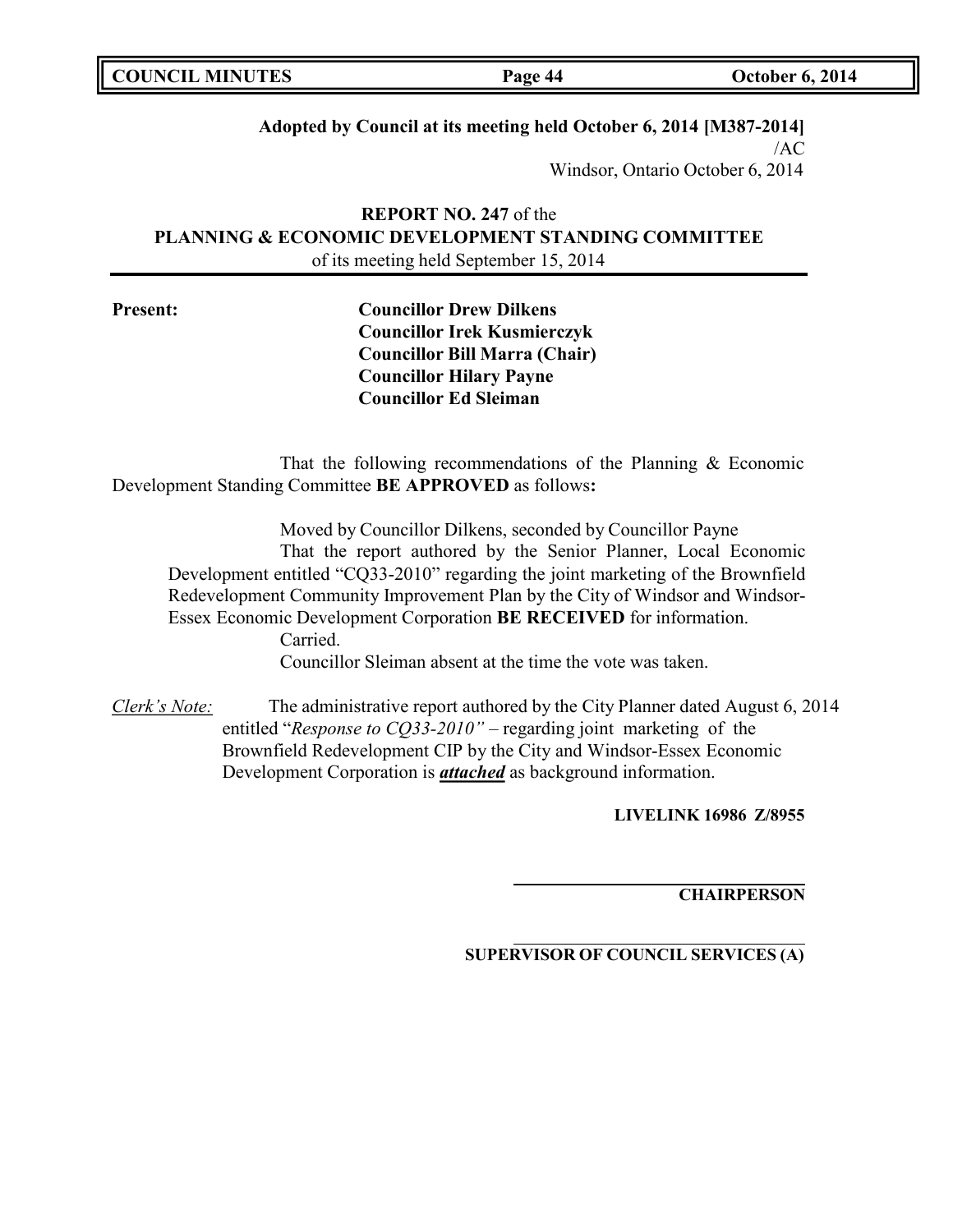| <b>COUNCIL MINUTES</b> | Page 45 | <b>October 6, 2014</b> |
|------------------------|---------|------------------------|
|                        |         |                        |

## **Adopted by Council at its meeting held October 6, 2014 [M388-2014]**

AA Windsor, Ontario, October 6, 2014

# **REPORT NO. 244** of the **SOCIAL DEVELOPMENT, HEALTH & CULTURE STANDING COMMITTEE** of its meeting held September 10, 2014

| <b>Present:</b> | <b>Councillor Ed Sleiman, Chair</b> |
|-----------------|-------------------------------------|
|                 | <b>Councillor Jo-Anne Gignac</b>    |
|                 | <b>Councillor Alan Halberstadt</b>  |
|                 | <b>Councillor Fulvio Valentinis</b> |
|                 |                                     |

**Regrets: Councillor Al Maghnieh**

That the following recommendation of the Social Development, Health and Culture Standing Committee **BE APPROVED** as follows**:**

Moved by Councillor Gignac, seconded by Councillor Valentinis, **THAT** the minutes of the Housing Advisory Committee meeting held March 19, 2014 **BE RECEIVED** for information. Carried.

Clerk's Note: The minutes of the Housing Advisory Committee meeting held March 19, 2014 are *attached* as background information.

**CHAIRPERSON**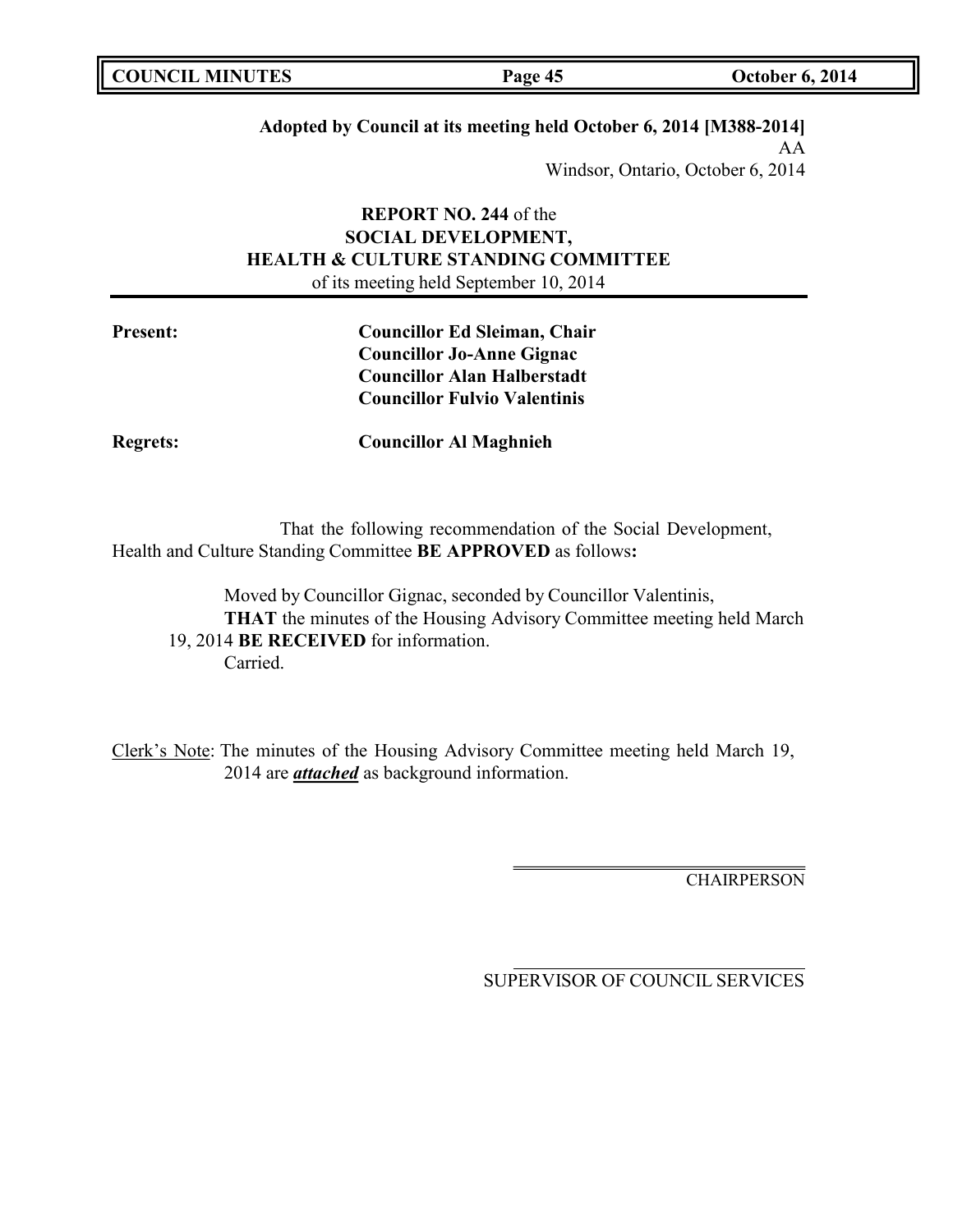| <b>COUNCIL MINUTES</b> | Page 46 | <b>October 6, 2014</b> |
|------------------------|---------|------------------------|
|                        |         |                        |

## **Adopted by Council at its meeting held October 6, 2014 [M389-2014]**

AA

Windsor, Ontario, October 6, 2014

# **REPORT NO. 245** of the **SOCIAL DEVELOPMENT, HEALTH & CULTURE STANDING COMMITTEE** of its meeting held September 10, 2014

| <b>Present:</b> | <b>Councillor Ed Sleiman, Chair</b> |
|-----------------|-------------------------------------|
|                 | <b>Councillor Jo-Anne Gignac</b>    |
|                 | <b>Councillor Alan Halberstadt</b>  |
|                 | <b>Councillor Fulvio Valentinis</b> |
|                 |                                     |

**Regrets: Councillor Al Maghnieh**

That the following recommendation of the Social Development, Health and Culture Standing Committee **BE APPROVED** as follows**:**

Moved by Councillor Gignac, seconded by Councillor Valentinis,

**THAT** the minutes of the Executive Committee and the Board of Directors, Willistead Manor Inc. meetings held April 10, 2014 **BE RECEIVED** for information.

Carried.

Clerk's Note: The minutes of the Executive Committee and the Board of Directors, Willistead Manor Inc. meetings held April 10, 2014 are *attached* as background information.

**CHAIRPERSON**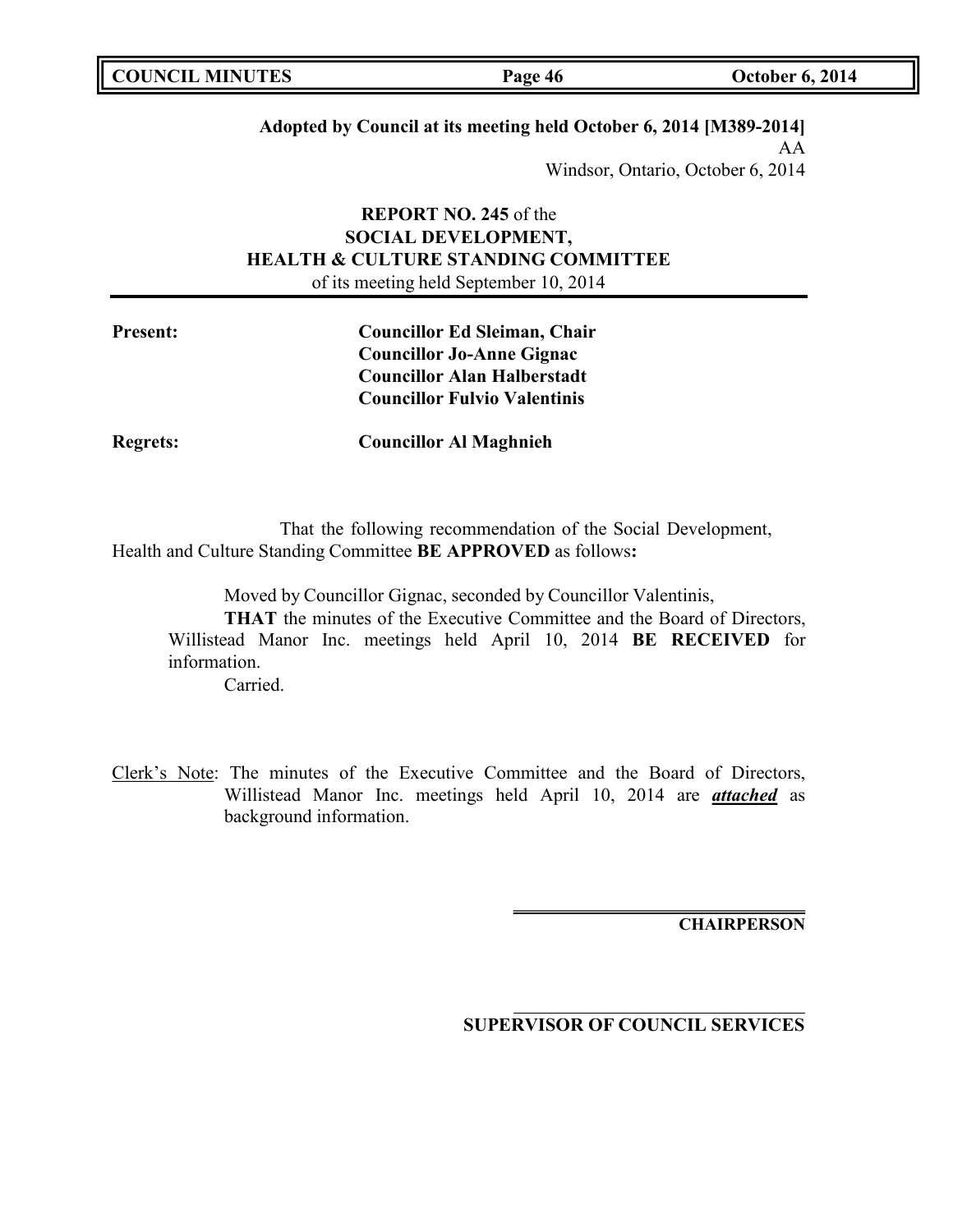| <b>COUNCIL MINUTES</b> | Page 47 | <b>October 6, 2014</b> |
|------------------------|---------|------------------------|
|                        |         |                        |

## **Adopted by Council at its meeting held October 6, 2014 [M390-2014]**

AA Windsor, Ontario, October 6, 2014

# **REPORT NO. 246** of the **SOCIAL DEVELOPMENT, HEALTH & CULTURE STANDING COMMITTEE** of its meeting held September 10, 2014

| <b>Present:</b> | <b>Councillor Ed Sleiman, Chair</b> |
|-----------------|-------------------------------------|
|                 | <b>Councillor Jo-Anne Gignac</b>    |
|                 | <b>Councillor Alan Halberstadt</b>  |
|                 | <b>Councillor Fulvio Valentinis</b> |
|                 |                                     |

**Regrets: Councillor Al Maghnieh**

That the following recommendation of the Social Development, Health and Culture Standing Committee **BE APPROVED** as follows**:**

Moved by Councillor Gignac, seconded by Councillor Valentinis, **THAT** the minutes of the Seniors Advisory Committee meeting held June 4, 2014 **BE RECEIVED** for information. Carried.

Clerk's Note: The minutes of the Seniors Advisory Committee meeting held June 4, 2014 are *attached* as background information.

**CHAIRPERSON**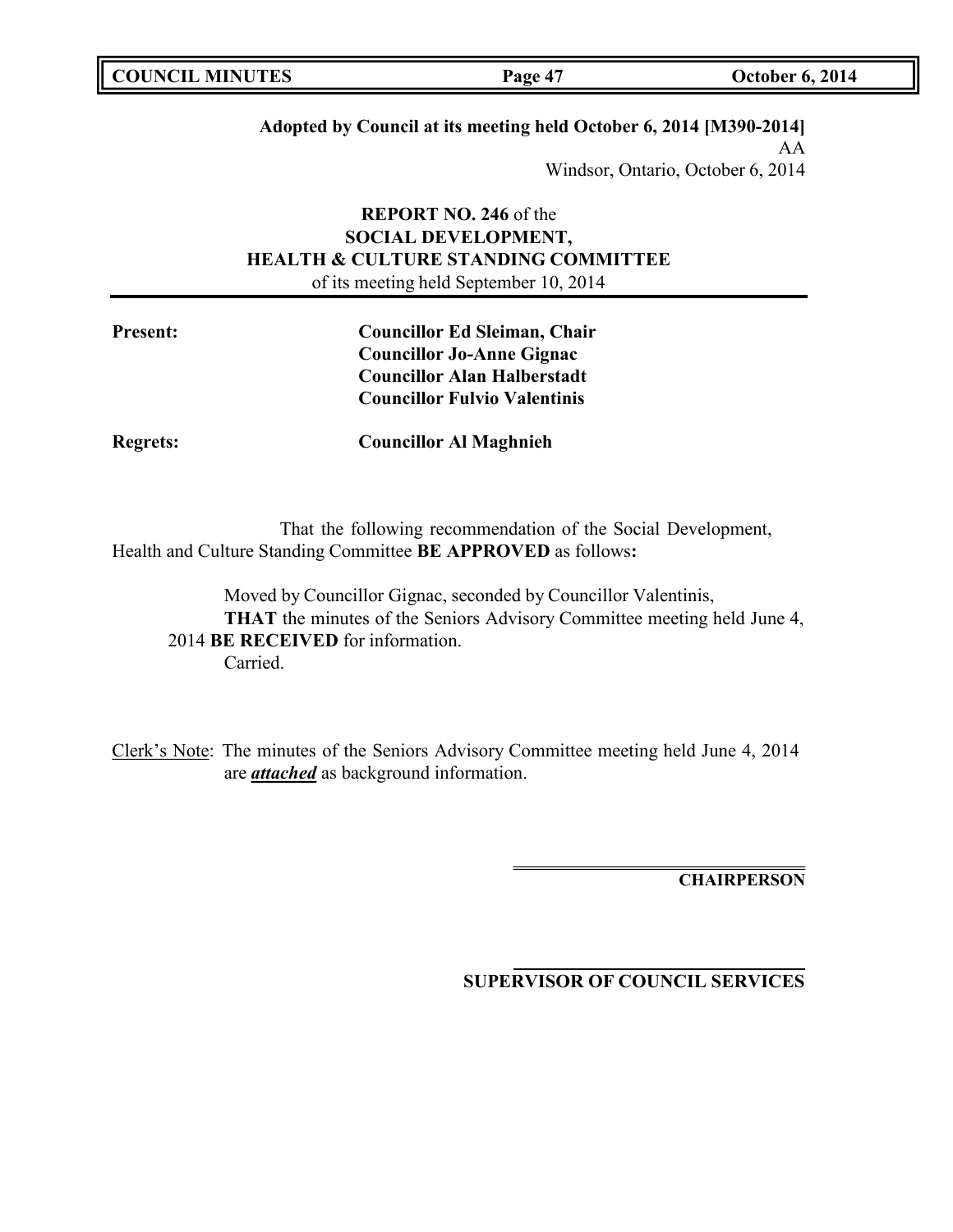| <b>COUNCIL MINUTES</b> | Page 48 | <b>October 6, 2014</b> |
|------------------------|---------|------------------------|
|                        |         |                        |

## **Adopted by Council at its meeting held October 6, 2014 [M391-2014]**

AA Windsor, Ontario, October 6, 2014

# **REPORT NO. 247** of the **SOCIAL DEVELOPMENT, HEALTH & CULTURE STANDING COMMITTEE** of its meeting held September 10, 2014

**Present: Councillor Ed Sleiman, Chair Councillor Jo-Anne Gignac Councillor Alan Halberstadt Councillor Fulvio Valentinis**

**Regrets: Councillor Al Maghnieh**

That the following recommendation of the Social Development, Health and Culture Standing Committee **BE APPROVED** as follows**:**

Moved by Councillor Gignac, seconded by Councillor Valentinis, **THAT** the minutes of the Committee of Management for Huron Lodge Long Term Care Home meeting held June 6, 2014 **BE RECEIVED** for information. Carried.

Clerk's Note: The the minutes of the Committee of Management for Huron Lodge Long Term Care Home meeting held June 6, 2014 are *attached* as background information.

**CHAIRPERSON**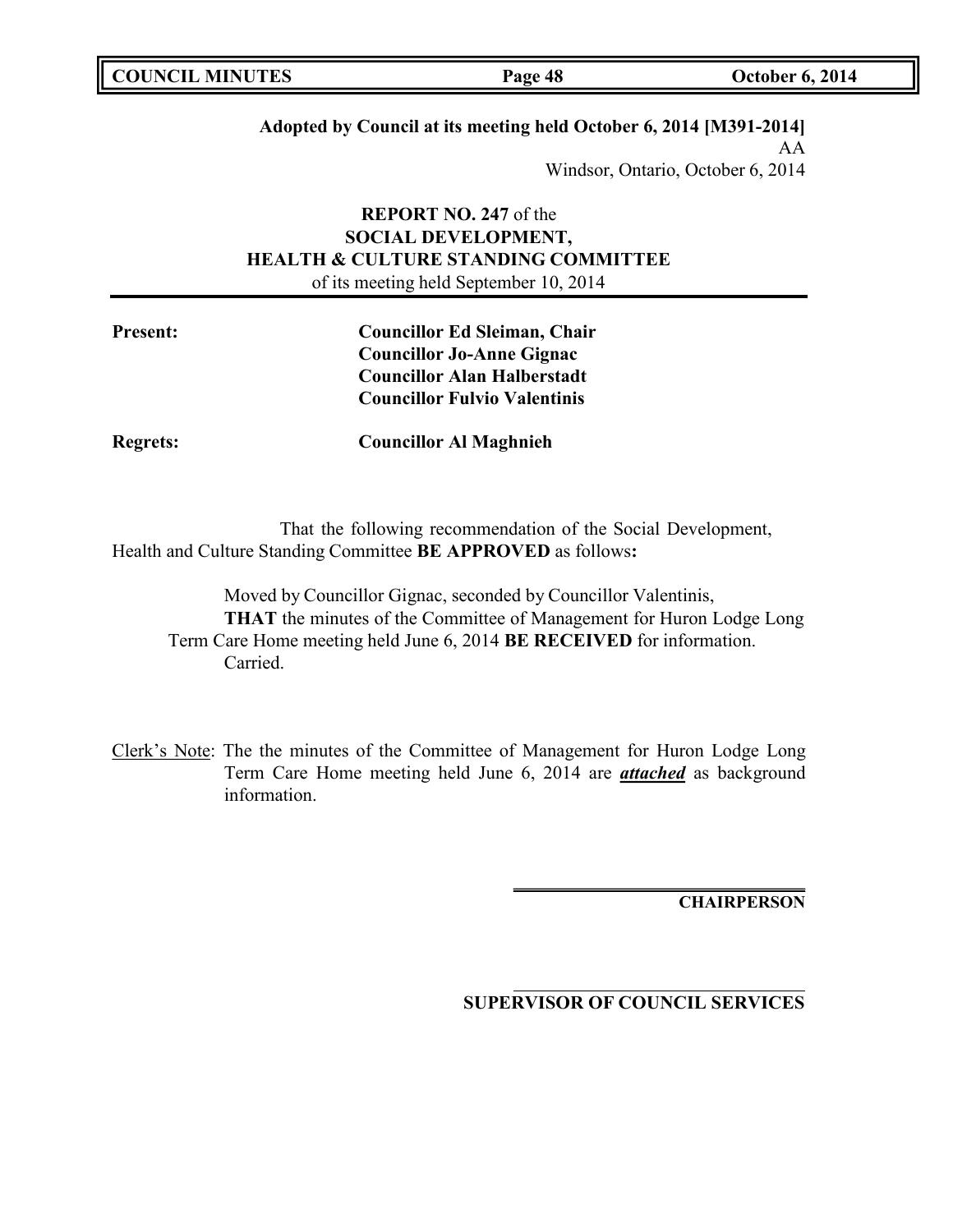| <b>COUNCIL MINUTES</b> | Page 49 | <b>October 6, 2014</b> |
|------------------------|---------|------------------------|
|                        |         |                        |

## **Adopted by Council at its meeting held October 6, 2014 [M392-2014]**

AA Windsor, Ontario, October 6, 2014

# **REPORT NO. 248** of the **SOCIAL DEVELOPMENT, HEALTH & CULTURE STANDING COMMITTEE** of its meeting held September 10, 2014

| <b>Present:</b> | <b>Councillor Ed Sleiman, Chair</b> |
|-----------------|-------------------------------------|
|                 | <b>Councillor Jo-Anne Gignac</b>    |
|                 | <b>Councillor Alan Halberstadt</b>  |
|                 | <b>Councillor Fulvio Valentinis</b> |
|                 |                                     |

**Regrets: Councillor Al Maghnieh**

That the following recommendation of the Social Development, Health and Culture Standing Committee **BE APPROVED** as follows**:**

Moved by Councillor Gignac, seconded by Councillor Valentinis, **THAT** the minutes of the Mayor's Youth Advisory Committee meeting held July 30, 2014 **BE RECEIVED** for information. Carried.

Clerk's Note: The the minutes of the Mayor's Youth Advisory Committee meeting held July 30, 2014 are *attached* as background information.

**CHAIRPERSON**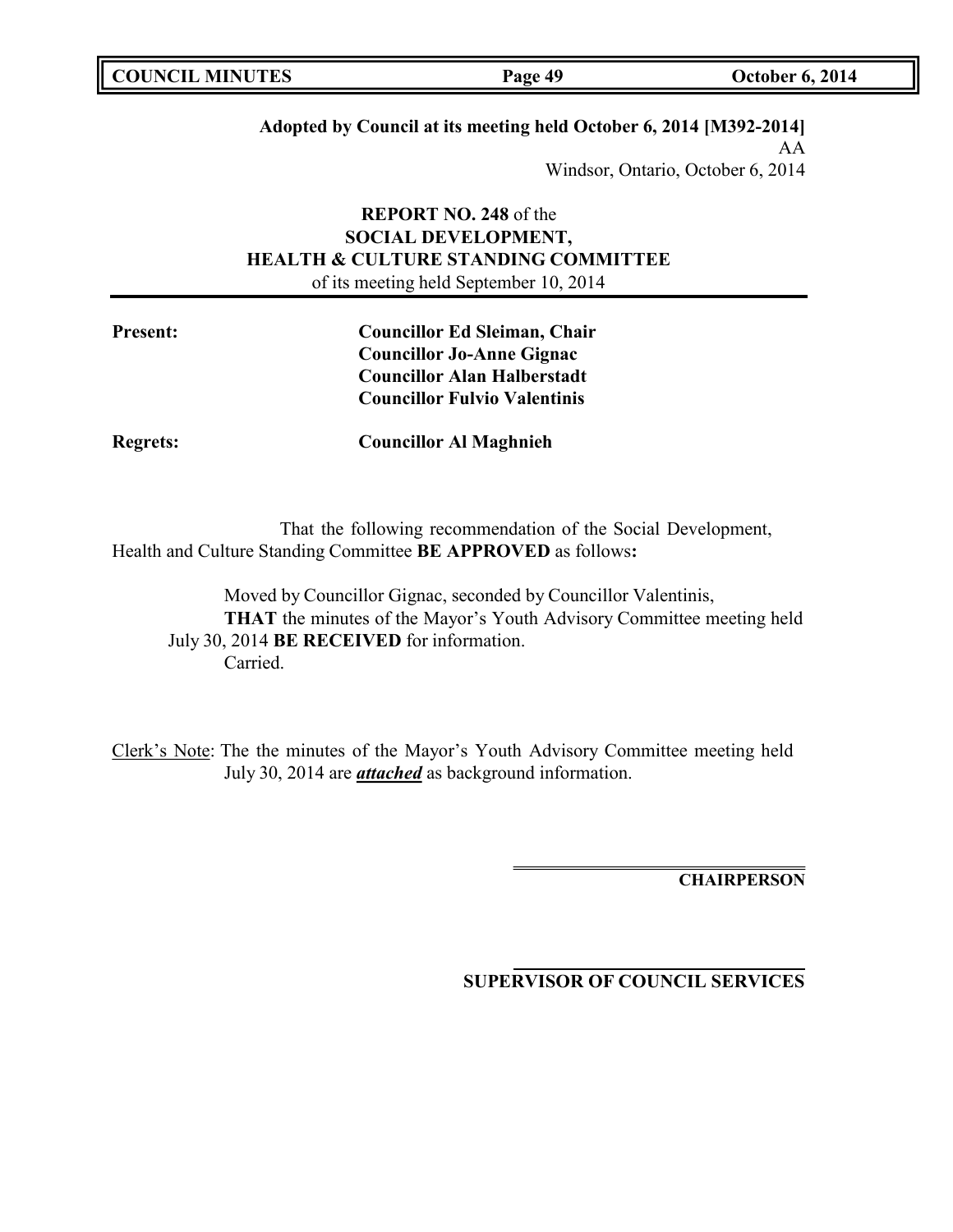| <b>COUNCIL MINUTES</b> | Page 50 | <b>October 6, 2014</b> |
|------------------------|---------|------------------------|
|                        |         |                        |

## **Adopted by Council at its meeting held October 6, 2014 [M393-2014]**

 $KK/$ Windsor, Ontario October 6, 2014

# **REPORT NO. 2 WINDSOR ARENA CLOSING ADVISORY COMMITTEE** of its meeting held

August 22, 2014

**Present:** Councillor Fulvio Valentinis, Chair Councillor Bill Marra Mike Havey Steve Horne

Your Committee submits the following recommendations:

Moved by M. Havey, seconded by S. Horne,

**I.** THAT the video commemorating over 80 years of the history of the Windsor Arena, produced by the Marketing and Communications Department **BE RECEIVED**.

**II.** THAT Administration **BE DIRECTED** to make the video widely available including but not limited to the Windsor Spitfires, the local school boards, and the Windsor Community Museum.

**III.** THAT Administration **BE AUTHORIZED** to pursue additional archival materials and continue to adapt and modify the commemorative video as opportunities present themselves.

**IV.** THAT the Windsor Arena Closing Committee **BE DISBANDED** and the community representatives **BE THANKED** for their contributions.

Carried.

**CHAIRPERSON**

**COMMITTEE COORDINATOR**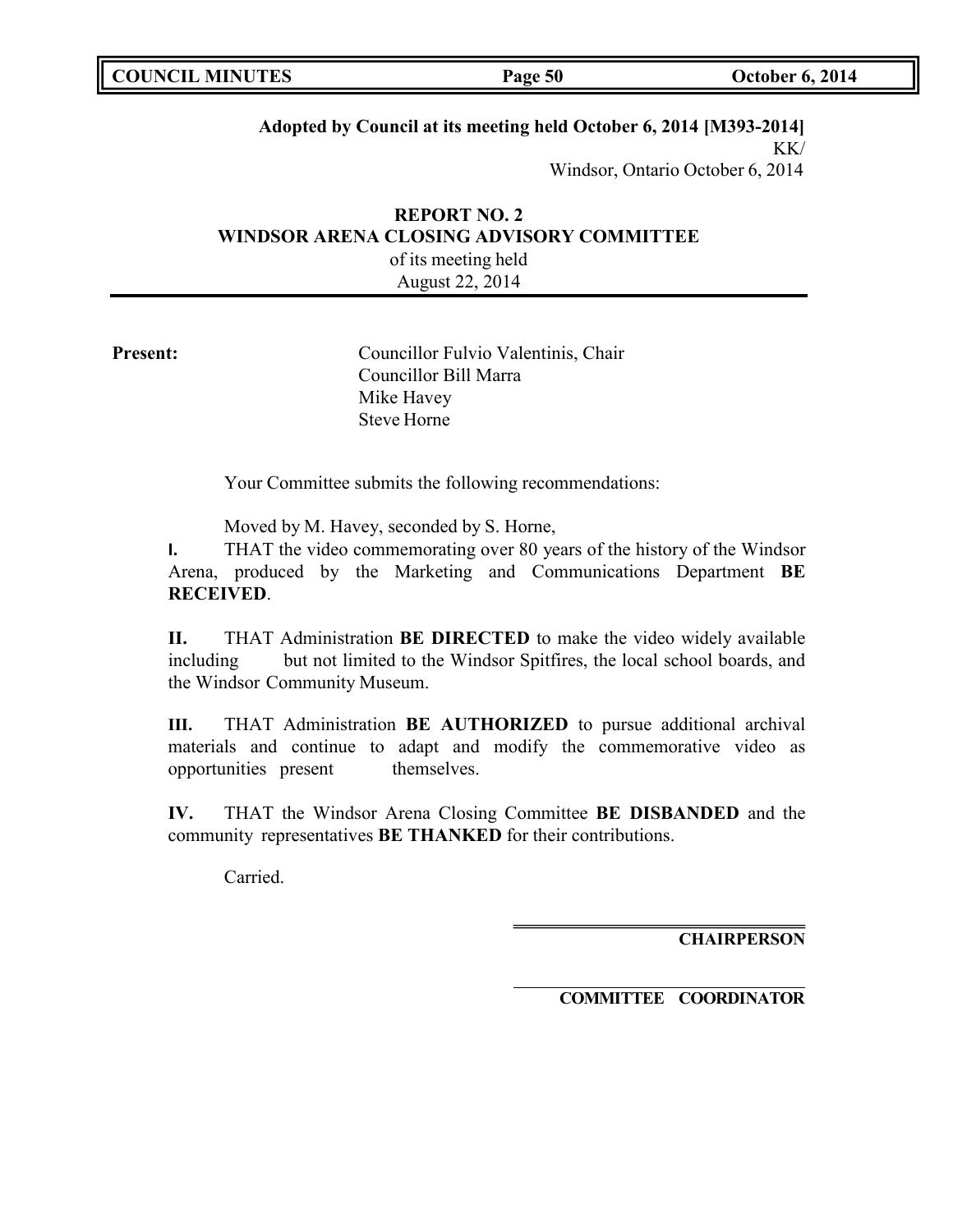# **Adopted by Council at its meeting held October 6, 2014 [M394-2014]**

KK/ Windsor, Ontario October 6, 2014

**REPORT NO. 349** of the **Windsor Heritage Committee** of its electronic poll held on September 11, 2014

Affirmative replies as of September 11, 2014

Robin Easterbrook, Chair Councillor Fulvio Valentinis Lynn Baker Simon Chamely Jeffrey Mellow

Your Committee submits the following recommendation:

That the proposed demolition of the detached garage on the property of 811 Monmouth Road (Plan 890 Part Lots 3 & 5) **BE GRANTED** under provisions for Register-listed properties according to Part IV of the *Ontario Heritage Act.*

#### **LIVELINK #17362**

**Note:** The report of the Heritage Planner dated August 21, 2014 entitled "811 Monmouth Road – Partial Demolition – Detached Garage" is *attached.*

**CHAIR**

**COMMITTEE COORDINATOR**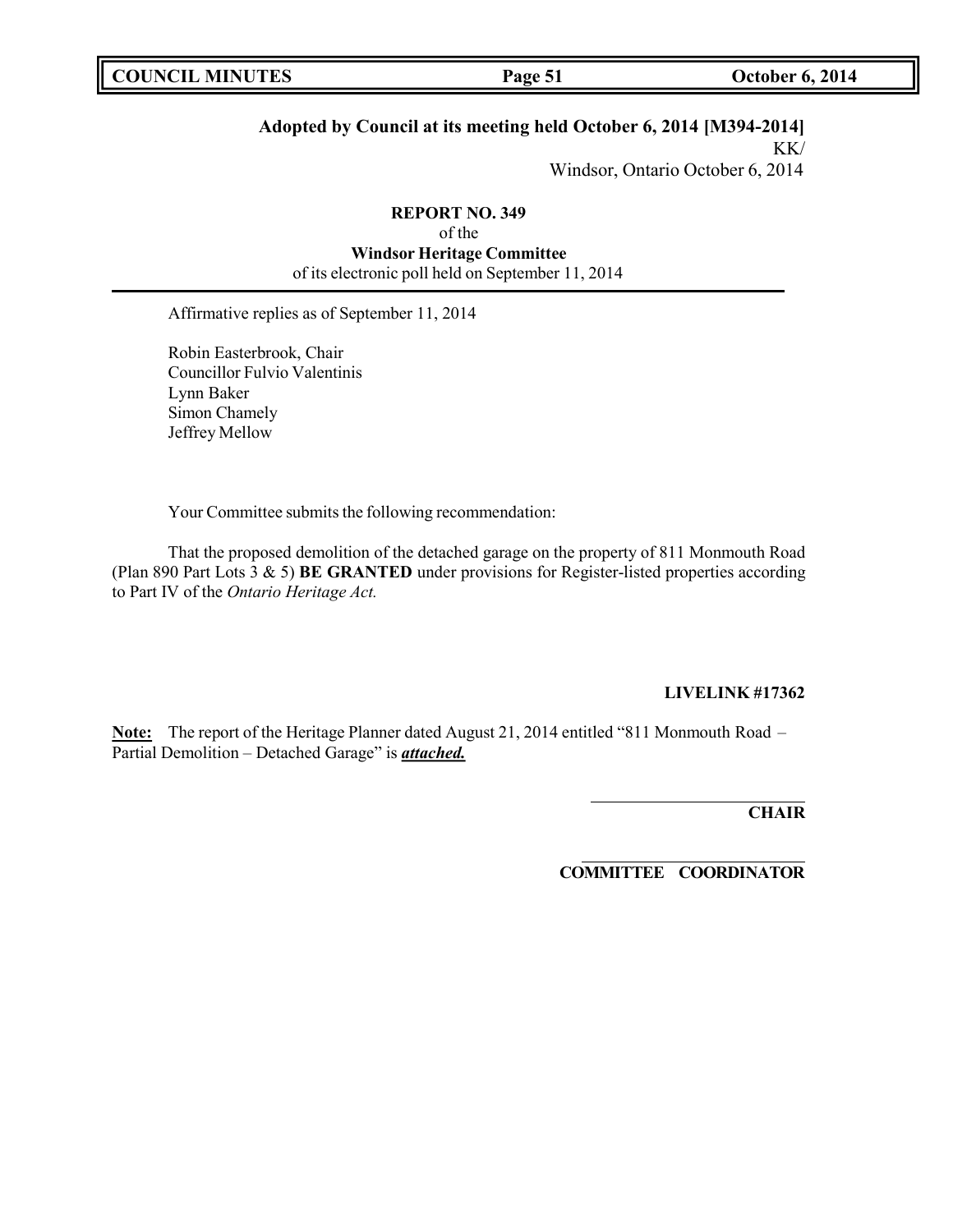| <b>COUNCIL MINUTES</b> | Page 52 | <b>October 6, 2014</b> |
|------------------------|---------|------------------------|
|                        |         |                        |

**Adopted by Council at its meeting held October 6, 2014 [M365-2014]** VC/bm

# **SPECIAL MEETING OF COUNCIL – IN CAMERA October 6, 2014**

# **Meeting called to order at: 5:30 p.m.**

## **Members in Attendance:**

Mayor E. Francis Councillor D. Dilkens Councillor R. Jones Councillor A. Halberstadt Councillor F. Valentinis Councillor B. Marra Councillor J. Gignac Councillor A. Maghnieh Councillor H. Payne Councillor E. Sleiman Councillor I. Kusmierczyk

# **Also in attendance:**

| H. Reidel, Chief Administrative Officer                                         |
|---------------------------------------------------------------------------------|
| J. Payne, Community Development and Health Commissioner and                     |
| Corporate Leader Social Development, Health, Recreation and Culture             |
| M. Sonego, City Engineer and Corporate Leader Environmental Protection and      |
| Transportation                                                                  |
| V. Critchley, City Clerk/Licence Commissioner and Corporate Leader Public       |
| <b>Engagement and Human Resources</b>                                           |
| O. Colucci, Chief Financial Officer/City Treasurer and Corporate Leader Finance |

- O. Colucci, Chief Financial Officer/City Treasurer and Corporate Leader Finance and Technology
- S. Askin-Hager, City Solicitor

# **Verbal Motion is presented by Councillor Valentinis, seconded by Councillor Jones,**

**to move in Camera for discussion of the following item(s):**

| Item No. | <b>Subject</b>                         | Section - Pursuant<br>Municipal Act,<br>to<br>2001, as amended |
|----------|----------------------------------------|----------------------------------------------------------------|
|          | Property matter – acquisition of land  | 239(2)(c)                                                      |
| 2.       | <b>Property matter - lease of land</b> | 239(2)(c)                                                      |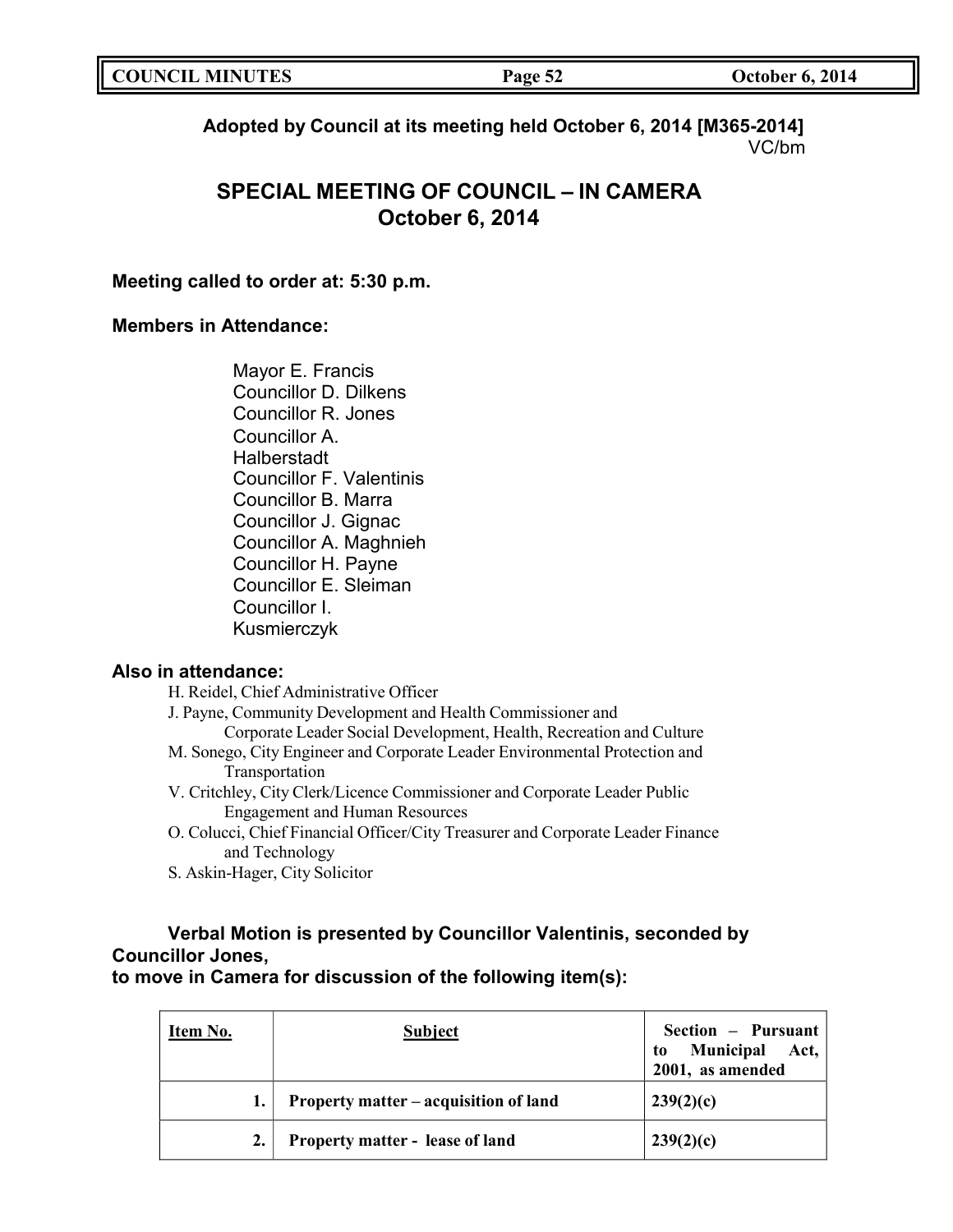|  | 3. Legal matter – litigation/advice subject to $239(2)(e)(f)$<br>solicitor-client privilege – report to<br>be<br>distributed at meeting |
|--|-----------------------------------------------------------------------------------------------------------------------------------------|
|--|-----------------------------------------------------------------------------------------------------------------------------------------|

# **Motion Carried.**

# **Declarations of Pecuniary Interest:**

None declared.

**Discussion on the items of business. (Items 1, 2 and 3)**

**Verbal Motion is presented by Councillor Dilkens, seconded by Councillor Gignac, to move back into public session. Motion Carried.**

# **Moved by Councillor Sleiman, seconded by Councillor Valentinis, THAT the Clerk BE DIRECTED to transmit the recommendation(s) contained in the report(s) discussed at the In-Camera Council Meeting held October 6, 2014 directly to Council for consideration at the next Regular Meeting.**

1. That the recommendation contained in the in-camera report from the Coordinator of Real Estate Services, Manager of Real Estate Services, City Solicitor, City Engineer and Corporate Leader Environmental Protection and Transportation and Chief Financial Officer/City Treasurer and Corporate Leader Finance and Technology respecting a property matter – acquisition of land **BE APPROVED**.

2. That the recommendation contained in the in-camera report from the Manager of Real Estate Services, City Solicitor, City Planner, Chief Financial Officer/City Treasurer and Corporate Leader Finance and Technology and Community Development and Health Commissioner and Corporate Leader Social Development, Health, Recreation and Culture respecting a property matter – lease of land **BE APPROVED**.

3. That the recommendation contained in the in-camera report from the City Solicitor, Community Development and Health Commissioner and Chief Financial Officer/City Treasurer and Corporate Leader Finance and Technology respecting a legal matter – litigation/advice subject to solicitor-client privilege **BE APPROVED**.

# **Motion Carried.**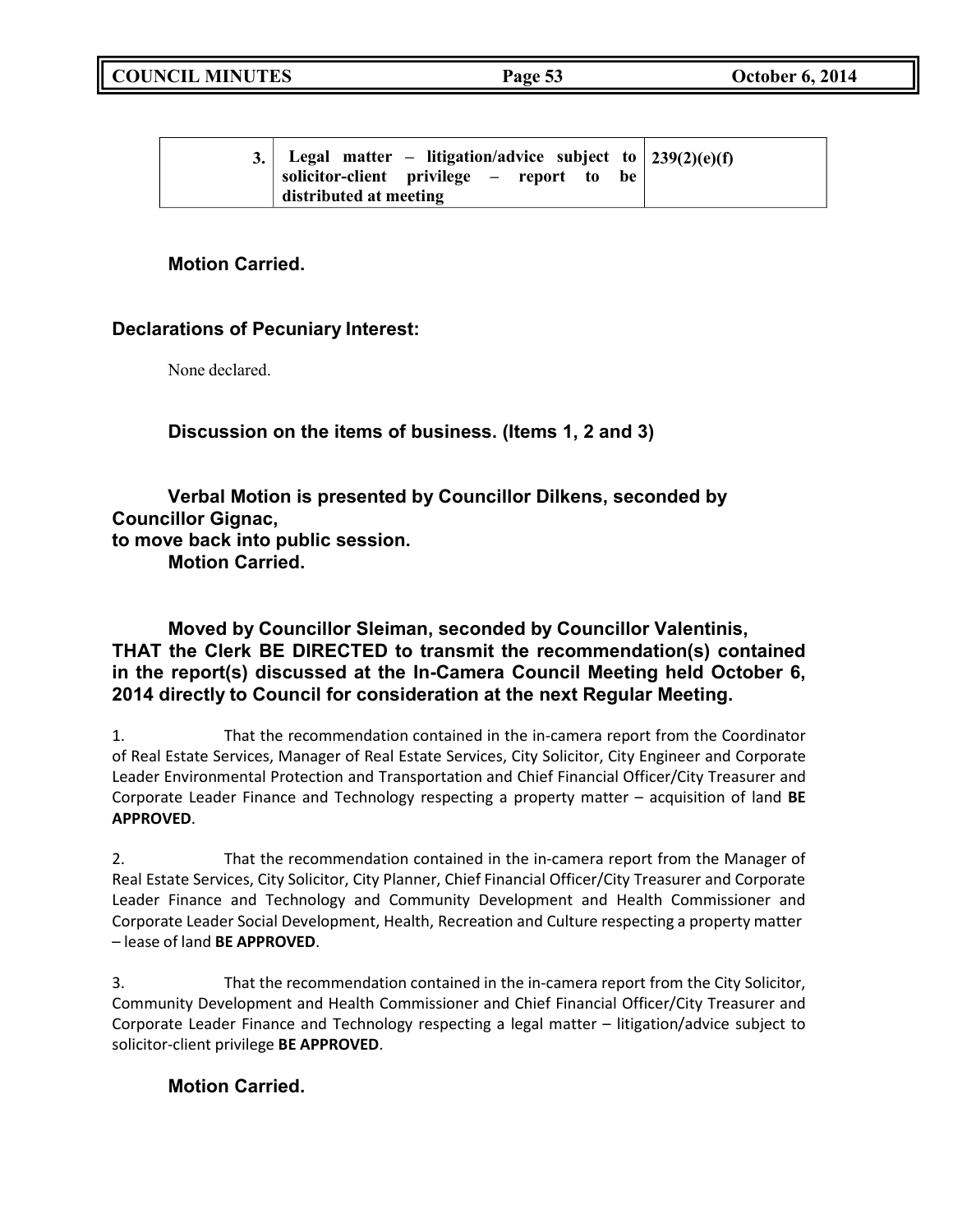| II<br><b>MINHTES</b><br>'NU.<br>THNO<br>LU N | rage<br>-42 | 2014<br>October 6, |
|----------------------------------------------|-------------|--------------------|
|                                              |             |                    |

**Moved by Councillor Jones, seconded by Councillor Dilkens, That the special meeting of council held October 6, 2014 BE ADJOURNED. (Time: 5:50 p.m.) Motion Carried.**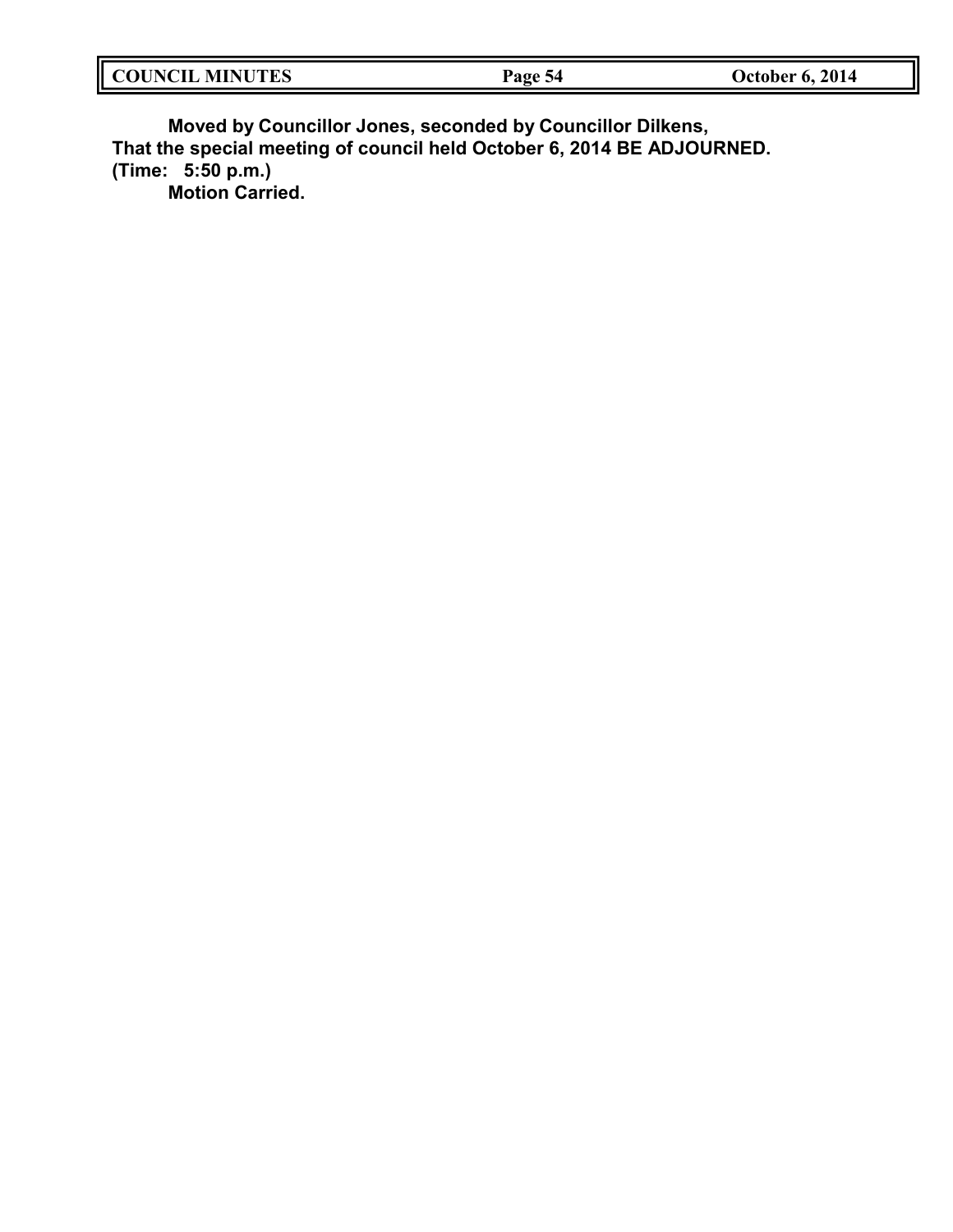| <b>SECOUNCIL MINUTES</b> | Page 55 | <b>October 6, 2014</b> |
|--------------------------|---------|------------------------|
|                          |         |                        |

### **Adopted by Council at its meeting held October 6, 2014 [M366-2014] VC/bm Windsor, Ontario, October 6, 2014**

### **REPORT OF THE STRIKING COMMITTEE of its meeting held** October 6, 2014

| <b>PRESENT:</b> | Mayor E. Francis          |
|-----------------|---------------------------|
|                 | Councillor D. Dilkens     |
|                 | Councillor J. Gignac      |
|                 | Councillor R. Jones       |
|                 | Councillor H. Payne       |
|                 | Councillor I. Kusmierczyk |
|                 | Councillor E. Sleiman     |
|                 | Councillor A. Halberstadt |
|                 | Councillor B. Marra       |
|                 | Councillor F. Valentinis  |

#### **Also in attendance:**

H. Reidel, Chief Administrative Officer

- J. Payne, Community Development and Health Commissioner and Corporate Leader Social Development, Health, Recreation and Culture M. Sonego, City Engineer and Corporate Leader Environmental Protection and
- Transportation
- O. Colucci, Chief Financial Officer/City Treasurer and Corporate Leader Finance and Technology
- V. Critchley, City Clerk/Licence Commissioner and Corporate Leader Public Engagement and Human Resources
- S. Askin Hager, City Solicitor

## **Declarations of Pecuniary Interest:**

None declared.